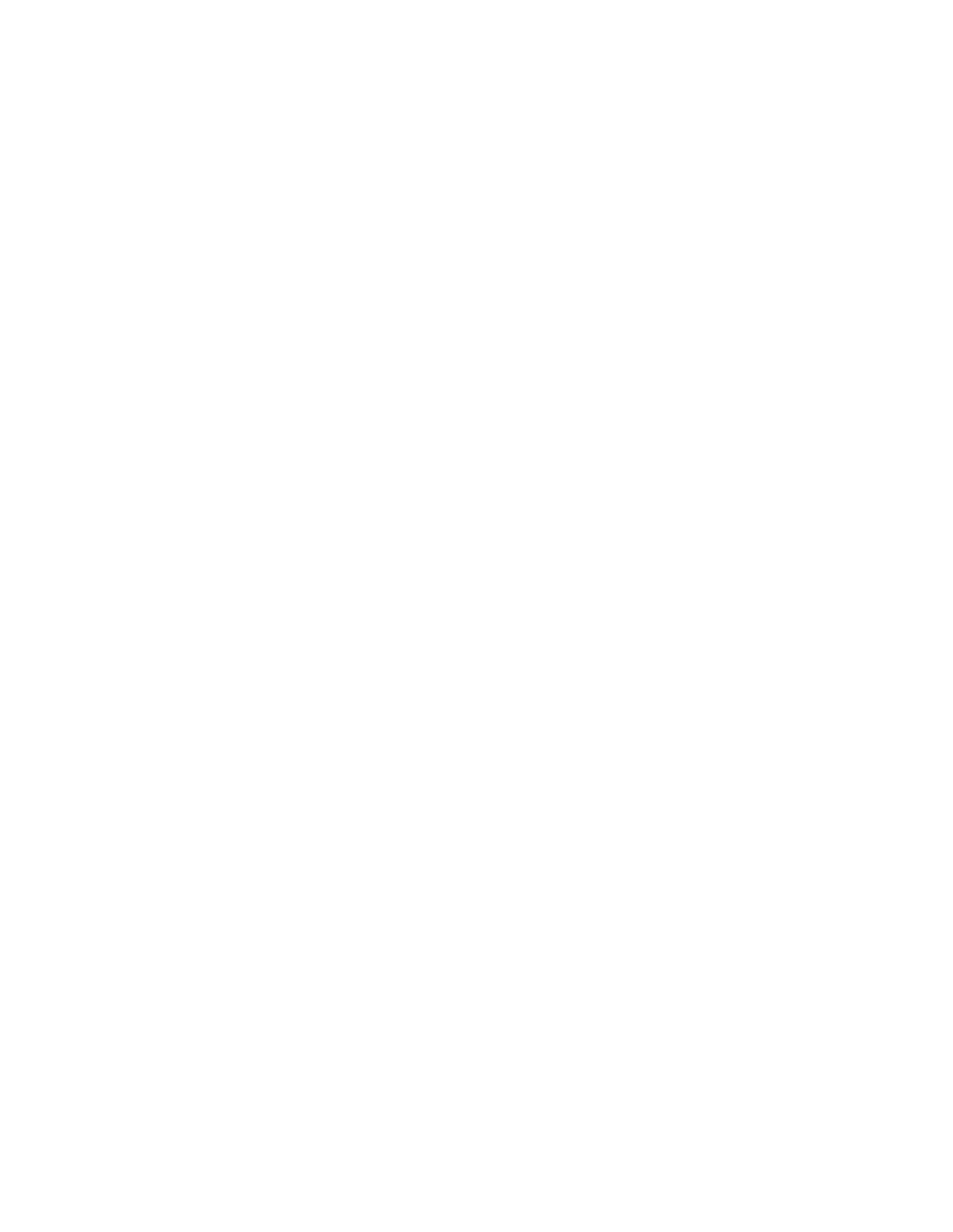# **Contents**

| Economic Productivity and Information and Communications Technologies 1          |  |
|----------------------------------------------------------------------------------|--|
|                                                                                  |  |
|                                                                                  |  |
|                                                                                  |  |
|                                                                                  |  |
|                                                                                  |  |
|                                                                                  |  |
|                                                                                  |  |
|                                                                                  |  |
|                                                                                  |  |
|                                                                                  |  |
|                                                                                  |  |
|                                                                                  |  |
|                                                                                  |  |
|                                                                                  |  |
|                                                                                  |  |
|                                                                                  |  |
|                                                                                  |  |
|                                                                                  |  |
|                                                                                  |  |
|                                                                                  |  |
|                                                                                  |  |
|                                                                                  |  |
|                                                                                  |  |
|                                                                                  |  |
|                                                                                  |  |
| First Regression: Link between Electricity Use and ICT-Related Capital Stock  34 |  |
| Second Regression: Economic Growth, ICT Investments, and Total Energy Use 34     |  |
|                                                                                  |  |
|                                                                                  |  |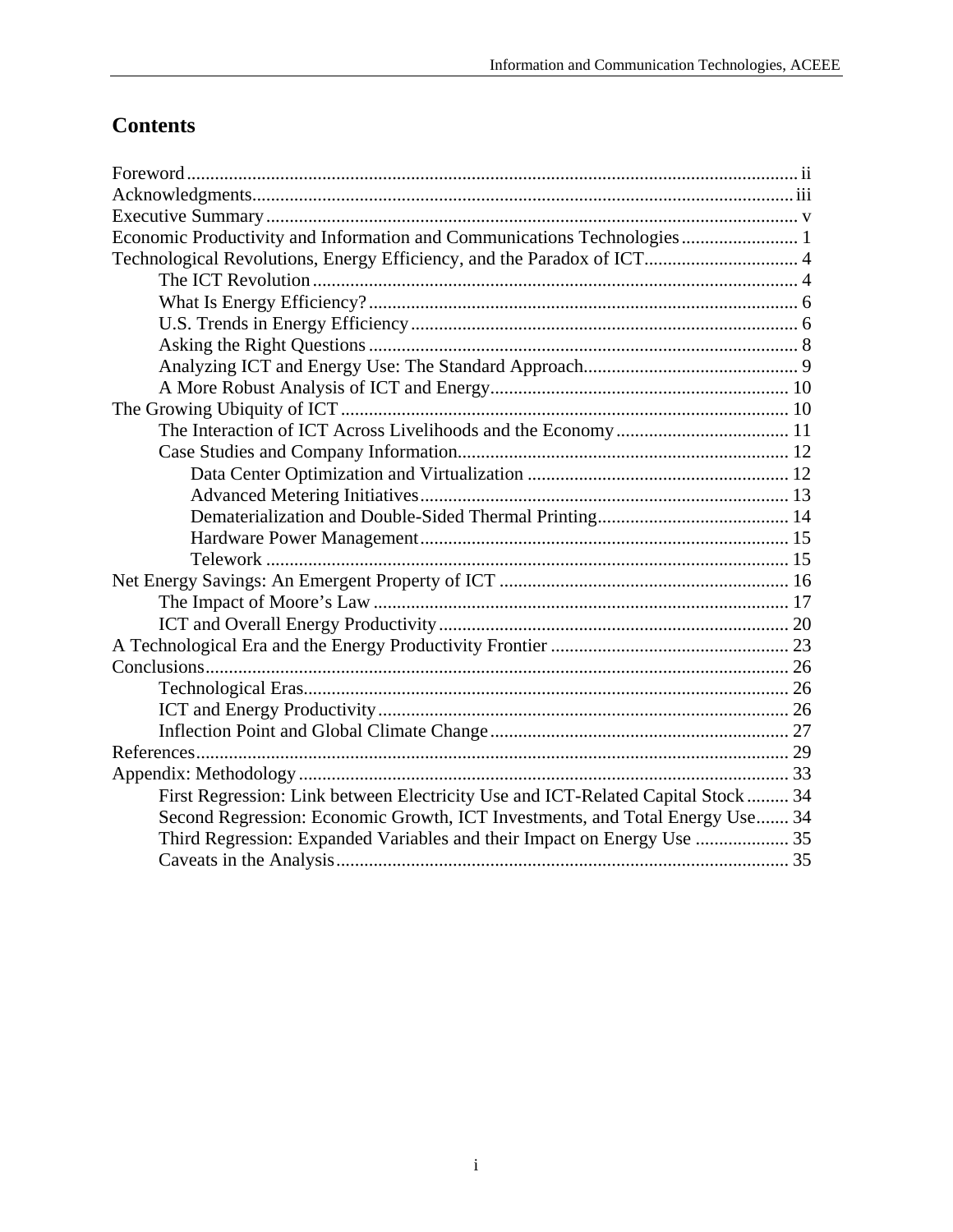### <span id="page-3-0"></span>**Foreword**

By the end of this year, the United States will have expanded its economic output by nearly 65 percent since 1990. Likewise, per capita incomes will have grown by 35 percent. Notably, however, the demand for energy and power resources will have grown by only 23 percent during the same period. This decoupling of economic growth and energy consumption is a function of increased energy productivity; in effect, we have increased our ability to generate more energy services from each unit of energy consumed.

While the emergence and widespread adoption of advanced information and communication technologies (ICT) have been identified as principal drivers of the growth in economic productivity, their effect on energy productivity has received much less attention. This lack of recognition is likely due to what might be called "the ICT energy paradox" whereby analysts tend to pay more attention to the energy-consuming characteristics of ICT than to their broader, economy-wide, energy-saving capacity.

While it is easy to imagine that the proliferation of ICT technologies would lead to an increase in power demand across sectors, calculating their net effect on energy usage requires a more comprehensive understanding of the ways in which new technologies have continued to displace and improve upon older processes and systems.

As Laitner and Ehrhardt-Martinez present in this report, historical measures of energy efficiency clearly indicate that the pace of energy efficiency gains has increased significantly since 1995. For example, U.S. energy intensity declined an average 1.2 percent annually between 1950 and 1995. That pace accelerated to 2.2 percent between 1995 and 2006.

More importantly, however, this path-breaking analysis argues that a significant proportion of these energy productivity gains—especially in recent years—appear to be the result of the explosive growth in ICT and the related shift in the predominant technological paradigm. The authors build their case for ICT on the pioneering work of Dale Jorgenson and his colleagues (2005) as well as the dynamic model of technological revolutions as described by Carlota Perez (2002).

Despite the lack of precise data, Laitner and Ehrhardt-Martinez provide a new and innovative assessment of the ICT energy paradox and make a compelling case that much of the current efficiency gains have resulted from the proliferation of ICT investments and products. Nevertheless, the authors argue that continued progress is dependent on our institutional and cultural capacity to direct these technologies toward addressing our most pressing energy and climate problems.

Overall, this study provides readers with ground-breaking research on the relationship between ICT and energy productivity, and although preliminary in nature, provides robust, working estimates of the net energy impact of ICT. This report will undoubtedly prove to be a valuable resource and starting point for future research on this topic.

Steven Nadel, Director American Council for an Energy-Efficient Economy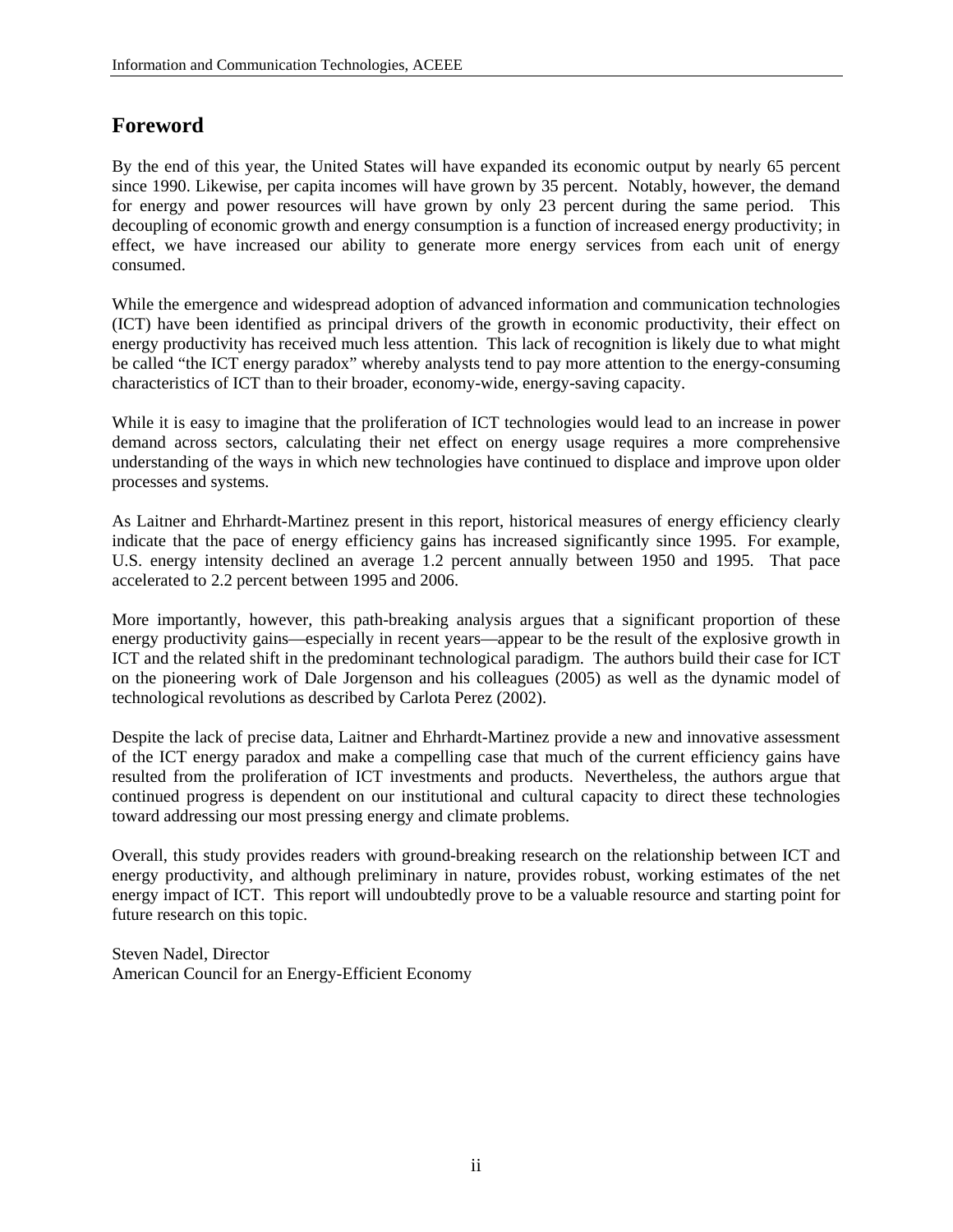# <span id="page-4-0"></span>**Acknowledgments**

The American Council for an Energy-Efficient Economy (ACEEE), and specifically the report authors, would like to express their deep appreciation to the Technology CEO Council (TCC) and its member companies who provided not only financial support for this project, but who also gave their time and technical expertise. Both were invaluable in guiding this analysis. More specifically, we would like to thank Bruce Mehlman, Executive Director of the TCC, and all of the individual taskforce members for their ongoing support and encouragement. The very active members of the TCC taskforce include Bruce Klafter (Applied Materials), Paul Brownell & Matt Krupnik (Dell), Steve Hartell (EMC), David Isaacs (HP), Ed Perry (IBM), Stephen Harper (Intel), Rob Sterling (Micron), John Welch (Motorola), Tim Heffernan (NCR), Ann Morton (Technology CEO Council), and Susan Fredholm (MIT). Finally, we would like to express our appreciation to Vanessa McKinney and Melissa Laitner for their early research support that proved invaluable in getting this study underway. We also greatly appreciate the support and insightful comments from a number of our reviewers, but especially Steven Nadel (ACEEE), Richard Hirsh (Virginia Tech), Jonathan Koomey (Stanford University and Lawrence Berkeley National Laboratory), Barbara Farhar (National Renewable Energy Laboratory [Ret.] and University of Colorado [Adj.]), and Edward Crenshaw (The Ohio State University).

All of the views expressed in this report are those of the authors and do not necessarily reflect the views or have the endorsement of those individuals or organizations who shared their thoughts and insights with us. One important caveat seems especially relevant. The conclusions in this study are based on our best professional judgment and are based in part on materials and information provided to us by a wide variety of sources. As with any research effort of this type, any person relying on this report should exercise due diligence and confirm their own judgment about the significance of these report findings.

Finally, we thoroughly appreciated the taskforce commitment to develop insights that, in turn, might help forge a productive technology perspective as a step toward crafting a vitally needed Energy Efficiency Action Plan for the United States, and to do so without advancing their own brand name technologies, or to give the appearance of picking possible winners that might otherwise benefit from this policy assessment. At the same time, we would be remiss if we did not mention specific company support for this study—which we happily do in ascending alphabetical order. Toward that end, we express our deep appreciation to Applied Materials, Dell, EMC, HP, IBM, Intel, Micron, Motorola, NCR & Unisys. Many thanks!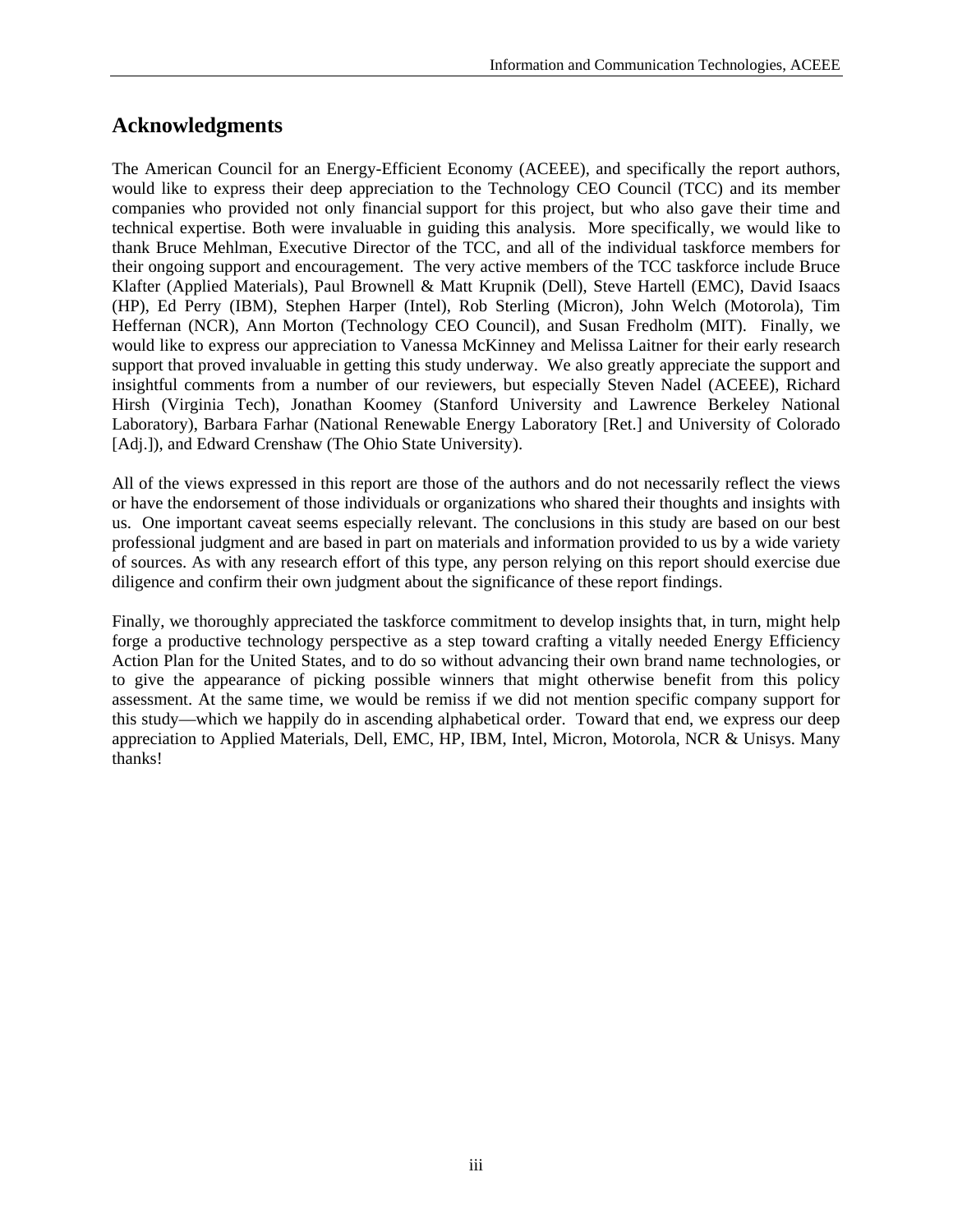# **About ACEEE**

The American Council for an Energy-Efficient Economy (ACEEE) is a nonprofit research organization dedicated to advancing energy efficiency as a means of promoting economic prosperity, energy security, and environmental protection. For more informatio[n, see http://www.ace](http://www.aceee.org/)ee.org. ACEEE fulfills its mission by:

- Conducting in-depth technical and policy assessments
- Advising businesses, policymakers, and program managers
- Working collaboratively with businesses, public interest groups, and other organizations
- Organizing technical conferences and workshops
- Publishing books, conference proceedings, and reports
- Educating consumers and businesses

Projects are carried out by staff and selected energy efficiency experts from universities, national laboratories, and the private sector. Collaboration is the key to ACEEE's ongoing success. We collaborate on projects and initiatives with dozens of organizations including international, federal, and state agencies as well as businesses, utilities, research institutions, and public interest groups.

Support for our work comes from a broad range of foundations, governmental organizations, research institutes, utilities, and corporations.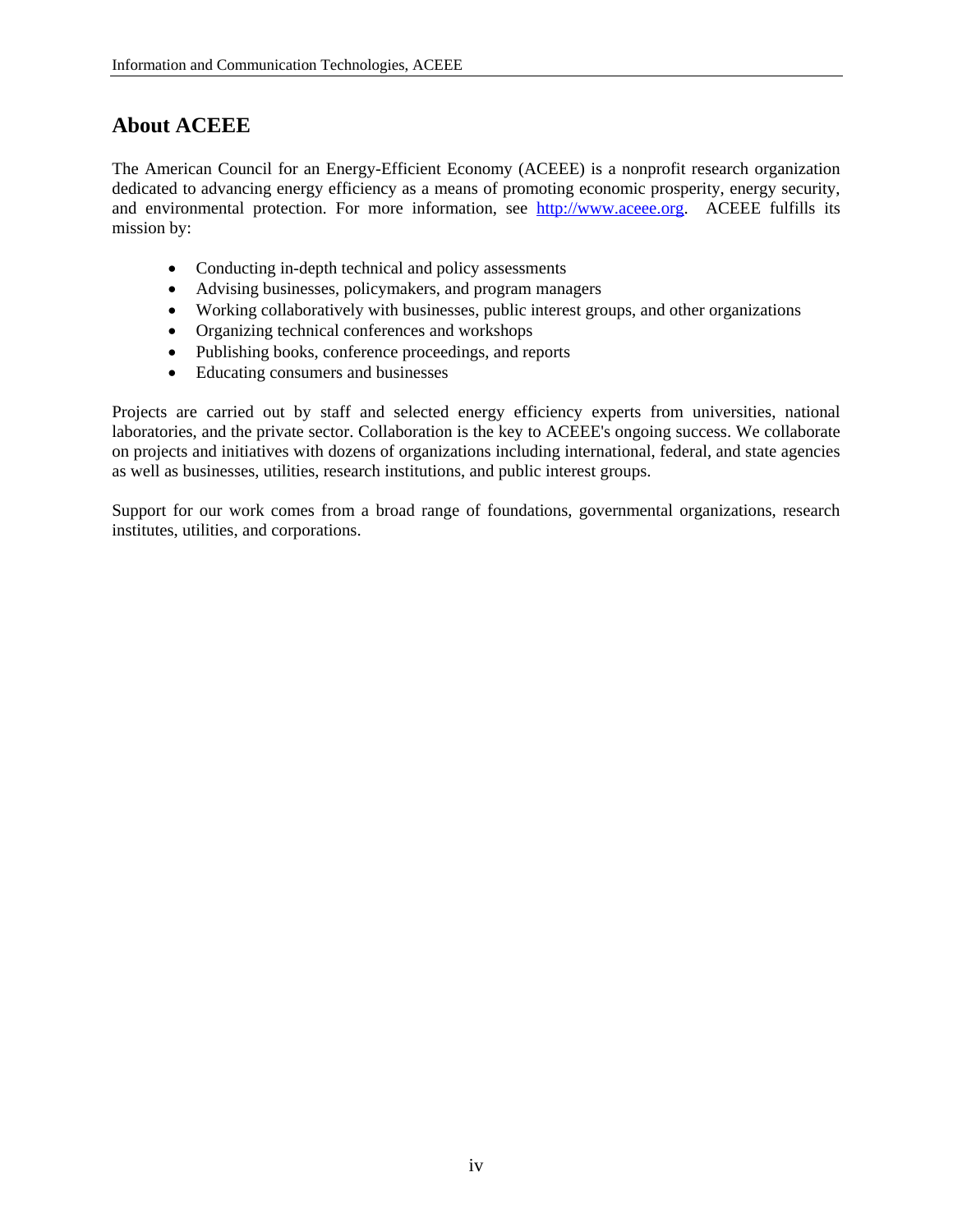# <span id="page-6-0"></span>**Executive Summary**

Information and communication technologies (ICT) have transformed our economy and our lives, but they also have revolutionized the relationship between economic production and energy consumption.

Since the early 1990s, ICT applications and systems have become a critical means of achieving both energy and economic productivity.

Huge cost reductions and important new ICT innovations have worked together to drive the expansion and diffusion of new applications that have subsequently enabled the development of additional high-tech products and services, new investments, and new ways of doing things. In other words, the positive economic feedback generated by most ICT innovations have stimulated higher levels of economic productivity and driven net gains in cost-effective energy savings throughout the U.S. economy.

How big of an impact? The available data and statistics now collected by various governmental agencies do not yet allow a precise estimate. Nonetheless, the evidence is compelling:

- For every extra kilowatt-hour of electricity that has been demanded by ICT, the U.S. economy increased its overall energy savings by a factor of about 10. These productivity gains have resulted in significant net savings in both energy and economic costs. The extraordinary implication of this finding is that ICT provide a net savings of energy across our economy.
- The realization of ICT-driven energy savings has been, and will continue to be, dependent upon our institutional and cultural capacity to direct these technologies toward addressing our most pressing energy and climate problems as much as it is about our technological capacity alone.
- Since 1970, the United States has dramatically reduced the amount of energy required to support economic activity. Today, it takes less than half the energy to produce a dollar of economic output as it did in 1970. U.S. energy consumption per dollar of economic output will have declined from 18,000 Btus in 1970 to less than 9,000 Btus by the end of 2008. That gain in energy productivity enabled the economy to provide approximately 75 percent of the new demand for energy services through energy efficiency improvements.
- Information and communications technologies have played a critical role in reducing energy waste and increasing energy efficiency throughout the economy. From sensors and microprocessors to smart grid and virtualization technologies, a strong correlation is found among efficiency, productivity, and energy savings. And while discrete technologies have successfully enabled significant energy savings, system-wide energy savings have also emerged from the growing ubiquity of ICT systems and technologies.
- The evidence suggests that we have yet to optimize the full range of opportunities for additional gains in energy and economic productivity. For example, the Climate Savers Computing Initiative estimates that today's standard desktop computers waste nearly half the power delivered to them. For that reason, the industry has committed to a 50 percent reduction in power consumption in computers by 2010. These types of initiatives will improve the energy efficiency of critical appliances and equipment. In addition, the continued expansion of ICT equipment in everyday household and business functions, as well as the substitution of ICT for travel, will provide the means through which additional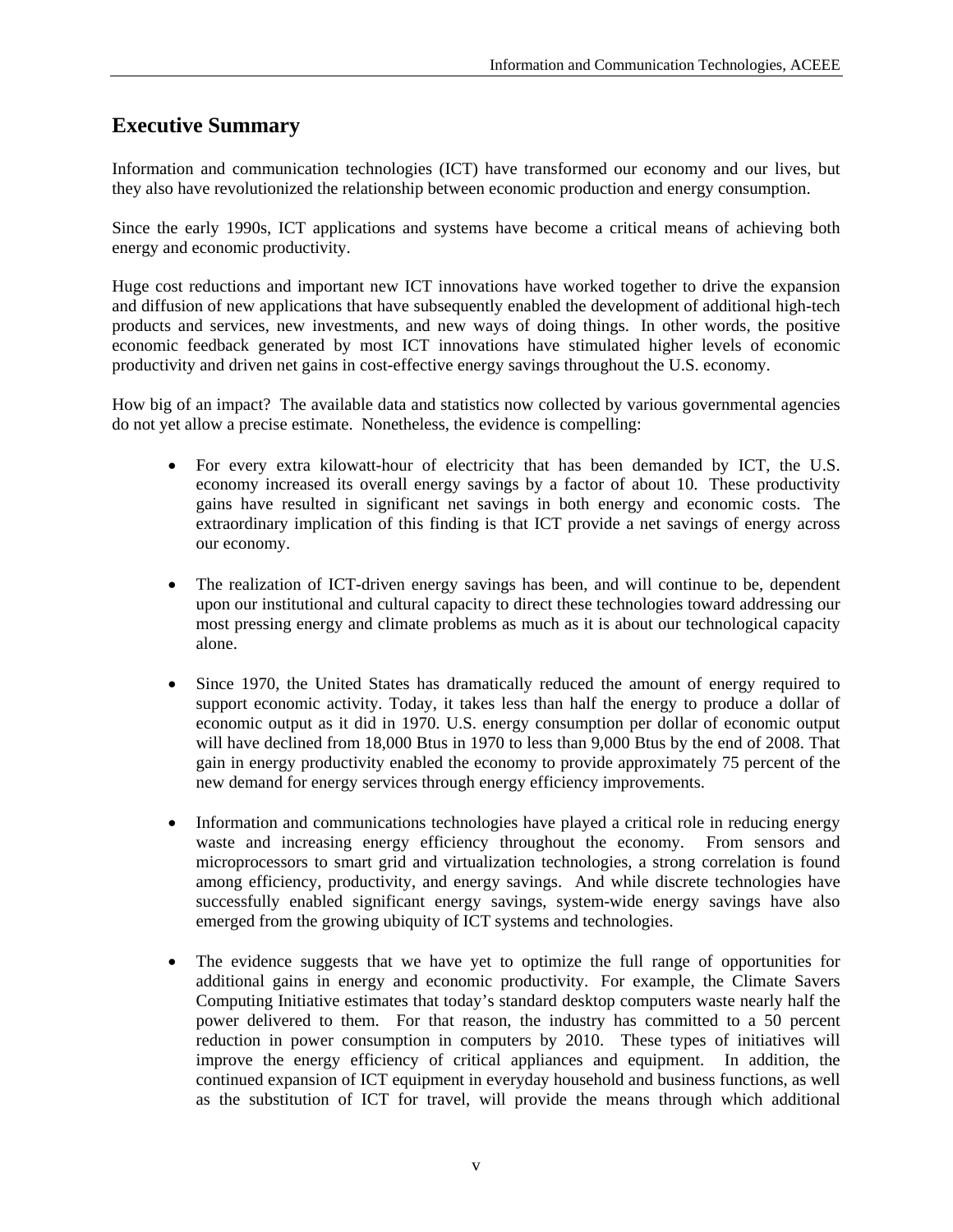efficiency gains will emerge. These accomplishments will require a set of smart policies to further catalyze the optimal development of ICT so as to maximize energy and economic productivity.

ICT systems have revolutionized the relationship between economic production and energy consumption, becoming a critical energy and economic productivity tool for consumers and industry alike. Despite the significant energy-saving potential of ICT, they have generated a notable lack of recognition due to what might be called "the ICT energy paradox." The paradox is one in which more attention tends to be paid to the energy-consuming characteristics of ICT than to the broader, economy-wide, energy-saving capacity that emerges through their widespread and systematic application. Given the economic and energy challenges that await us, as a nation we should commit to the realization of the energy-saving opportunities that new ICT opportunities provide.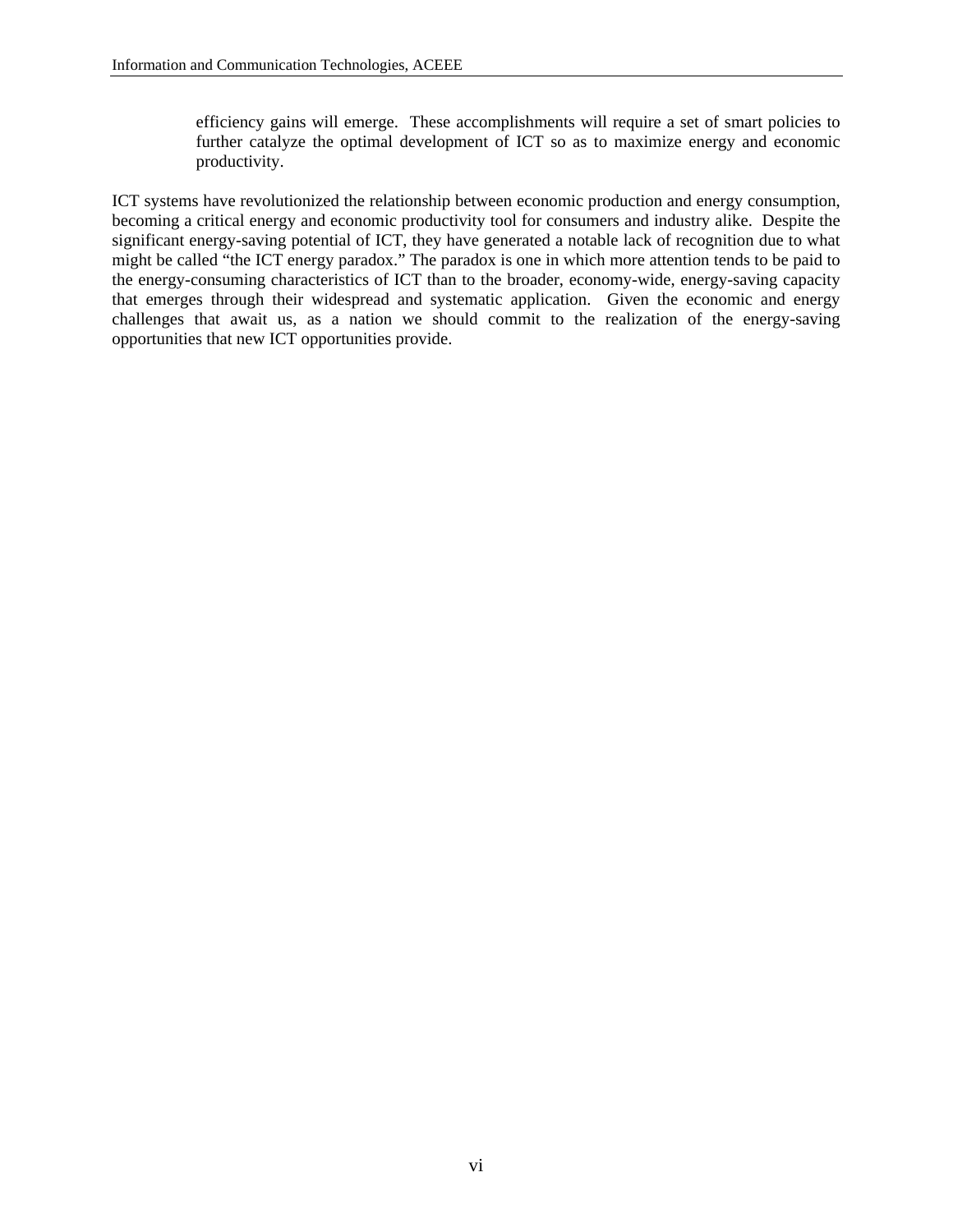# <span id="page-8-0"></span>**Economic Productivity and Information and Communications Technologies**

There is broad agreement that greater levels of productivity can lead to greater economic returns. Economist William Baumol and his colleagues (Baumol et al. 1992) write, for example: "For real economic miracles one must look to productivity growth." By this they mean that if we can amplify the use of our capital, labor, and energy resources beyond the routine deployment of those inputs, we are more likely to ensure a robust economic benefit. During the current historical period, gains in productivity are most likely to result from the continued development and application of new information and communications technologies (ICT). And recent evidence confirms the growing importance of the emerging generation of ICT and the myriad opportunities that they provide us to strengthen our economic productivity.

By way of highlighting the importance of productivity to our nation's economy, we note, for example, that annual growth in U.S. labor productivity between 1950 and 2006 (shown in Table 1) averaged 2.4 percent. During the same period, the nation's Gross Domestic Product (GDP)—the sum of all value-added contributions to the economy in a given year—increased by an average of 3.4 percent.<sup>[1](#page-8-1)</sup> Interestingly, the annual variation of labor productivity within that 56-year period was significant and greatly affected the expansion of the economy. Following a decline in labor productivity in what we might call the Oil Embargo Period of roughly 1973 to 1995, more recent productivity trends indicate a strong resurgence. In other words, workers have recently become more productive. The evidence points to the development and application of a wide variety of ICT as the cause.

The trend over the period 1995 through 2006 mirrors the high growth rates encountered in the period immediately following World War II (here shown as the years 1950 through 1973). During the post-war years, the expansion of the economy was driven by a convergence of factors, including the reentry of military soldiers and sailors into the workforce in large numbers and the growth in productive investments made possible through the diversion of investments from munitions to industrial applications. In addition, the accelerated level of education and worker training associated with the post-War period also contributed to the above-average level of productivity gains. Altogether, the combination of these factors resulted in a compound annual growth rate in labor productivity of 3.1 percent for the 23-year period between 1950 and 1973. During the same period, GDP grew at rate of 4 percent annually.

| <b>Time Horizon</b>                                                                        | <b>Labor Productivity</b> | GDP  |  |  |
|--------------------------------------------------------------------------------------------|---------------------------|------|--|--|
| 1950 to 2006                                                                               | 2.4%                      | 3.4% |  |  |
| 1950 to 1973                                                                               | 3.1%                      | 4.0% |  |  |
| 1973 to 1995                                                                               | 1.5%                      | 2.8% |  |  |
| 1995 to 2006                                                                               | 2.8%                      | 3.2% |  |  |
| Note: Labor productivity refers to output per hour in all business sectors of the economy. |                           |      |  |  |
| The data is adapted from the Bureau of Labor Statistics.                                   |                           |      |  |  |

**Table 1. Average Annual Growth in U.S. Labor Productivity and GDP** 

During the period following the oil crises (1973 to 1995), however, growth in labor productivity fell to about one-half of the preceding period, or about 1.5 percent. As we've already alluded, the growth rate this past decade rebounded to 2.8 percent annually as investments in ICT have expanded. This expansion

<span id="page-8-1"></span><sup>&</sup>lt;sup>1</sup> As a rule of thumb we can say that the nation's GDP will expand at roughly the growth in the level of effort times the productivity of that effort. In this case, if labor productivity grows on average at 2.4 percent per year, and the labor force grows about one percent annually, then we might expect the economy to expand by about 3.4 percent per year, as suggested in Table 1 above. Because labor productivity in this instance reflects activity for the business sector only, the relationship to GDP in this specific example is only approximate but it illustrates the point.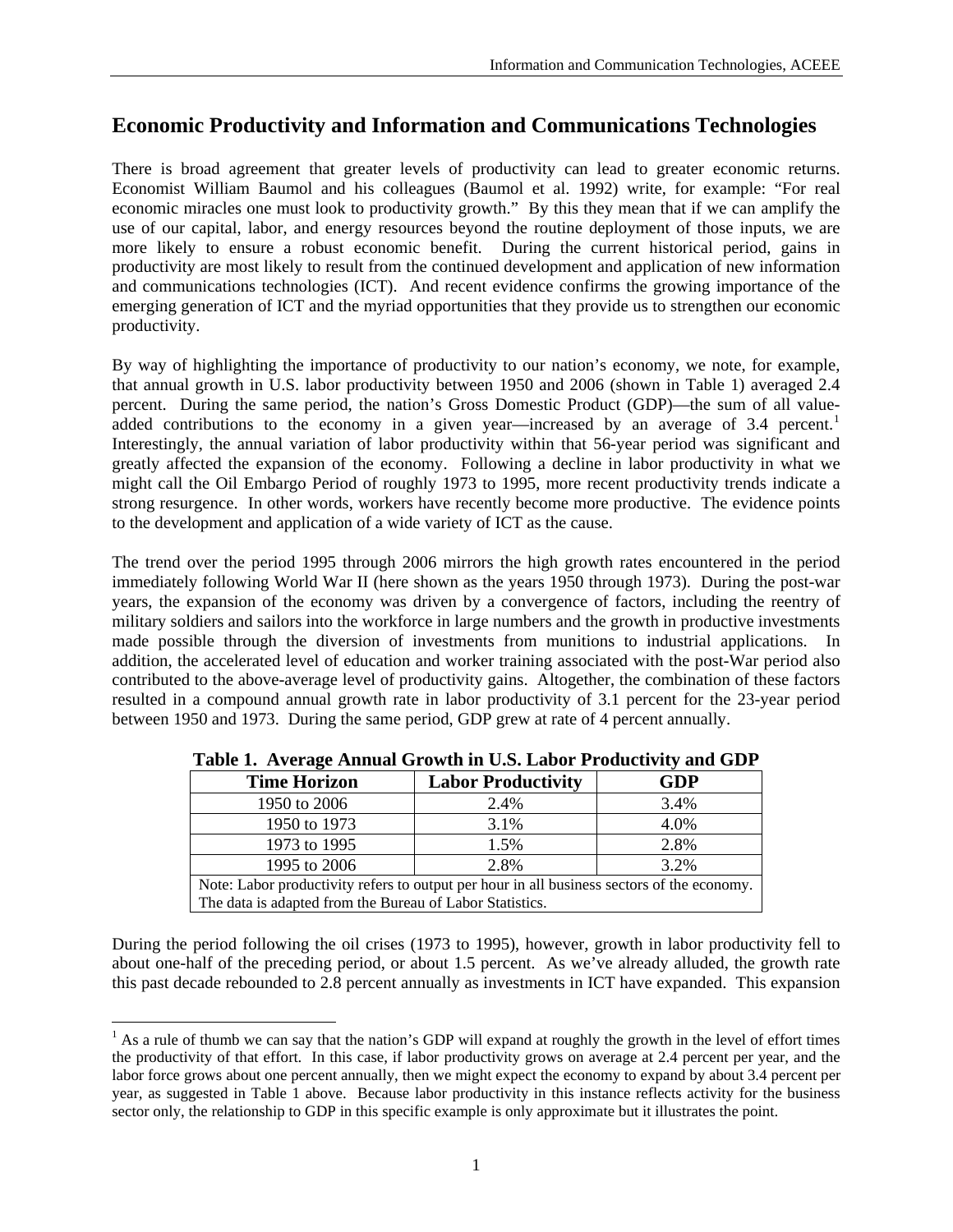likely resulted in significant part from the unexpected drop in prices associated with microprocessors and related equipment. This, in turn, stimulated large-scale investments in ICT beginning in 1995. Although there were some year-to-year changes in this past decade, the growth in overall labor productivity was robust. Moreover, the productivity growth was also coupled with other technological and structural changes as consumers, businesses, and the market found new ways to exploit the new technologies and information and as they transformed the World Wide Web from a means of communication to a platform for service delivery. Analysts have dubbed this as "the new economy."

This very pronounced relationship between productivity and ICT investments was documented in a variety of studies on the topic. In a succession of pioneering reports, Dale Jorgenson and his colleagues specifically cite the importance of ICT as they have driven productivity gains in the U.S. (Jorgenson et al  $2005$  $2005$ ).<sup>2</sup> Faster, better, and cheaper microprocessors, computers, and telecommunications equipment and the improved software capabilities that drive their performance—have accelerated both the adoption of these technologies and their growing networked use. This, in turn, has ignited changes in the way we manufacture products, conduct business, and maintain social activities. As Jorgenson notes, these "changes are improving productivity and raising the long-term growth trajectory of the U.S. economy" (Jorgenson and Wessner 2007).<sup>[3](#page-9-1)</sup> The trends are so pronounced that *Time* magazine named Internet users as its person of the year in 2006 (Grossman 2006).

Table 2 (adapted from Jorgenson and Stiroh 2000) highlights the growing influence of ICT as they sustain overall economic activity or output of the economy. The level of investments and productivity associated with ICT contributed about 0.68 percentage points to an average economic growth of 3.38 percent over the years 1980 to 1989. In effect, ICT were responsible for about 20 percent of the growth in that period. In a somewhat weaker economy, that share grew to 30 percent in 1989 to 1995. Between 1995 and 2001, and with a much stronger economic performance, the ICT share grew to 39 percent.

| Tuble 2. Invertice inhibition nuclear chomen (1 creent) |       |            |                |        |  |
|---------------------------------------------------------|-------|------------|----------------|--------|--|
|                                                         | Labor | <b>ICT</b> | <b>Non-ICT</b> | Output |  |
| 1980 to 1989                                            | 1.33  | 0.68       | 1.37           | 3.38   |  |
| 1989 to 1995                                            | 0.98  | 0.72       | 0.73           | 2.43   |  |
| 1995 to 2001                                            | 1 12  | 1.47       | 117            | 3.76   |  |
| Source: Jorgenson et al. (2005).                        |       |            |                |        |  |

**Table 2. Average Annual Rates of Growth (Percent)** 

Highlighting the link in a different way as shown in Table 3 (below), Jorgenson and his colleagues again show that U.S. productivity growth accelerated in recent years, despite a series of negative economic shocks (Jorgenson et al. 2005). An analysis of the sources of this growth over the period 1995 to 2003 suggests that the production and use of information technology account for a large share of the gains.

<span id="page-9-0"></span> $\overline{a}$  $2^2$  The evidence indicates that the "digital" ICT constitute a fast-growing proportion of GDP elsewhere. In the OECD countries, as one example, the relevant ICT sectors have grown from 4 percent of GDP in 1990 to about 7 percent in 2002. One paper suggested that it is likely to grow to 10 percent by 2012. See Knast and Johnston (2005).

<span id="page-9-1"></span><sup>&</sup>lt;sup>3</sup> As they also comment in a footnote, the rate of growth since 1995 appears to be robust, "having survived the dotcom crash, the short recession of 2001, and the tragedy of 9/11." Most of the data cited in the various Jorgenson studies were through the year 2002. Especially since 2006, the sub-prime mortgage problem in the U.S. has begun to show serious effects in the financial markets that, together with the huge uncertainties associated with energy and world oil prices, has begun to erode the market gains. The good news in all this is that the fundamentals associated with ICT investments and performance provide a basis for continuing productivity gains.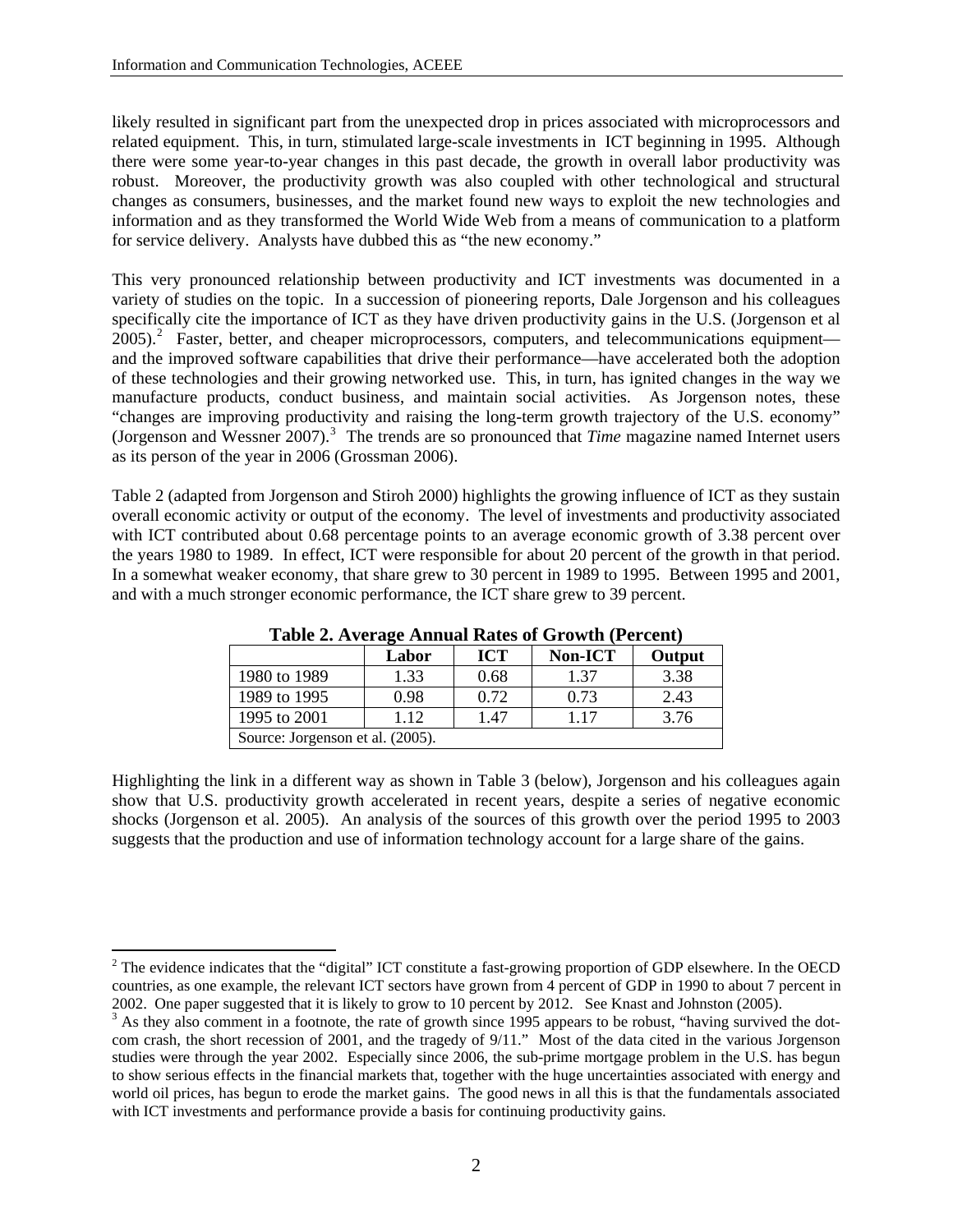| <b>Economic Indicator</b>                                                                         | 1959-<br>2003 | 1959-<br>1973 | 1973-<br>1995 | 1995-<br>2003 |
|---------------------------------------------------------------------------------------------------|---------------|---------------|---------------|---------------|
| Private output                                                                                    | 3.58          | 4.21          | 3.06          | 3.90          |
| Hours worked                                                                                      | 1.37          | 1.36          | 1.57          | 0.85          |
| Average labor productivity                                                                        | 2.21          | 2.85          | 1.49          | 3.06          |
| Contribution of capital deepening                                                                 | 1.21          | 1.41          | 0.89          | 1.75          |
| Information technology                                                                            | 0.44          | 0.21          | 0.40          | 0.92          |
| Non-information technology                                                                        | 0.78          | 1.19          | 0.49          | 0.83          |
| Notes: The table was adapted from Jorgenson et al. (2005). Data are for the U.S. private economy. |               |               |               |               |

**Table 3. Sources of U.S. Output and Productivity Growth 1959-2003**

All figures are average annual growth rates. The contribution of an input reflects the cost-weighted growth rate. Capital is broadly defined to include business capital and consumer durables. Information technology includes computer hardware, software, and communications equipment.

From an energy perspective the relationship between ICT and productivity gains may not be quite so straightforward. Notably, past productivity gains have tended to be "energy using." This makes sense when we think of large machinery that substitutes for skilled and semi-skilled labor. In the case of ICT, we might at first think of these productivity technologies as also energy using—especially with recent news articles that discuss the apparently large electricity requirements associated with so-called "server farms" or "data hotels" that form the backbone of the Internet economy. But it does appear that ICT investments may actually be "energy saving" more broadly speaking. That is, the same digital age investments that are driving a more robust economic productivity are also increasing the efficiency in how we use energy more generally.<sup>[4](#page-10-0)</sup>

Initial evidence of the link among ICT production, economic sectors, and overall energy productivity is shown in Table 4. With the economy aggregated to the four sectors shown<sup>[5](#page-10-1)</sup> (representing all industrial, commercial, and government sectors totaling about 89 percent of the larger economy and omitting households and nonprofit organizations), energy production has remained approximately flat over the period 1998 through 2005. On the other hand, producers of ICT equipment and appliances expanded 11 percent while ICT-related services grew at 8.3 percent. All remaining sectors of the economy grew at about 2.4 percent annually while the combined industrial and government sectors grew 2.8 percent per year.

| <b>Sector</b>                                                                   | 1998 | 1999 | 2000  | 2001  | 2002  | 2003  | 2004  | 2005  | <b>CAGR</b> |
|---------------------------------------------------------------------------------|------|------|-------|-------|-------|-------|-------|-------|-------------|
| <b>Energy Production</b>                                                        | 96.7 | 96.8 | 100.0 | 100.6 | 100.5 | 98.0  | 98.9  | 96.0  | $-0.1\%$    |
| <b>ICT</b> Producers                                                            | 58.6 | 76.0 | 100.0 | 97.3  | 87.5  | 97.8  | 106.5 | 121.6 | 11.0%       |
| <b>ICT</b> Services                                                             | 75.0 | 88.7 | 100.0 | 108.7 | 108.2 | 110.2 | 117.6 | 131.2 | 8.3%        |
| <b>All Other Sectors</b>                                                        | 92.7 | 96.5 | 100.0 | 98.8  | 99.8  | 102.2 | 106.1 | 109.4 | 2.4%        |
| Total                                                                           | 91.0 | 95.5 | 100.0 | 99.6  | 100.2 | 102.5 | 106.6 | 110.6 | 2.8%        |
| Note: "CAGR" refers to the compound annual growth rate.                         |      |      |       |       |       |       |       |       |             |
| Source: Author calculations based on date from the Bureau of Economic Analysis. |      |      |       |       |       |       |       |       |             |

**Table 4. Quantity Index of Gross Sector Output (Index 2000 = 100)** 

 $\overline{a}$ 

<span id="page-10-0"></span><sup>&</sup>lt;sup>4</sup> The fax machine is an early example in which the use of small energy-using ICT equipment replaced the need for big energy-using equipment. Instead of sending a document by U.P.S. or FedEx (i.e., using land and air vehicles that consume relatively large amounts of energy), people can now fax (or email) a document across the country. This reduces energy consumption by several orders of magnitude.

<span id="page-10-1"></span><sup>&</sup>lt;sup>5</sup> For those who might want a more complete description of the aggregation scheme used in this table, contact the report authors. Note, however, that a new definition of what might be included among the energy or ICT sectors is unlikely to change the overall results indicated here.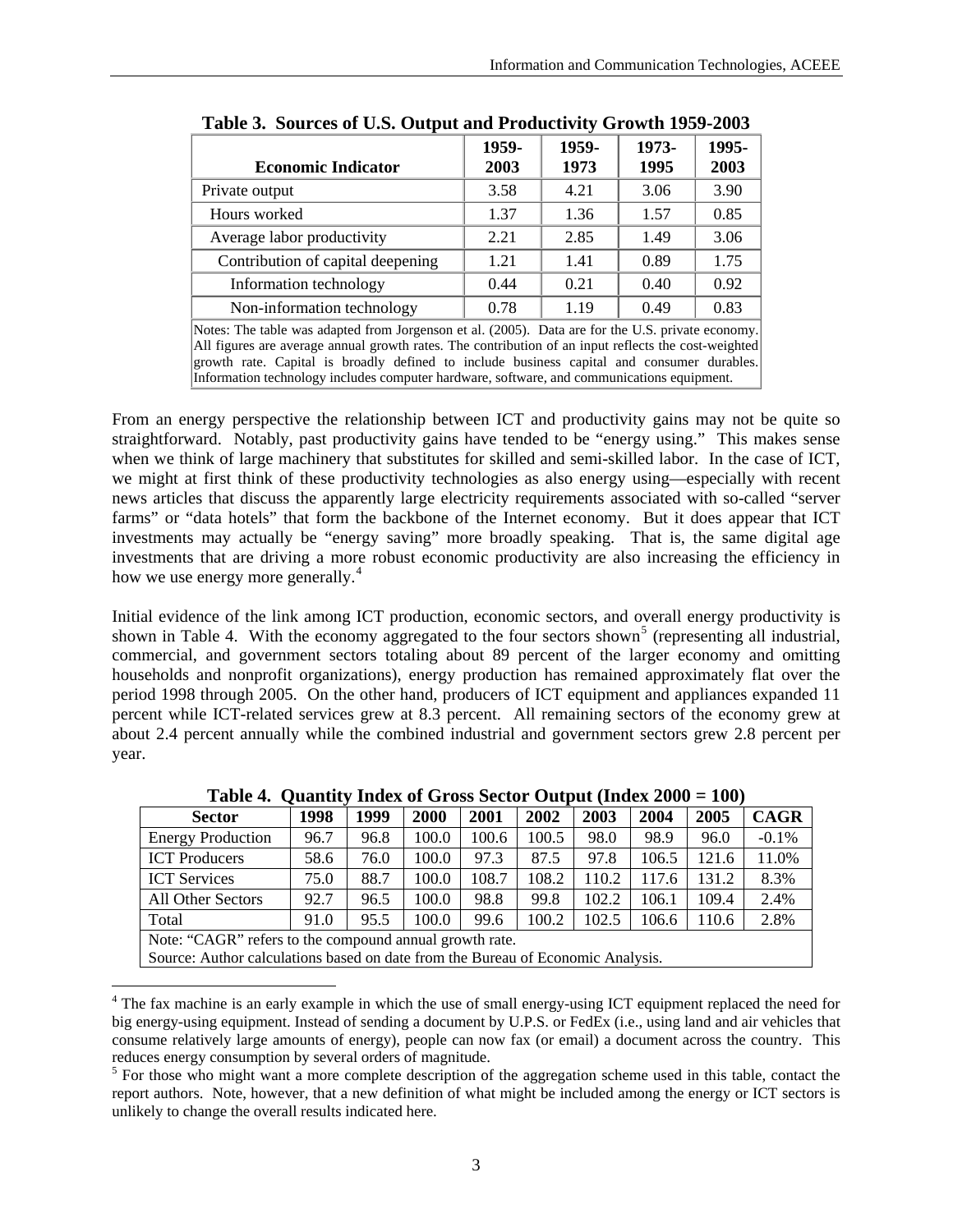<span id="page-11-0"></span>Perhaps more interesting is that, in 1998, the two aggregate ICT sectors accounted for about 7 percent of the total economic activity represented in Table 4. Yet they were responsible for about 26 percent of the total growth in the economy over the years 1998 through 2005—even while energy production remained essentially flat. This provides a solid basis for further review of the net energy-saving potential of ICT investments, which we explore more fully below.

# **Technological Revolutions, Energy Efficiency, and the Paradox of ICT**

As we implied in the previous section, ICT have not only *transformed* our economy and our lives, they have also reinvigorated economic productivity. What is less well-recognized is that ICT systems have *revolutionized* the relationship between economic production and energy consumption. As such, the array of ICT applications has become a major economic and social force as well as a critical energy and economic productivity tool. Notwithstanding these critical insights, the still-evolving relationship between ICT services and economic activity also provides a range of potential solutions to the growing problem of greenhouse gas emissions. Although some recent attention has been paid to the potential climate change solutions associated with energy efficiency (Expert Group on Energy Efficiency 2007; Bressand et al. 2007; Laitner 2007a), little attention has been given the potential contributions of ICT as a cost-effective emissions reduction strategy.

We attribute the failure to acknowledge the energy-saving potential of ICT to what might be called "the ICT energy paradox." In short, analysts of all stripes tend to focus on the energy-consuming characteristics of ICT while overlooking the economy-wide, energy-saving capacity of those same technologies. As such, the shift toward an information-based economy has raised concerns about the energy demand associated with the explosion in the number of computers and other electronic devices especially against the backdrop of impending climate change and the growing constraints on the stable production and delivery of needed energy resources. Moreover, some of the early studies done on this topic misinformed policymakers and contributed to serious misperceptions regarding the potential role for ICT investments in the global climate change equation.

To more fully explore the ICT paradox and to gain a better understanding of the potential net energy benefits provided by ICT, this report explores the following questions: What is the enabling role of ICT investments and how might they be expanded to increase energy productivity beyond current patterns of improvement? How might a productivity-led ICT strategy provide greater energy security while contributing toward climate change mitigation efforts? What do current energy and efficiency trends look like and how do ICT provide a positive complement within the emerging trends? We begin by assessing where ICT fit within the historical and technological context and by discussing our working definition of the term "energy efficiency."

### **The ICT Revolution**

If we take a step back and look at the larger trends of our so-called "industrial age," we might better characterize the period from the late  $18<sup>th</sup>$  century to the present as a succession of at least five distinct technological eras. One especially insightful review (Perez 2002) suggests that we are currently in the middle of a fifth major technological period—what she refers to as the Age of Information and Telecommunications. This pattern is shown in Table 5.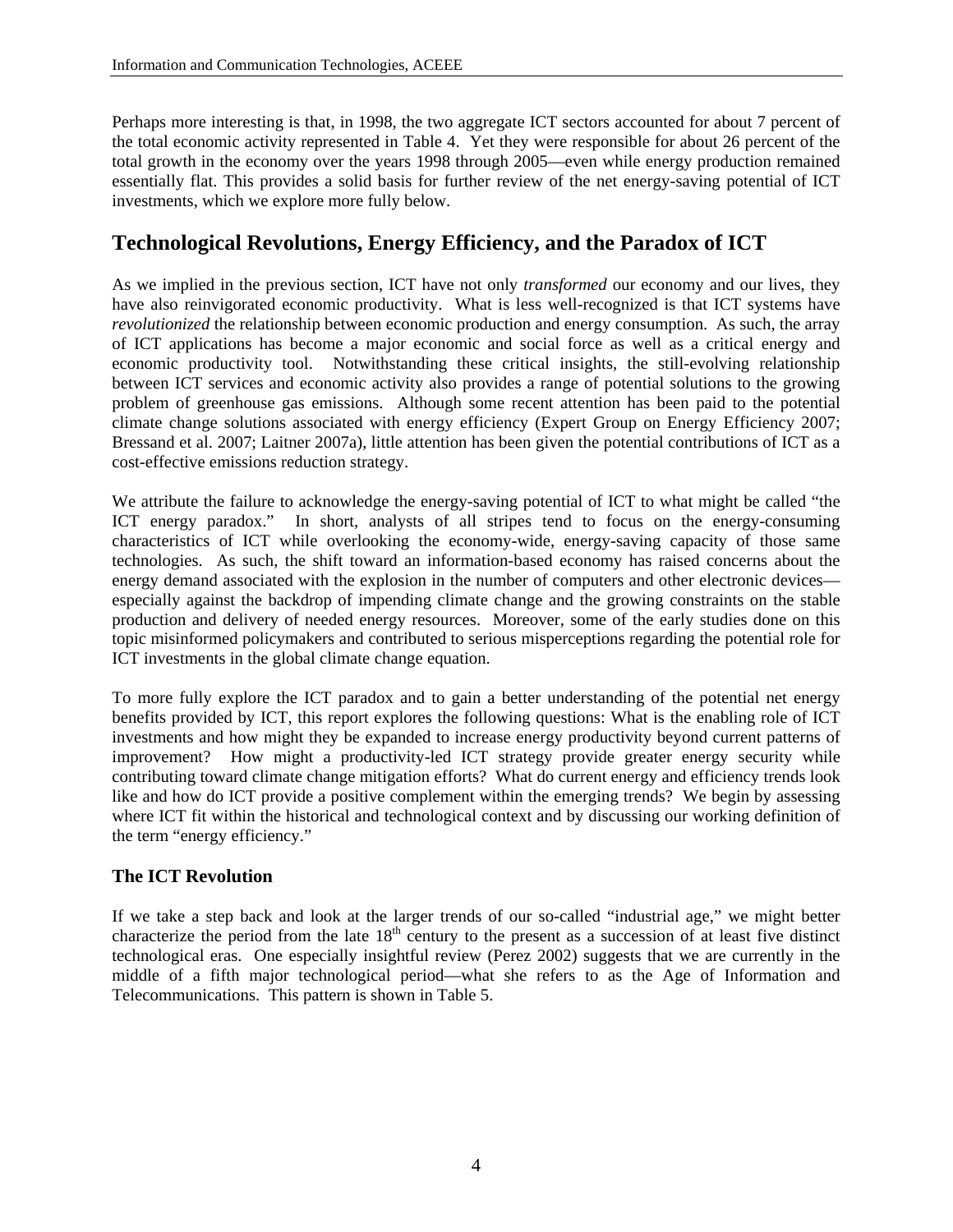| <b>Technological</b><br><b>Revolution</b> | <b>Popular Name for the</b><br><b>Period</b>          | <b>Core Country or</b><br><b>Countries</b>                                                       | <b>Catalyst Initiating</b><br>the Revolution                                    | Year |
|-------------------------------------------|-------------------------------------------------------|--------------------------------------------------------------------------------------------------|---------------------------------------------------------------------------------|------|
| <b>FIRST</b>                              | The "Industrial<br>Revolution"                        | <b>Britain</b>                                                                                   | Arkwright's mill<br>opens in Cromford                                           | 1771 |
| <b>SECOND</b>                             | Age of Steam and<br>Railways                          | Britain, spreading<br>to Continent and<br><b>USA</b>                                             | Test of the "Rocket"<br>steam engine for the<br>Liverpool-Manchester<br>railway | 1829 |
| <b>THIRD</b>                              | Age of Steel, Electricity,<br>and Heavy Engineering   | USA and<br>Germany forging<br>ahead and<br>overtaking Britain                                    | The Carnegie<br>Bessemer steel plant<br>opens in Pittsburgh,<br>Pennsylvania    | 1875 |
| <b>FOURTH</b>                             | Age of Oil, the<br>Automobile, and Mass<br>Production | USA (with<br>Germany at first<br>vying for world<br>leadership), later<br>spreading to<br>Europe | First Model-T comes<br>out of the Ford plan in<br>Detroit, Michigan             | 1908 |
| <b>FIFTH</b>                              | Age of Information and<br>Telecommunications          | USA (spreading to<br>Europe and Asia)                                                            | The Intel<br>microprocessor is<br>announced in Santa<br>Clara, California       | 1971 |
| Adapted from Perez (2002)                 |                                                       |                                                                                                  |                                                                                 |      |

**Table 5. Five Successive Technological Revolutions, 1770s to 2000s**

As we quickly observe in the Table 5 outline, our "modern history" generally begins with what people commonly label the "Industrial Revolution." This covers roughly the period from 1771 to 1829. This phase of our technological history was then followed by the Age of Steam and Railways (to 1875), the Age of Steel, Electricity, and Heavy Engineering (to 1908), and the Age of Oil, the Automobile, and Mass Production (to the early 1970s).<sup>[6](#page-12-0)</sup> While the influence of oil, automobiles, and mass production remains clearly palpable in today's economy,<sup>[7](#page-12-1)</sup> Perez and others suggest that Intel's 1971 announcement of the microprocessor enabled a new industrial paradigm to take hold. Still at a midpoint in its longer-term horizon, the emerging paradigm is now shaped by a rather incredible array of information and communication tools and technologies. The tools, devices, and equipment of this Age of Information and Telecommunications range from the thumbnail microchips and sensors that might be found in our cars and refrigerators to the Internet and the growth of online transactions and social networking. In ways that we discuss below, one of the apparent benefits of the information and communications technology infrastructure has been the many productive ICT investments that cost-effectively substitute for the inefficient use of energy.

<span id="page-12-0"></span> $\overline{a}$  $6$  The life cycle of each technological revolution begins with the irruption of a new technology followed by intensive investment, coherent growth, and market saturation. The complete cycle lasts roughly 50 years. During the tail end of each cycle, the conditions become favorable for the irruption of a new technological revolution such that the beginning of the next great technological surge overlaps in time with the late stages of the previous revolution. In this way, each new revolution overlaps with the revolution that preceded it. 7

<span id="page-12-1"></span> $<sup>7</sup>$  Indeed it might be said that we continue to have "Oil on the Brain" (Margonelli 2007) as automobiles are still very</sup> much part of our culture and our lifestyles.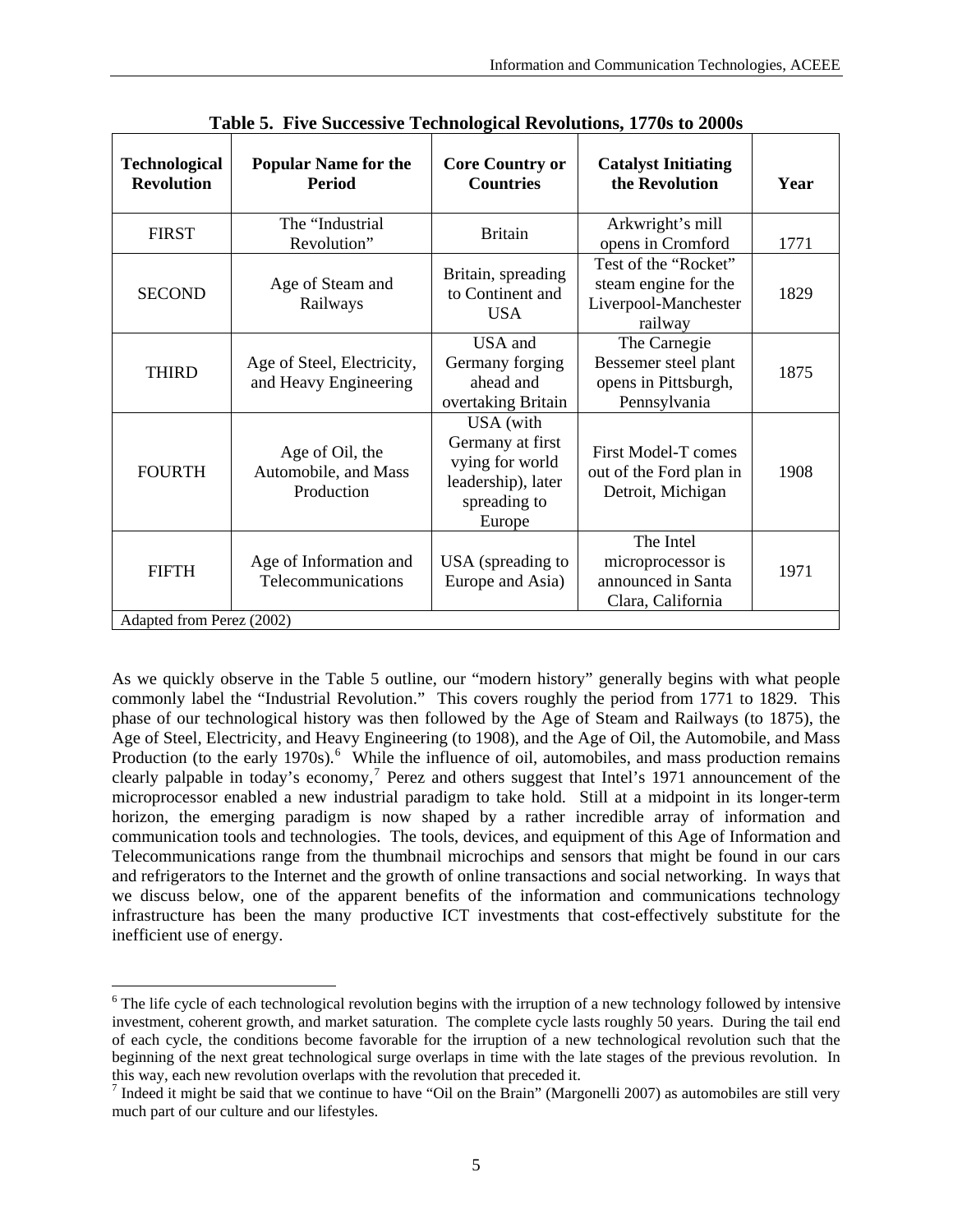#### <span id="page-13-0"></span>**What Is Energy Efficiency?**

Energy efficiency is a process that achieves the same ends with fewer energy inputs. It's about producing, transporting, traveling, lighting, cooking, heating, and communicating in ways that maintain or increase our productivity for every unit of energy consumed. In other words, energy efficiency is about providing the same goods and services using less energy.

Energy efficiency and energy conservation are not the same. By definition, conservation is about refraining from use, while efficiency is about using energy wisely. Energy efficiency is not about doing without energy resources but about extracting greater value from our energy resources whether we put them to work as kilowatt-hours of electricity or gallons of gasoline. In short, energy efficiency is about the many cost-effective reductions in wasted energy.





Source: Adapted from Energy Information Administration data (2007).

### **U.S. Trends in Energy Efficiency**

Since 1970, the U.S. has succeeded in providing dramatically more energy services for each unit of energy consumed. In fact, energy efficiency has contributed more value to the economy in recent decades than any conventional energy resource, meeting three-fourths of all new demand for energy services since that time. During this period, U.S. energy consumption per dollar of economic output has declined by 50 percent (from 18,000 Btus in 1970 to less than 9,000 Btus by the end of 2008). In other words, current U.S. energy consumption is only half of what it would have been if levels of energy efficiency and energy productivity had remained unchanged (see Figure 1 above).

Importantly, however, historical data from as early as 1949 suggest five distinct periods of change in the nation's energy intensity (see Figure 2 below). In the early, long-term historical period between 1949 and 1973, energy intensity fell by roughly 0.5 percent per year—a trend that can best be characterized as one of slow decline. Not surprisingly, this trend changed dramatically after the first oil price shocks in 1973.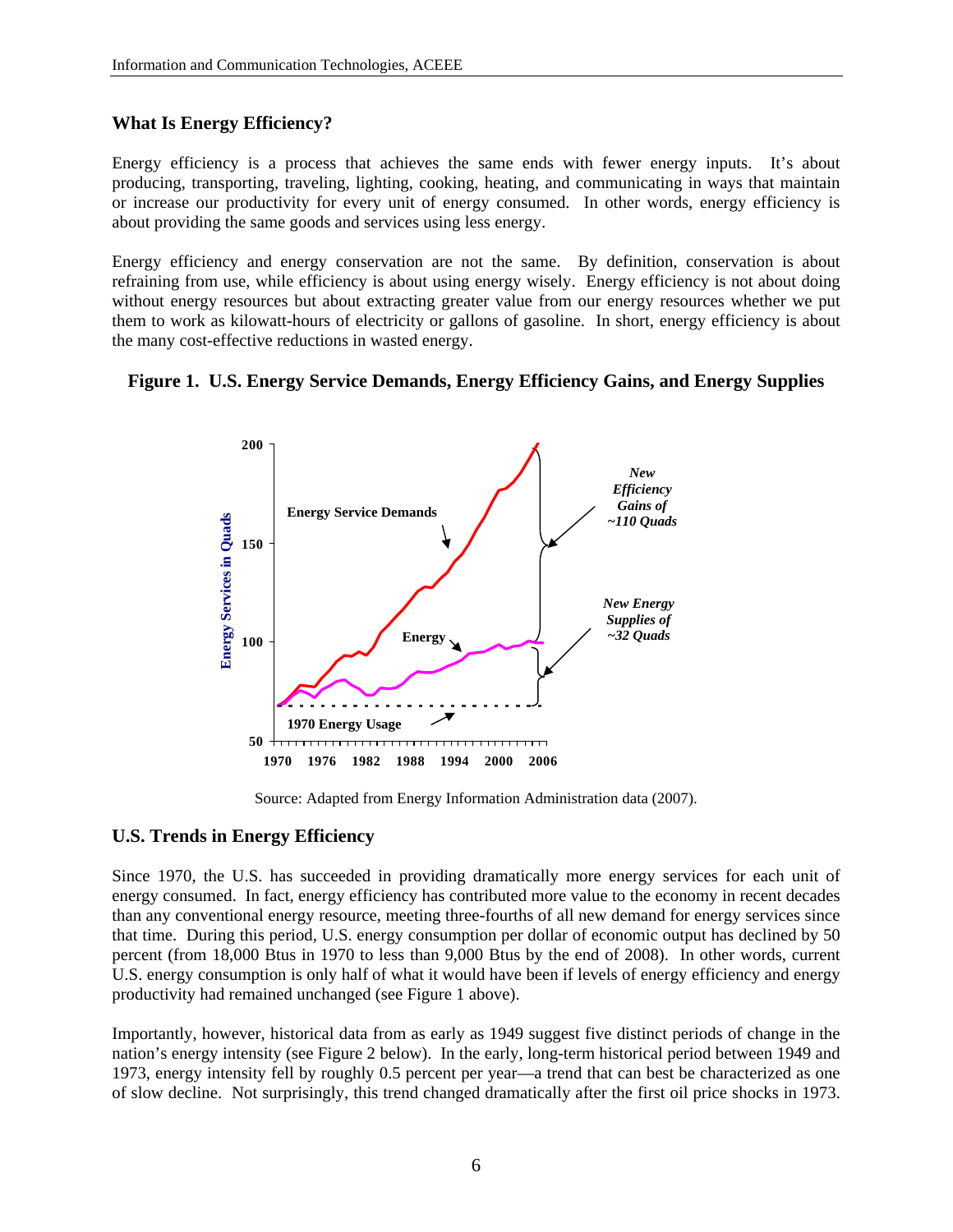Between 1973 and 1986, annual declines in U.S. energy intensity were more than five times larger than in the preceding period, falling by an average of 2.7 percent per year. These gains were made in response to high oil prices, as well as increased political will and leadership that fostered new energy policies and technological changes that, in turn, spurred efficiency improvements in residential, commercial, and industrial energy consumption.

Despite the dramatic efficiency gains achieved in the mid-1970s and early 1980s, falling energy prices weakened interest in what most people believed to be mostly "a conservation ethic." A mild recession and a general economic malaise further distracted interest in so-called "energy issues." While the decline in the nation's energy intensity continued in the post-Oil Embargo years 1986-1996, it fell at a much slower annual rate of only 0.8 percent.

By 1996 a turnaround had begun. Spurred by significantly lower prices for semiconductors and ICT equipment beginning in 1995, the nation accelerated its rate of investment—a process economists refer to as capital deepening. Those new investments brought online and into widespread use dramatic new technologies associated with high-speed processing and communications. These investments remarkable in the absence of rising prices and the presence of relative stable energy supplies—contributed to significant increases in both productivity and gains in energy efficiency. Between 1996 and 2001, the nation's energy intensity declined significantly, not as a result of changes in energy prices or supply constraints, but in substantial part as a response to technological innovation and highly productive ICT investments. During this period, energy intensity fell by an average of 2.9 percent per year.<sup>[8](#page-14-0)</sup>

In the most recent period of our review (2001-2006), energy intensity continued to decline but at a somewhat slower pace. In the aftermath of the 9/11 terrorist attacks, consumers and businesses faced both rising energy prices and continued innovation. Moreover, the rate of capital deepening has slowed, given uncertainties in the financial markets and mounting concerns regarding the Middle East. Still, the growing ubiquity of ICT has helped reduce the level of energy resources consumed for each dollar of economic output, resulting in an average annual decline in energy intensity of 2.4 percent. While a significant drop from the previous period, it is still almost five times greater than the average rate over the period 1949 to 1973. Moreover, recent declines have been further catalyzed by growing concerns over global warming and nagging worries about international energy security. The trends are summarized in Figure 2.

 $\overline{a}$ 

<span id="page-14-0"></span> $8$  Changes in energy intensity since the mid-1980s are related to three important trends in the U.S. economy: (1) the implementation of new means of production that reduce energy consumption per unit of energy service delivered; (2) the shifting of the U.S. economic structure in favor of less energy-intensive industries; and (3) the offshoring of energy-intensive production to areas outside of the U.S. The first two trends provide the opportunity to reduce our carbon footprint by making production processes more energy efficient and by redirecting our economy toward high, value-added economic sectors that are also significantly less energy intensive. ICT facilitates both processes. The third trend, offshoring, also holds the potential of reducing carbon emissions if we choose to offshore production through the export of modern and energy-efficient production technologies that allow less developed countries to "leap-frog" into a more advanced technological paradigm. The net carbon impact of this third trend is a function of the types of technologies that are exported as well as their impact on global levels of production and consumption. To the extent that gains in productivity can accelerate cost-effective efficiency improvements here "at home," ICT can help minimize this problem as well.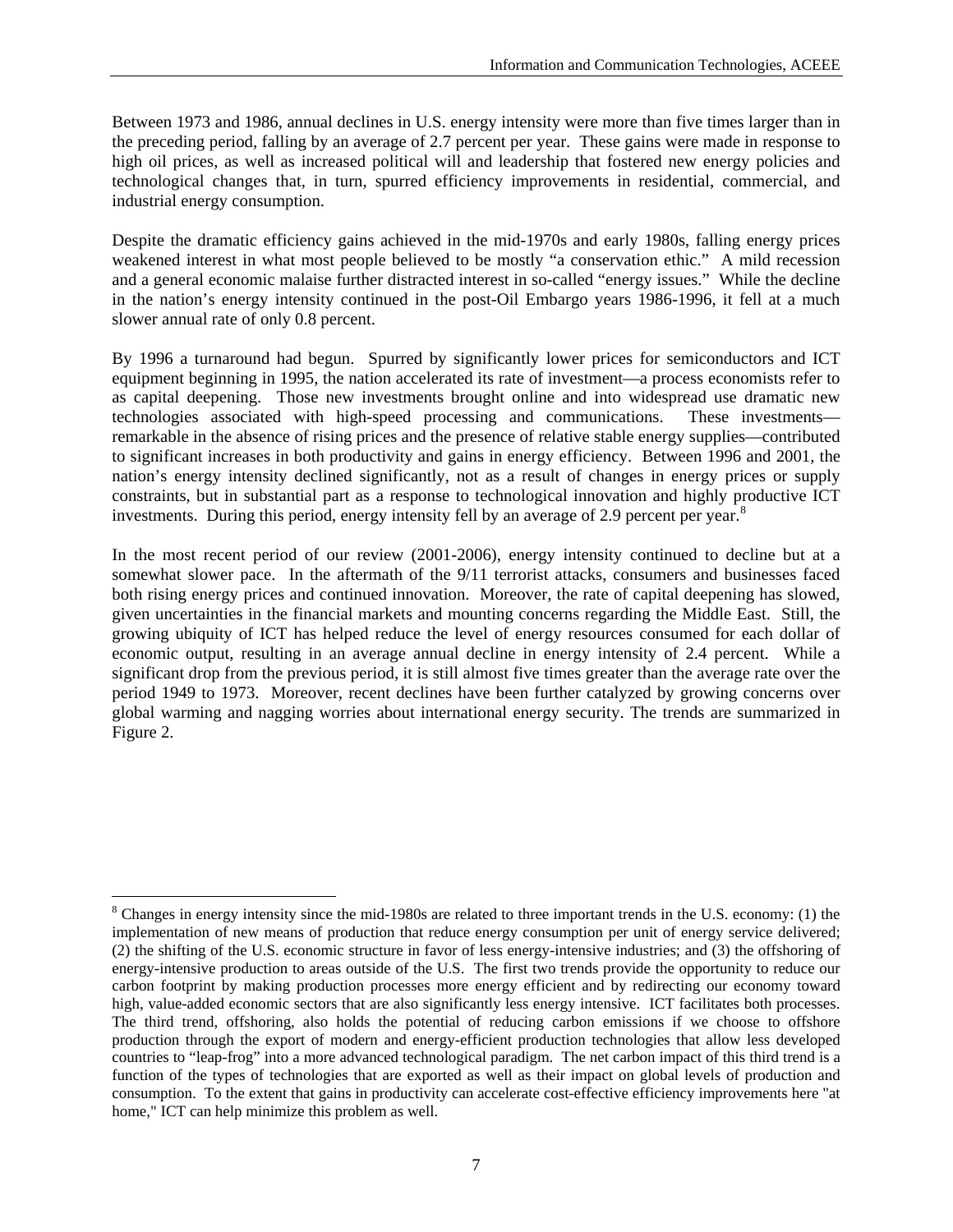<span id="page-15-0"></span>

**Figure 2. Average Annual Reductions in U.S. Energy Intensity, 1949-2006** 

Source: Authors' calculations based on data from the Energy Information Administration (2007)

In recent periods, there is no doubt that ICT have played a critical role in reducing energy waste and increasing energy efficiency throughout the economy. From sensors and microprocessors to smart grid and virtualization technologies, ICT has revolutionized the relationship between economic production and energy consumption. And while discrete technologies have successfully enabled significant energy savings in all sectors, additional, system-wide energy savings have also emerged from the growing ubiquity of ICT technologies. The most recent trends in sector-specific energy consumption patterns illustrate this trend.

#### **Asking the Right Questions**

 $\overline{a}$ 

Physicist and now Princeton Emeritus Professor John Wheeler once commented, "We shape the world by the questions we ask."Wheeler's statement concisely expresses the idea that our current perceptions and perspectives of the world around us shape our very understanding of how the world works by constraining the range and types of questions to which we seek answers, the information that we collect and study, and the ways in which we interpret research results. Almost by definition, then, if we're not asking the right set of questions, we may be getting a less-than-satisfying set of answers. This notion is an especially salient one as scientists and political leaders seek to understand and promote smart global climate change policies and ease the growing set of energy constraints.<sup>[9](#page-15-1)</sup>

Wheeler's comment is particularly relevant to our understanding of the relationship among technology, energy, and the environment. In the case of global climate change, the proliferation of energy-using technologies is among the sources of increased atmospheric concentrations of greenhouse gases. More energy-using technologies require more energy and, by default, increase the total amount of energy that is consumed. Because the vast majority of energy-consuming technologies rely on fossil fuel-based sources of energy (whether coal-burning power plants, gasoline in our cars, or natural gas in our homes, schools, or manufacturing plants), their operation also implies an increase in carbon dioxide emissions. By

<span id="page-15-1"></span><sup>&</sup>lt;sup>9</sup> For a particularly good review of the many and perhaps surprising set of energy supply constraints that impact our economy, see *America's Energy Straightjacket* (Elliott 2006).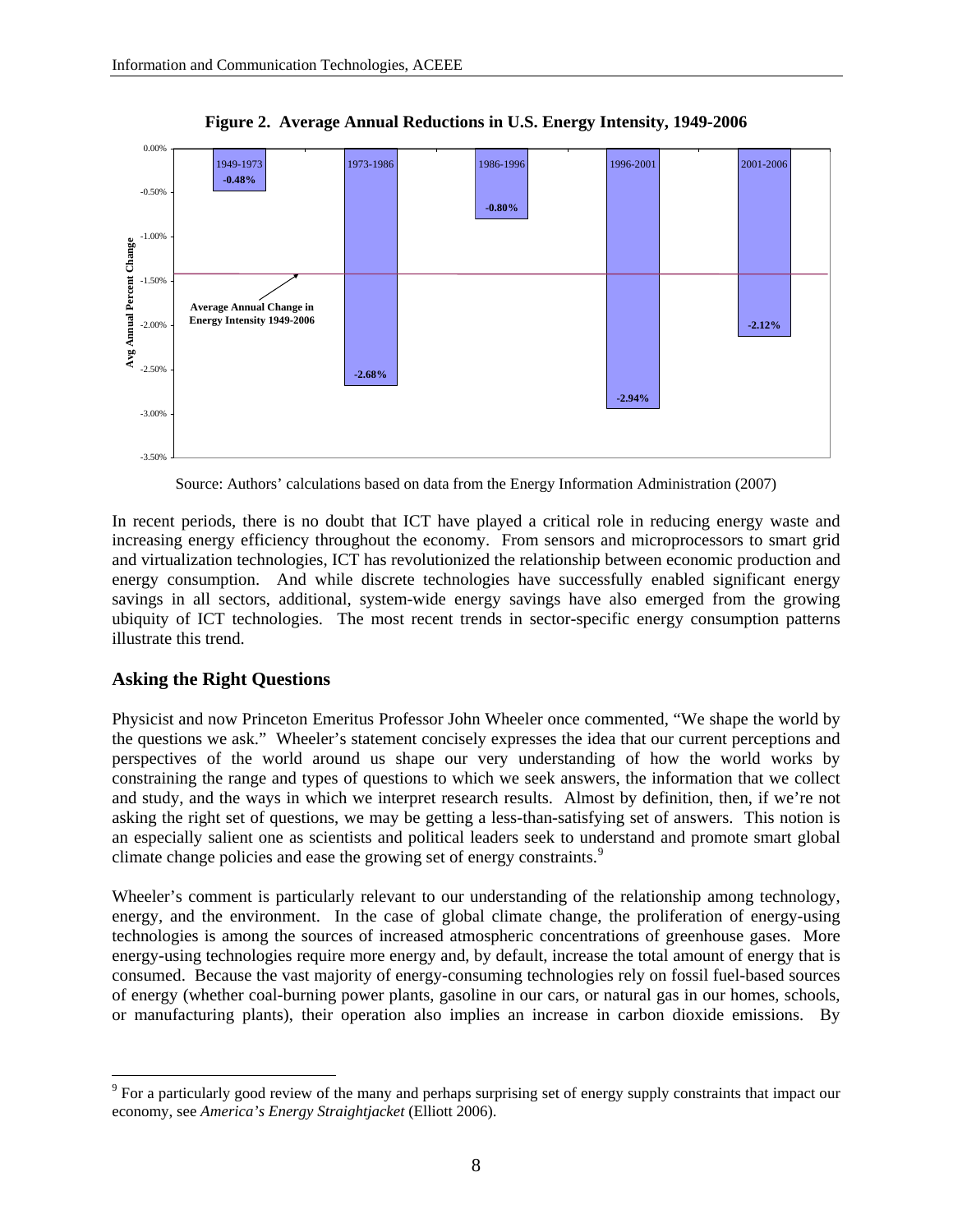<span id="page-16-0"></span>definition, computers and other ICT equipment are among the technologies that, at least initially, contribute to the problem.

Over the course of the past two decades, ICT have become an integral part of our everyday lives. From computers to cell phones, to fax machines, ICT is present in our homes, schools, offices, industries, and automobiles. If we look back to 1990, for example, there were fewer than 120 million personal computers worldwide. As of mid-2007, there were more than one billion PCs, representing more than an eight-fold increase. As a forerunner to the World Wide Web in 1990, there were perhaps fewer than four million users logging in to the "ARPANET" and other such systems. Today there are more than 1.3 billion users on the Internet, a 325-fold increase in the last 17 years.

But the world of advanced technologies goes well beyond the Internet. A typical household in the United States may have two dozen or more microcontrollers (computer chips) in their various appliances within the home. Those devices manage a dynamic array of widely divergent but reliable technologies as lighting, telephones, and DVD players, and are even found in washing machines, refrigerators, and microwave ovens. A typical car has as many as 50 or more microcontrollers embedded within its many different components.

Given this environment of rapidly expanding ICT and the growing evidence that human activity is changing the global climate, the natural question to ask is: "How much energy do such technologies consume and how much do they therefore contribute to the problem of global climate change?" But is this the right question?

### **Analyzing ICT and Energy Use: The Standard Approach**

 $\overline{a}$ 

In a well-known and oft-cited article published in *Forbes*, Peter Huber and Mark Mills (1999) considered the impact of personal computers and peripherals on energy demand. They contended that "the Internet and all associated computer equipment were responsible for 8 percent of all electricity use in the United States" and that an additional 5 percent of total U.S. electricity use was consumed by computing equipment not associated with the Internet. In other words, their estimates indicated that a total of 13 percent of all electricity use was driven by computer-related equipment and the operation of the Internet. Moreover, they predicted that in the next 10-20 years, the total share could grow to half of all electricity use.

Subsequent research and reports undertook a more robust analysis of the data, debunking the "digital energy hog myth" suggested by Huber and Mills. In one of the more detailed assessments provided at that time, Jonathan Koomey (2002) concluded that "such activities consume only 3 percent of the nation's electricity."<sup>[10](#page-16-1)</sup> Koomey arrived at this conclusion after working with a more complete set of data and checking with a number of other researchers to examine the Huber and Mills estimates. His review consistently found that the two overestimated electricity use by a substantial margin. Fortunately, later studies of ICT energy consumption were based on a more rigorous analytical framework and were able to provide a more reasonable estimate of the ICT demand for energy associated with the growth in those

<span id="page-16-1"></span> $10$  The 3 percent estimate that Koomey provides was for the year 2000. While there were differences, his findings were generally supported by other studies such as Roth et al. (2002). It should be noted that more recent estimates provided by the Energy Information Administration (Wade 2008) suggest that the number may now be closer to 6 percent, reflecting the continued investment in ICT technologies and systems. Koomey (2007) generally concurs but notes that 6 percent now 7 years later is a significantly different number than 13 percent in 1999 or 2000. Moreover, the EIA projections suggest that this percentage will remain under 9 percent through 2030. This, of course, is also significantly different than the suggested 50 percent figure cited by Huber and Mills for roughly the year 2020. At the same time, we continue to ask whether this is really the right question.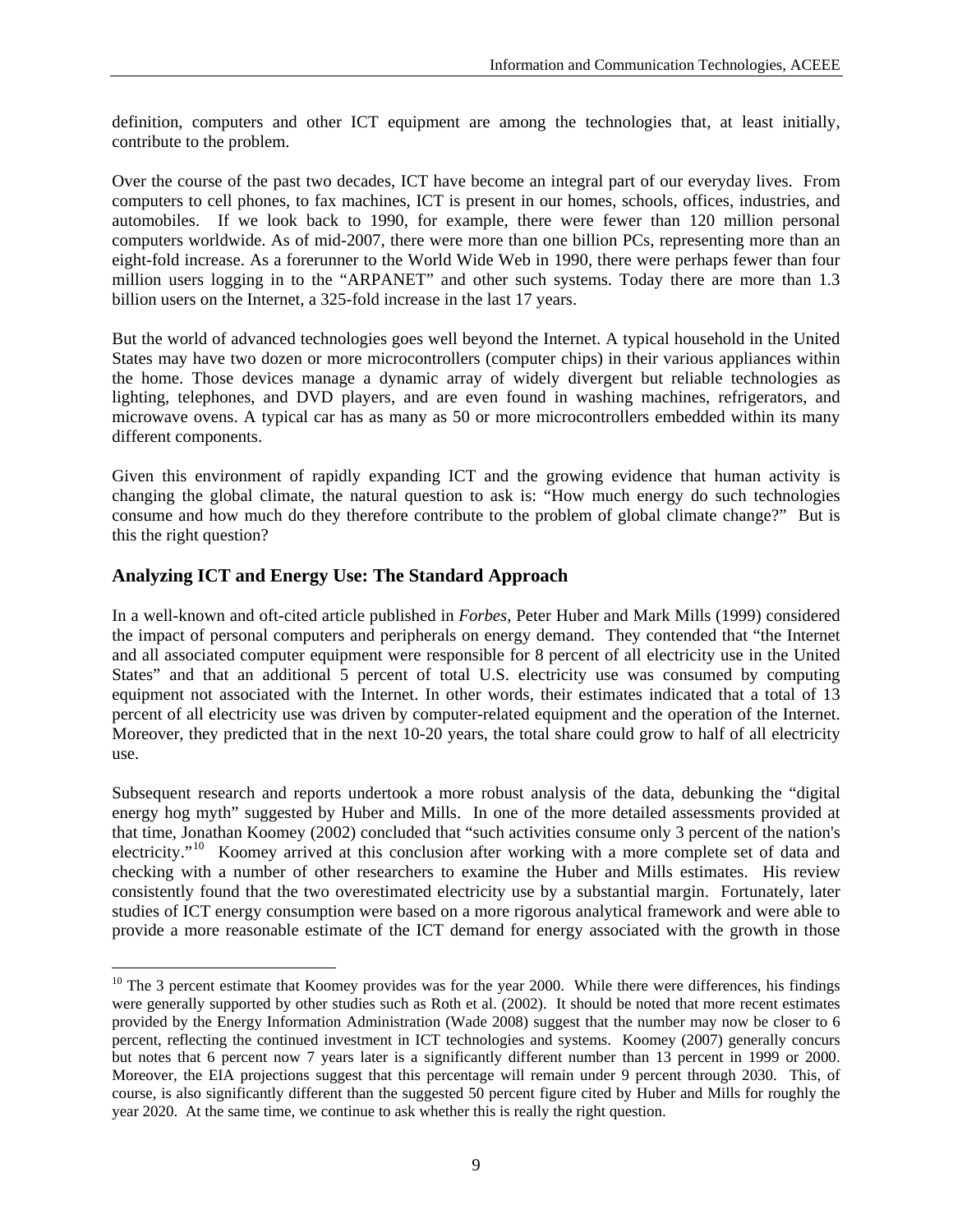<span id="page-17-0"></span>technologies (e.g., Koomey et al. 2002; Roth et al. 2004; Wade 2008). However, the story doesn't end there.

We contend that even this understanding of the impact of ICT is limited by the framing of the question: "How much energy do such technologies consume?" A more appropriate question might ask: "What is the *net* impact of ICT on energy demand?" This rephrasing of the question allows for the consideration of (1) the potential of energy savings provided through the use of more energy-efficient ICT equipment, and (2) possible net reductions in economy-wide energy use.

### **A More Robust Analysis of ICT and Energy**

The primary goal of this report is to identify the answer to the second question: "What is the net impact of ICT on energy demand?" In other words, what is the net energy impact of each kilowatt-hour of energy consumed by ICT? While case studies and other quantitative data sources clearly suggest that ICT enables the efficient use of business inputs including energy resources, the size of those savings remains less well known. Could the ICT-enabled savings possibly offset the use of energy to power ICT equipment? In order to answer that question, we must first assess the growing ubiquity of ICT and measure the range of energy savings associated with the application of new ICT-based technologies.<sup>[11](#page-17-1)</sup>

# **The Growing Ubiquity of ICT**

 $\overline{a}$ 

By one estimate, only 2 percent of all the microprocessors and chips sold in the world today are for use in traditional servers, desktops, laptops, and mainframes (Schwartz 2004). The other 98 percent are in devices as divergent as refrigerators, cars, and lighting systems and that span telecom switches, iPhones, ATMs, and industrial machinery. Increasingly, all of them are linked so that they provide real-time information in ways that facilitate business transactions, social networks, and the production of our nation's goods and services. This staggering penetration of ICT is being driven by significant price drops, principally since 1995. These lower prices, in succession, catalyze new innovations and inspire new ways of getting things done. The continued development and expansion of such technologies will increase the likelihood of an economic development path that is both economically dynamic and environmentally sustainable. Further enhancement and deployment of ICT and other advanced technologies can provide the foundation for the many new innovations that can set a trajectory for a lowcarbon path to the future.

By way of illustration, let's turn to one of the more familiar technologies, the family car, to understand the extent to which ICT sensors, devices, and technologies are already beginning to improve the way we use energy. We've previously noted that even standard cars today might have as many as 50 microprocessors at work. Managing engine performance may be the most processor-intensive and that job falls to the engine control unit, or ECU. This usually is the most powerful computer on cars. The ECU monitors and manages fuel consumption emissions. It relies on dozens of different sensors to pull information on the coolant temperature, the rate of fuel consumption, the demand for greater speed or acceleration, and the amount of oxygen in the exhaust. With all of this data, the ECU performs millions of calculations each second as it consults lookup tables for appropriate values. It calculates long equations to decide on the best spark timing and determine how long the fuel injector is open. The ECU does all of this to ensure the lowest emissions and best mileage.<sup>[12](#page-17-2)</sup> And that is only part of the story.

<span id="page-17-1"></span> $11$  In setting up this question, we immediately note that the complexity and interconnectivity of the Internet, and more generally, the information economy, yield a deep uncertainty about any eventual estimate. In the spirit of Princeton's John Wheeler, it is our hope that we're at least asking the better question.

<span id="page-17-2"></span> $P<sup>12</sup>$  As one of our reviewer notes, however, even with all this new technology cars today still get about the same mileage as cars in 1982. At the same time, Congressional passage of the 2007 Energy Bill will increase fuel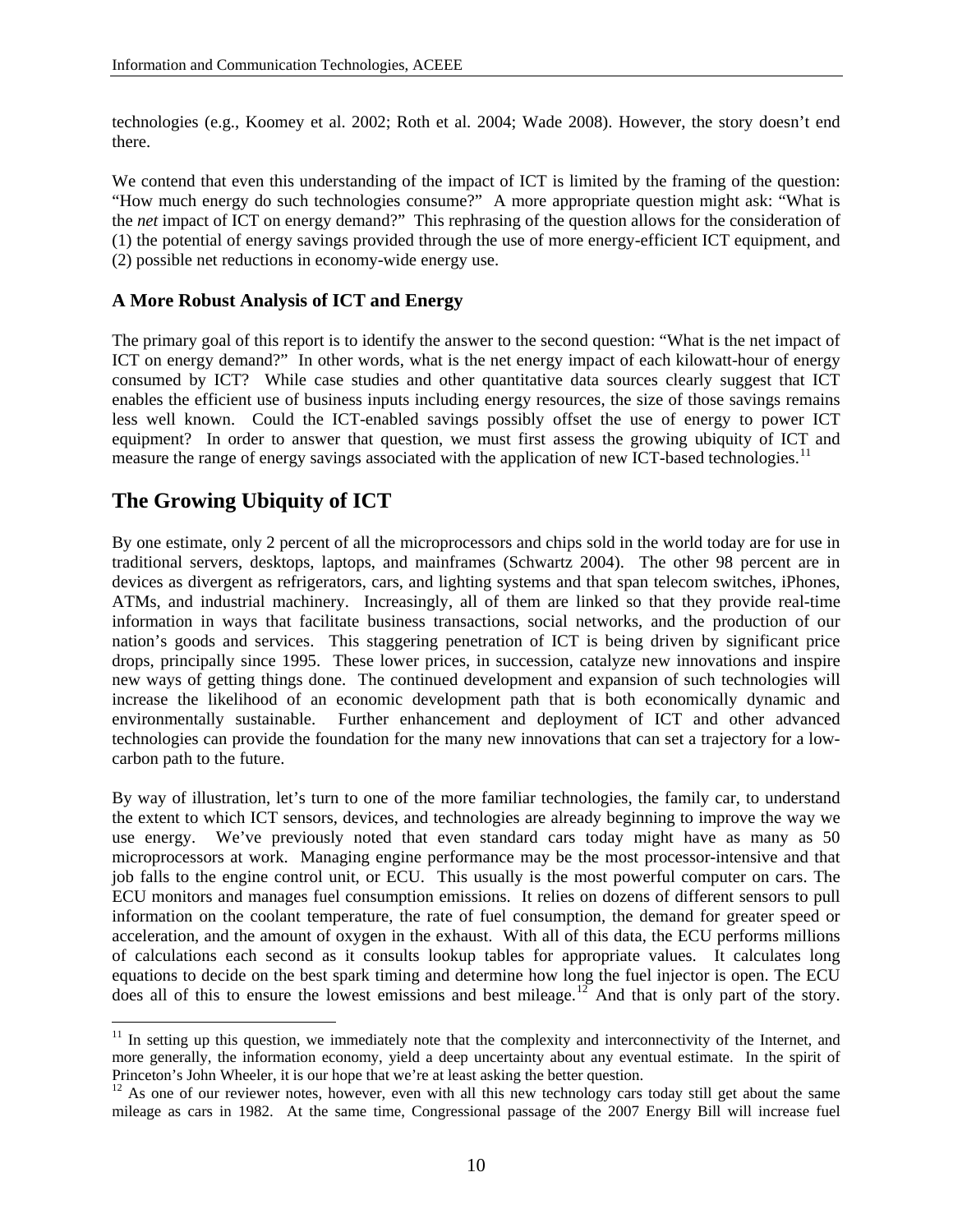<span id="page-18-0"></span>There are sensors and processors that govern air conditioning or operate the radio and the DVD player, cruise control to take the burden off some of the driving, and (for those who now use them) global positioning systems to help get you to an unknown destination with the least possible hassle.

In the near future? At some point it will be easy to order groceries while out and about, and then have them ready for pickup after running other errands. While we are used to cruise control systems to assist our driving, the next generation may be "adaptive" cruise control that uses lasers to detect the distance to any vehicle on the road ahead, and automatically slows the car down if it gets too close. And then there is the use of wireless technology to connect cars to each other. So, for example, if one car detected slippery road conditions, cars behind it would receive the information and slow down. The same wireless system could be used to send corrective commands to the car's ECU to improve performance by way of the GPS system. And while today's self-parking cars might seem like a frivolous luxury, they're actually the next step in the evolution of automotive technology.

Finally, GMC has come up with a solution to the rising costs of gas and rent—the GMC PAD. Created for the California Design Challenge, the PAD is a mobile urban loft intended to ease the difficulties of living in Southern California. This six-wheeled behemoth is basically a futuristic motor home—part urban loft, part vehicle, and part telecommunications center. A fully computerized resource management system allows the PAD to wring every last drop out of fuel and potable water supplies, with the projected time between refills lasting weeks or months. To supplement energy demands, six square meters of photovoltaic cells cover the top of the PAD, charging on-board batteries with energy collected from the sun. The computers also control the suspension, giving the PAD a smooth, easy ride and leveling it out automatically in what GMC calls LiveMode.

### **The Interaction of ICT Across Livelihoods and the Economy**

In a very fundamental sense, all business and consumer activities can be distilled down to three things: obtaining information, processing it, and then acting on it. This is true whether we feed and care for our families and ourselves, whether we work to secure the means to do so, or whether we are interacting with family and friends for fun and entertainment. Unlike other technologies used in agriculture, transportation, or steelmaking, it is the continual need to obtain information and act on it, second by second, that invites our growing dependence—one might almost say our growing "interdependence"—on information and communication technologies. The huge decline in costs, and the resulting innovations that have been enabled by these cost reductions, has meant the growing penetration of sensors, microprocessors, microcontrollers, and communication linkages in all aspects of our lives.

In 1971, as Intel was about to announce the production of its first microprocessor, we might have awakened to a mechanical alarm clock. Even if powered by electricity, the alarm clock in 1971 was still an essentially mechanical device. Today we are more likely to be awakened by our cellphones or a radio or CD player set to go off at a previously set but variable time. Our coffee pots click on perhaps a few minutes before we get up in the morning. And before we head off to work, school, or errands and activities for the day, we may go online to learn the latest news, and perhaps to get caught up with our family and friends by instant messaging, e-mail, or checking out Facebook or MySpace. Even though they may be a continent away, we can maintain a real-time interaction through voice and video connections. And while we are checking into our social world, we may also be ordering books, groceries, and furniture online. And as a quick afterthought, we may electronically transfer funds from our personal checking account into our son's or daughter's university account so that they can pay the semester tuition.

economy standards from the current 27.5 miles per gallon to 35 mpg by 2020. Research indicates that the technology exists to extend fuel economy to 50 mpg or more (Laitner 2007b). These advanced technologies will be a critical part of any new advances in fuel economy.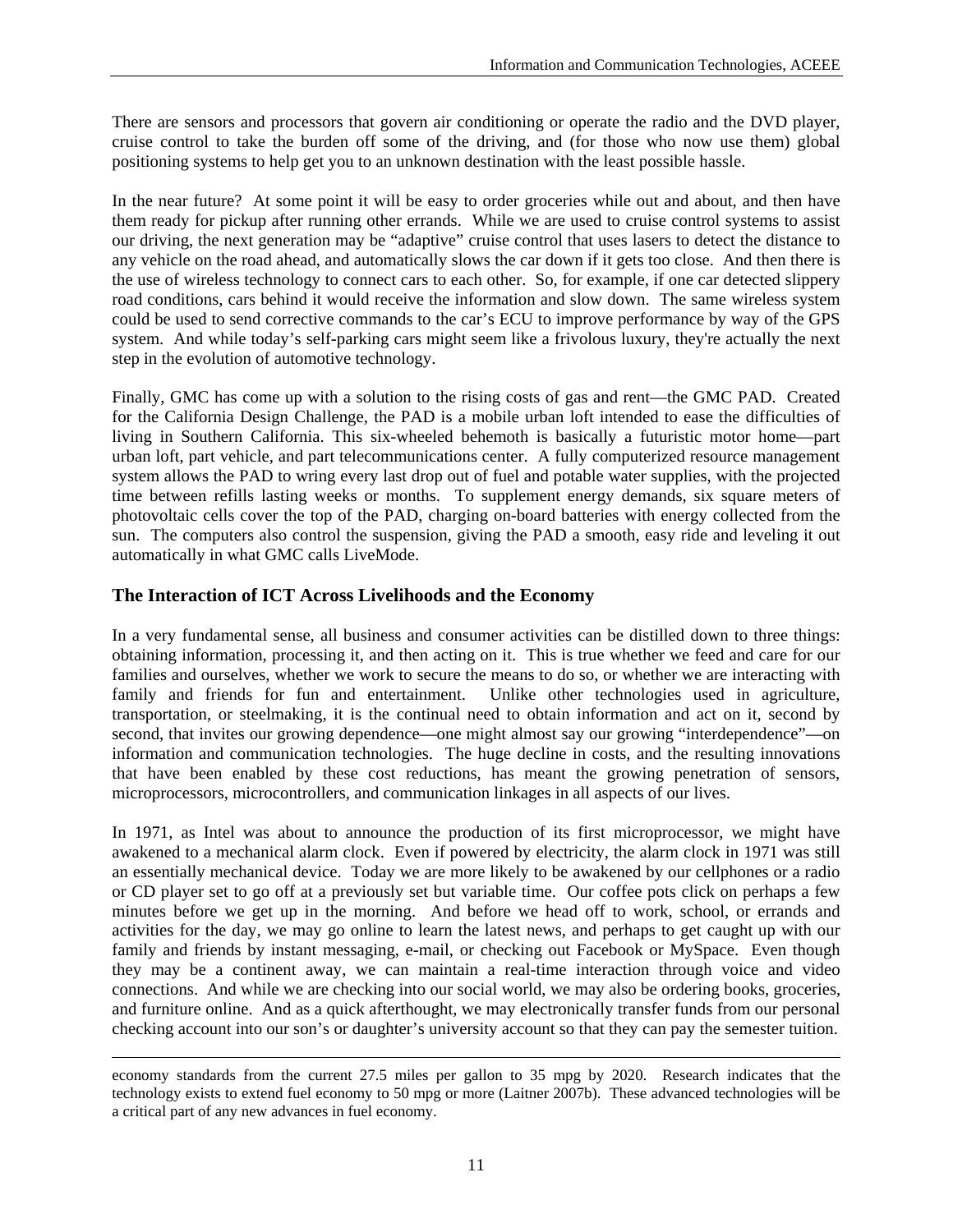<span id="page-19-0"></span>As we arrive for work (either online or on-site), we might repeat several of these same tasks to get caught up on assignments, check the status of inventories and supplies, or begin processing accounts or researching new information. Whether by cellphones and remote terminals, or through the use of desktop computers with an Internet connection, we are using sensors, microprocessors, and telecommunication equipment to facilitate and act on a flow of information. We may download a 3-D print file that enables a small machine to produce a new part for a Harley-Davidson motorcycle, or we may call up a spreadsheet to check the company budget and pass on key information to the chief financial officer. We may both begin and end the work day with conference calls, and increasingly with videoconferences. In short, there are few places in which ICT equipment and devices have not already begun to merge and interact with our way of living, working, or playing.

#### **Case Studies and Company Information**

Given the growing ubiquity of high-tech information and communications technologies in every aspect of our lives, a growing proportion of our nation's total energy demand is being used to power these new technologies. While the proportion of energy consumed by ICT (mostly electricity) has been growing, these same technologies have themselves become more energy efficient. This tends to minimize the need for energy despite the growing reliance on the technologies. Moreover, they have enabled other processes to become more efficient, and they have proven effective substitutes for more energy-intensive activities within the economy. For example, instead of flying from Chicago to New York City, businesses are choosing to use videoconferencing in ways that save jet fuel and work time. On a national level, the result has been a leveling out of the historical growth in primary energy consumption.<sup>[13](#page-19-1)</sup>

Here we explore five efforts to increase energy efficiency through the smart application of ICT: data center optimization and virtualization, which increase the efficiency of ICT services directly; advanced metering initiatives; double-sided thermal printing; hardware power management, which optimizes existing systems in its use of energy; and telework, which effectively substitutes for travel demands. The examples demonstrate ways in which investments in ICT have been used to yield great energy savings despite the fact that they themselves use energy.

#### *Data Center Optimization and Virtualization*

 $\overline{a}$ 

As businesses have become increasingly information intensive, the infrastructure required to support them has also grown. While unmanaged growth in computing infrastructure can be associated with rapidly increasing energy demands and growing carbon footprints, there are a variety of initiatives underway to manage and significantly reduce the energy requirements of computing technologies through data center optimization and virtualization.

Data center optimization can be thought of as the convergence of various data resources (servers, storage, networks, business applications, and infrastructure products) combined with specific management actions to refresh, consolidate, retire, or virtualize information and data (Muirhead 2006). Refreshing a resource simply involves replacing old technologies with newer technologies, such as smaller, faster, and more energy-efficient servers. Consolidating resources refers to the management of processing location and generally involves reducing the number of servers required to perform similar tasks, such as consolidating databases running on multiple servers onto a single server.

<span id="page-19-1"></span><sup>&</sup>lt;sup>13</sup> One note of caution may be appropriate here. Despite the significant productivity gains associated with ICT services and their boost to the larger economy, the annual investment in ICT equipment at this point is insufficient to compensate for the much larger mix of investments in less efficient technologies. Hence, the contribution to an economy-wide productivity is sufficient to slow but not offset the annual growth in energy consumption.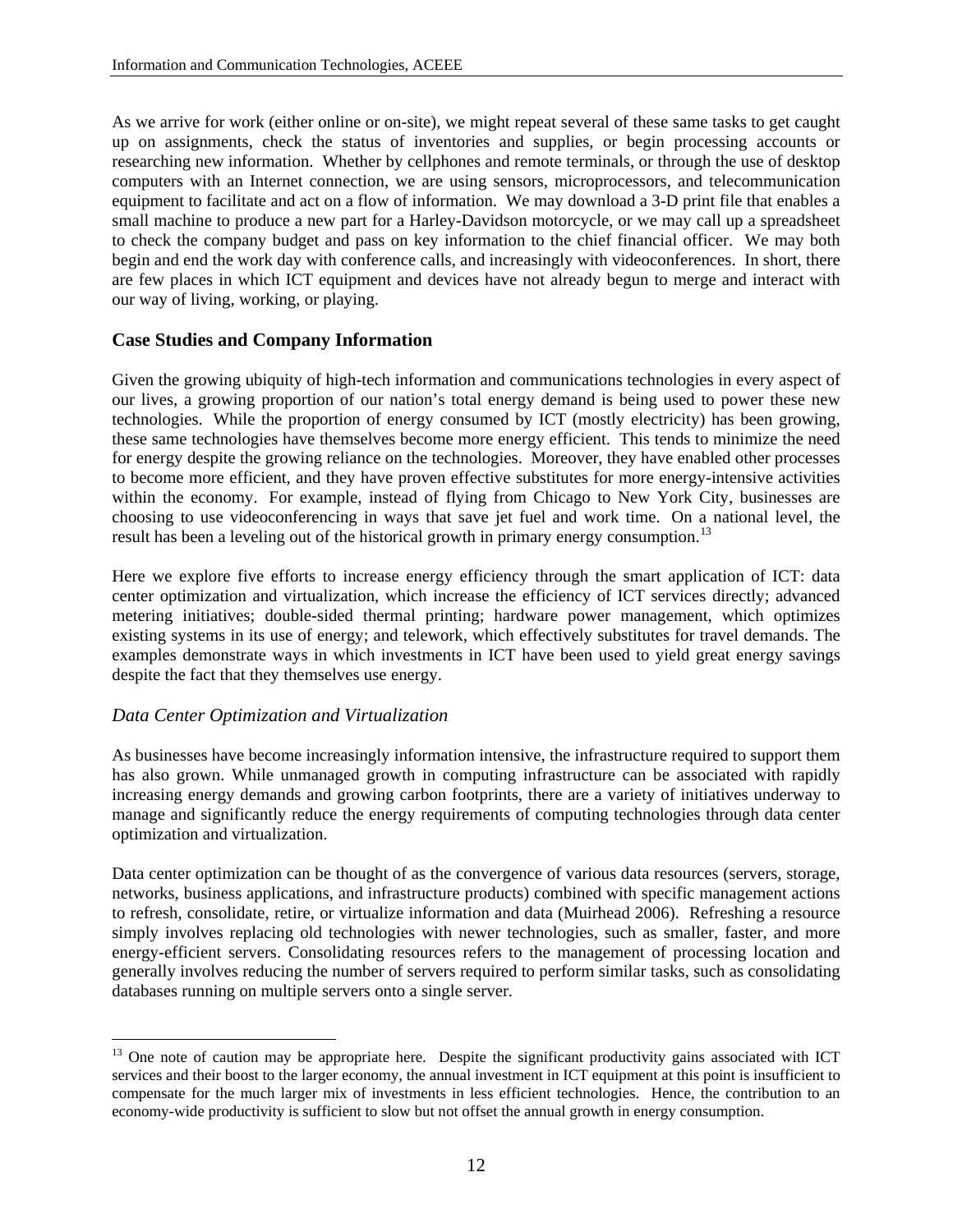<span id="page-20-0"></span>The economic retirement or displacement of resources allows data center managers to reduce the total amount of hardware and software in the system by getting rid of resources that are no longer used, or necessary. Finally, a range of virtualization techniques (described below) can also be used to reduce the amount of hardware required to achieve desired performance standards by replacing physical servers through the creation of multiple virtual servers—saving energy, equipment costs, space, and operating costs in the process. Moreover, data center cooling can be managed by dividing the data center into thermal zones and then using technology to dynamically manage the workload, turning specific zones on and off as appropriate to manage energy use and cooling demands.

Virtualization uses a combination of computer hardware and software to reduce the number of physical servers and the amount of energy required to perform the same amount of work by separating the software from the underlying hardware, so a single computer can run multiple operating systems and applications. In essence, virtualization enables users to maximize their use of existing servers and therefore use fewer servers. The result is lower rates of energy consumption and a significant decline in cooling demands, among other benefits. Virtualization is also a tool that allows for the creation of a more dynamic and flexible ICT environment (one that can adapt faster and more smoothly to changes), which also means less energy wasted.

|                     | <b>Before</b>      | <b>After</b>     |
|---------------------|--------------------|------------------|
| Servers             | 1,000              | 80               |
| Storage             | 270 Terabytes      | 140 Terabytes    |
| Network             | 3,000 cables/ports | 300 cables/ports |
| <b>Facilities</b>   | 200 server racks   | 10 server racks  |
| Source: Nick (2007) |                    |                  |

**Table 6. Typical Benefits of Virtualization and Consolidation in a Large Utility System** 

Current server utilization rates hover between 5 and 15 percent, providing a vast opportunity for energy savings and equipment consolidation. Drawing on the typical experience of a leading North American utility, virtualization can result in a 70 to 80 percent reduction in data center space, power, and cooling (Nick 2007). All of this adds to a significant reduction of energy demand throughout the United States.

#### *Advanced Metering Initiatives*

To ensure the capacity of the nation's electrical grid to continue to meet energy service demands in times of stress, the U.S. Department of Energy has partnered with research institutions and private industry in a nationwide effort to explore the ways in which ICT can improve the performance and efficiency of the current system. The advanced metering initiative, known as GridWise, manages electrical demand through a combination of intelligent technologies and financial incentives (IBM Corporation 2007a, 2007b).

The GridWise demonstration projects are composed of two parts: the Grid Friendly<sup>TM</sup> Appliance Project (based on intelligent consumer appliance technologies) and the Olympic Peninsula Demand Response Project (based on the use of automated infrastructure technologies). The programs rely on sophisticated ICT systems that allow businesses and consumers to specify individual energy use preferences in relation to specific energy prices. The system automatically regulates energy supply distribution based on near real-time market price signals.

In effect, the application of advanced technologies has created a virtual marketplace in which energy consumers and energy providers use automated ICT devices to "bid" for electricity. On the consumer end,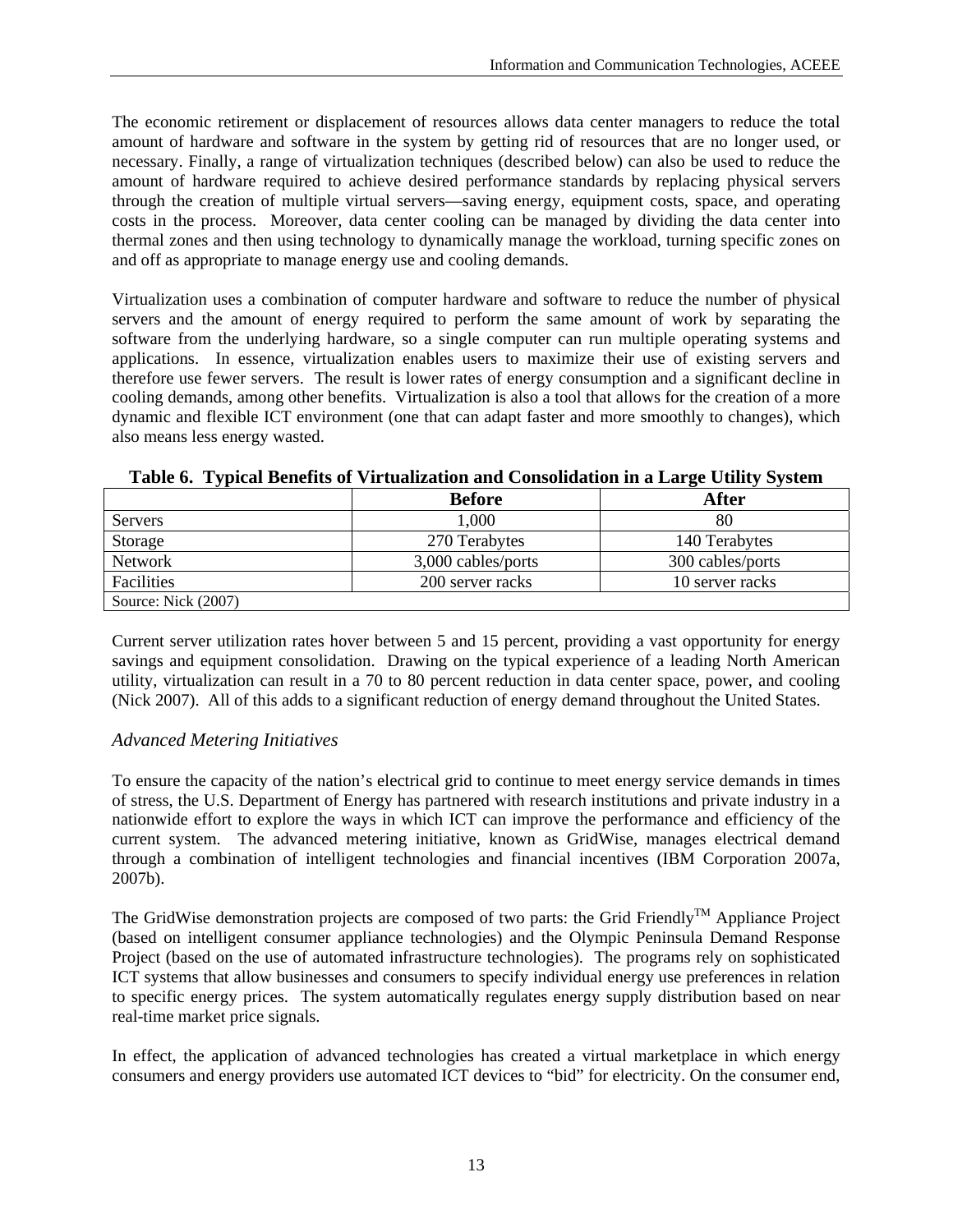<span id="page-21-0"></span>program participants used intelligent, programmable thermostats, water heaters, control modules, and advanced communicating electric meters.

Consumers program their thermostats and water heaters via the Web, setting temperatures and schedules just as they would if they were manually programming their smart devices. The price signal-based demand management application takes that information, combines it with real-time sensor information and market-trend information, and generates bids into the market for each device. It then sends updated set points and other control signals back to the intelligent devices in response to the market closing price of each market cycle. (IBM 2007a)

The advanced technologies allow consumers to trade flexibility in electricity demand for lower costs when there is a shortage—and it gives providers the demand information they need to determine the actual cost of generation, transmission, and distribution in near real time. The application of these technologies on a larger scale would allow utilities to reduce their use of the least energy-efficient power plants, saving energy and reducing carbon emissions. But there have also been unexpected sources of energy savings. Interestingly, the study found that participants were actually curtailing their energy use and saving energy simply because they had greater control over their energy consumption decisions.

#### *Dematerialization and Double-Sided Thermal Printing*

Advanced information and communications technologies can also save energy by reducing the amount of material goods we consume. Because paper is among the most energy-intensive products to produce, technologies that allow us to reduce our paper consumption can also help us to save energy. One new technology being used in grocery stores, two-sided thermal receipt printers, saves a lot of paper.

By printing on both sides of the receipt, stores can cut their paper roll consumption dramatically. According to RMT, Inc. (a nationally recognized environmental management and engineering firm), a 1,000-store chain with four of these printers per store could reduce their paper usage by as much as 40 percent,<sup>[14](#page-21-1)</sup> saving the equivalent of 1,067 trees and more than 100 tons of paper per year (NCR 2007).

Moreover, every 100 tons of paper saved represents an equivalent energy savings of roughly 3,405 kilowatt-hours in paper manufacturing processes alone. In other words, if every grocery store in the U.S. adopted these printers in four of their checkout lanes, the energy savings associated with reduced paper consumption would save up to 16 million kWh of electricity and reduce greenhouse gas emissions by 10 to [15](#page-21-2) thousand metric tons of  $CO<sub>2</sub>$  equivalent per year.<sup>15</sup>

Additional energy and environmental benefits include the reduction in associated air emissions, waste production, and water consumption associated with the production, transportation, and disposal of the paper.

 $\overline{a}$ 

<span id="page-21-1"></span><sup>&</sup>lt;sup>14</sup> This assumes an average receipt that has a length of 10 inches.

<span id="page-21-2"></span><sup>&</sup>lt;sup>15</sup> These calculations are based on an estimated 47,000 grocery stores in the U.S. The exact number of kilowatthours of electricity saved and greenhouse gas emissions avoided will vary as a result of a number of factors including the mix of fuels and the amount of recycled paper versus virgin materials used in the paper production process. This estimate is based on the use of 20 percent recycled paper content. These calculations were based on data provided by the Environmental Defense Paper Calculator at http://www2.environmentaldefense.org/ [papercalculator/index.cfm.](http://www2.environmentaldefense.org/%20papercalculator/index.cfm)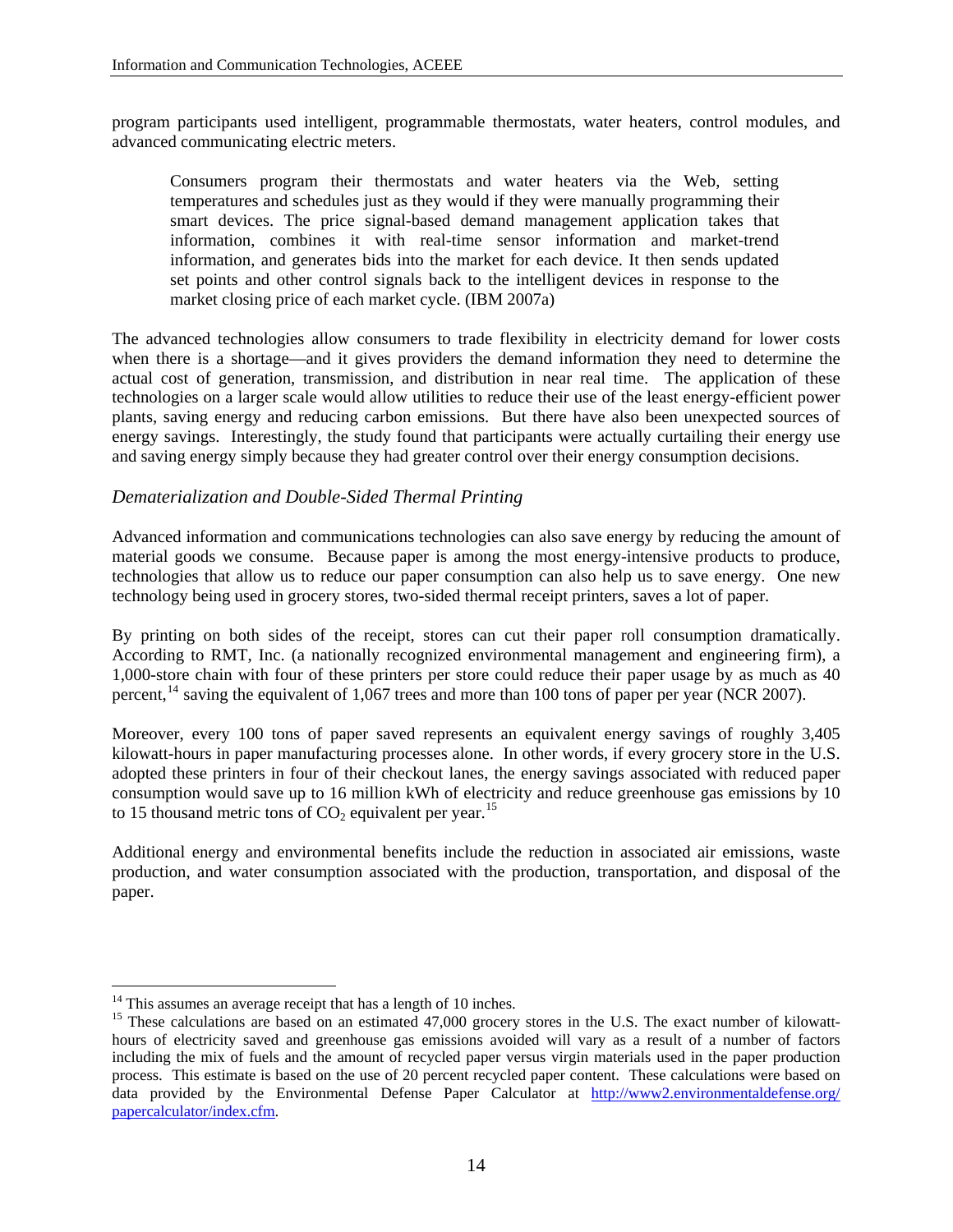#### <span id="page-22-0"></span>*Hardware Power Management*

Somewhat ironically, ICT innovations are currently being developed for computers and other high-tech equipment in order to better manage the power demand associated with our increasing reliance on these machines. Of particular note are the new automated hardware power management technologies that are being developed to reduce the amount of energy consumed by advanced electronics when they're not in use.

For example, some PCs may be used 50-60 hrs/week but remain "on" for as many as 24 hours per day. Since the energy usage associated with idle computers adds up quickly, companies began exploring ways to turn systems off when they're not being used and still maintain needed system security.

In order to save energy, Dell responded to this problem by developing a company-wide power management plan that integrates two types of software to shut down computers at night (without data loss or application errors) and repower computers in the morning. The new software has reduced average energy consumption per desktop from 89 to 5 watts per hour and per laptop from 15-25 to just 3 watts per hour.<sup>[16](#page-22-1)</sup> With the use of the new software (manufactured by  $1E$ ) on approximately 50,000 of its own office computers, Dell expects as much as a 40 percent reduction in energy costs for desktop and notebook computers. For Dell, that translates into energy savings of roughly \$1.8 million per year.

#### *Telework*

 $\overline{a}$ 

High-tech telecommunications technologies offer a solution to growing levels of energy consumption and carbon dioxide emissions from the transportation sector. Continuous improvements in the speed, reliability, and options provided through telecommunications facilitate the transition from transportation gridlock to work in the telecommunications fast lane. In short, telework provides high-tech means of substituting telecommunications for work-related travel. Telecommuting and videoconferencing can reduce: (1) the number of passenger miles traveled; (2) traffic congestion (and therefore time spent idling in traffic); and (3) the amount of building-related energy used by reducing the amount of office space required to house employees.

According to a recent study for the Consumer Electronics Association completed by TIAX (2007), there are between four and six million workers in the U.S. who telecommute at least once a week. On average, telecommuting reduces vehicle miles traveled by 40 percent, resulting in a total annual energy savings of 0.1 to 0.2 percent of total primary energy consumption in the U.S. or 100 to 200 trillion Btus of energy per year. In other words, current levels of telecommuting in the U.S. save the energy equivalent of taking 1.5 to 2.1 million light duty vehicles off the road each year. Moreover, a significant increase in energy savings could be achieved through an increased pervasiveness of telecommuting. In fact, a recent study by Mathews and Williams (2005) estimates that about 50 percent of information workers (approximately 20 percent of the U.S. labor force) could telecommute, potentially quadrupling current energy savings.

These case studies illustrate a few of the many ways in which ICT is being applied to reduce energy consumption. On the one hand, the evidence suggests that energy consumption—and especially the use of electricity—has increased as the development of new ICT applications drives the expansion of new devices and appliances in our homes and businesses. On the other hand, the evidence also suggests that the larger, economy-wide productivity gains and efficiency improvements that have been realized through the use of these technologies have more than offset the energy used to power them.

<span id="page-22-1"></span><sup>&</sup>lt;sup>16</sup> These savings indicate the number of watts saved per hour per computer when idle.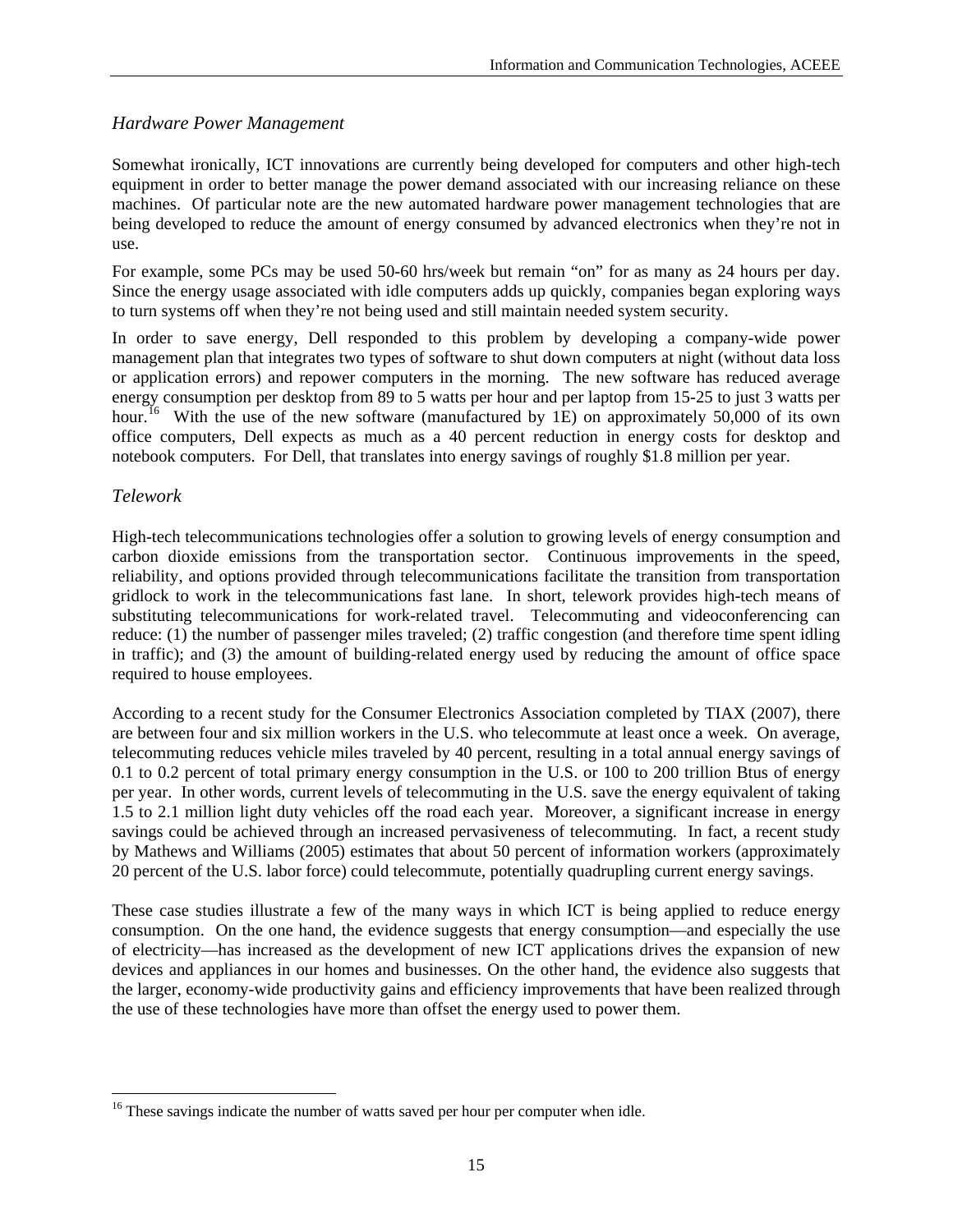$\overline{a}$ 

# <span id="page-23-0"></span>**Net Energy Savings: An Emergent Property of ICT**

The energy productivity gains generated by the proliferation of ICT appear to be greater than simple observation alone might lead one to conclude. Not only have individual digital age technologies resulted in new, more energy-efficient means of production, transportation, communications, and data processing in many cases,[17](#page-23-1) but the use of ICT applications in a *systematic* way (whether by coincidence or by design) has also contributed to greater levels of net energy savings. Thus, as these technologies have (and continue to) become more and more integral to our economy and our everyday lives, *additional gains in net energy productivity are expected to emerge* through the formation of numerous ICT networks and systems.

In this sense, the emergent energy savings associated with the development of ICT systems can be thought of as characteristics, patterns, or features of the system itself: the product of the collective and interactive whole as opposed to a product of its component parts. As such, these types of savings cannot manifest themselves or be observed except in so far as the system is considered in its entirety. In other words, they are macroscopic features of complex ICT systems and cannot be reduced or understood by studying all of the individual component parts of the system.

A few examples include the energy savings that emerge through the expansion of teleworking and teleconferencing or the widespread adoption of e-commerce and e-billing. In the first example, telework, teleconferencing, and video conferencing reduce the number of people traveling to work and business meetings. The obvious result is that fewer people require transportation and less energy needs to be expended with the use of vehicles. In addition, there are likely to be fewer offices and slower growth in the construction of new office buildings, resulting in lower demands for heating, cooling, and lighting. Moreover, fewer roads and parking lots are likely to be constructed and less road maintenance will be required. Finally, as traffic volumes decline, traffic will be less congested, resulting in fewer traffic jams, less idling time, and lower fuel use.

A similar story is likely to emerge with the expansion of e-commerce and e-billing. As costs continue to drop and the frequency and number of people shopping and paying bills on-line increases, the number of traditional shopping trips to the local mall or shopping center will decline, as will the number of cars on the road. Traffic congestion will decrease, reducing idling time and fuel consumption. Improved logistics associated with the management and transportation of shipments will further lessen traffic congestion and miles traveled to deliver the needed groceries or the supplies needed by local manufacturing plants. Eventually, as on-line shopping becomes the norm, there are likely to be fewer retail shops with less floor space requiring less heating, cooling, and lighting. E-commerce combined with ICT production system technologies also allow for smaller retail inventories since products are produced and shipped on demand. Moreover, on-line billing reduces the demand for paper as well as mail volume, thereby reducing the transportation of mail and the production of paper (a very energyintensive industry).

As ICT technologies have become more integral to the products and services on which we rely, the systems-level energy savings generated by ICT have also continued to grow. The growing ubiquity of ICT has also captured the attention of researchers, and a number of recent studies have sought to identify and document the contributions that ICT has made to productivity growth, energy savings, and reductions

<span id="page-23-1"></span> $17$  It is important to note that some electronic technologies indeed use lots of energy without obvious productivity benefits—i.e., the new plasma HD TVs and the like. While these efficiencies are likely to be improved over time, the point remains that, in the aggregate, the savings appear to be net positive.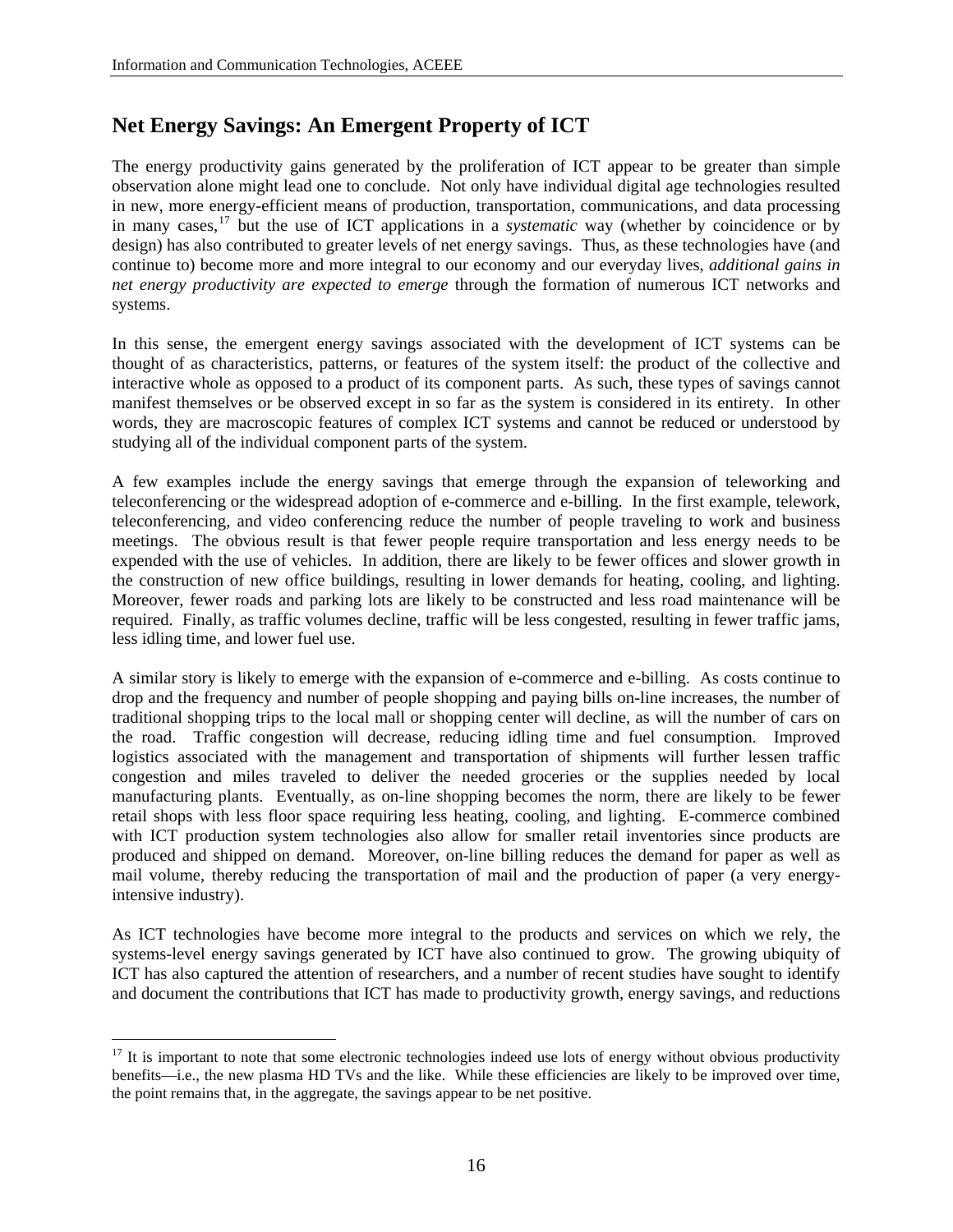<span id="page-24-0"></span>in carbon emissions. We will review their findings and discuss our own macro-level assessment of ICT energy savings in relation to previous studies.

An extensive study released last year by Atkinson and McKay (2007) noted that ICT systems have been the major driver of economic growth since the mid-1990s. According to the authors, between 1995 and 2002, this family of technologies was directly responsible for contributing "two-thirds of total factor growth in productivity and virtually all of the growth in labor productivity." In many ways, this echoes (and cites) the findings of Jorgenson et al. (2005). More critically, the Atkinson-McKay study takes an extra step beyond Jorgenson and his colleagues by contending that as ICT equipment boosts productivity and economic output, it also allows energy and other resources to be used more efficiently.

Indeed, a study by the Lawrence Berkeley National Laboratory found that properly evaluating the contribution of ICT technologies could reduce the growth in carbon emissions by about one-third over what they might otherwise be over a ten-year period (Laitner 2003). In effect, the study suggests that we may need to shift the standard reference case assumptions in ways that lower the expected business-asusual growth in energy demand and energy-related carbon dioxide emissions. Similarly, the UK's RAC Foundation for Motoring estimates that ICT could reduce commuter travel by 15 percent, heavy freight by 18 percent, and shopping trips by car by 10 percent (British Telecommunications 2005). Another study by Professor Fujimoto (2006) at the University of Tokyo suggested that, over the long term (i.e., out to the year 2050), an ICT-based society could potentially reduce Japan's total carbon dioxide emissions by 40 percent or more.

Along the same lines, an updated study by the McKinsey Global Institute (Bressand et al. 2007) found a clear link among smart technologies, energy productivity, and reduced energy demand. The McKinsey study concluded that investments in smart technologies and energy productivity held the promise of reducing fossil fuel consumption, reducing carbon dioxide emissions, and generating a positive return on investment. More specifically, the study suggested that the right set of investments in the development and application of new technologies could increase energy productivity by 25 percent or more over standard projections during the next two decades. And, in addition to reducing energy use and carbon dioxide emissions, the estimated productivity gains would generate a 10 percent or better net positive return on investment.

Finally, a study by Laitner et al. (2008) explores historical energy efficiency gains in the United States. As summarized in Figures 1 and 2 cited earlier, this study argues that efficiency gains through 2006 have been dramatic. When compared to the development of new energy supplies, efficiency gains "fueled" roughly 75 percent of the new growth demands in the U.S. since 1970. The new energy supply resources, on the other hand, provided less than one-quarter of the annual demands (or about 32 quads, as shown in the figure). This type of assessment indicates that U.S. efficiency gains were responsible for reducing energy consumption by the equivalent of 100 quadrillion Btus in 2006 alone (or roughly 17.2 billion barrels of oil equivalent).

#### **The Impact of Moore's Law**

Driving all of this change has been the incredible improvement in ICT characterized by Moore's Law. Before discussing Moore's Law further, however, we think it useful to step back and compare the capacity and performance of computers in 1946, the year before the invention of the transistor, with a typical computer on the market today. Table 7 below contrasts the performance attributes of the Electronic Numerical Integrator and Computer, or ENIAC, with that of the Intel Core Duo Chip that was available in 2006. ENIAC was the first general purpose electronic computer while Duo Chip refers to Intel's x86 64-bit microprocessors targeted at the non-server consumer and business markets.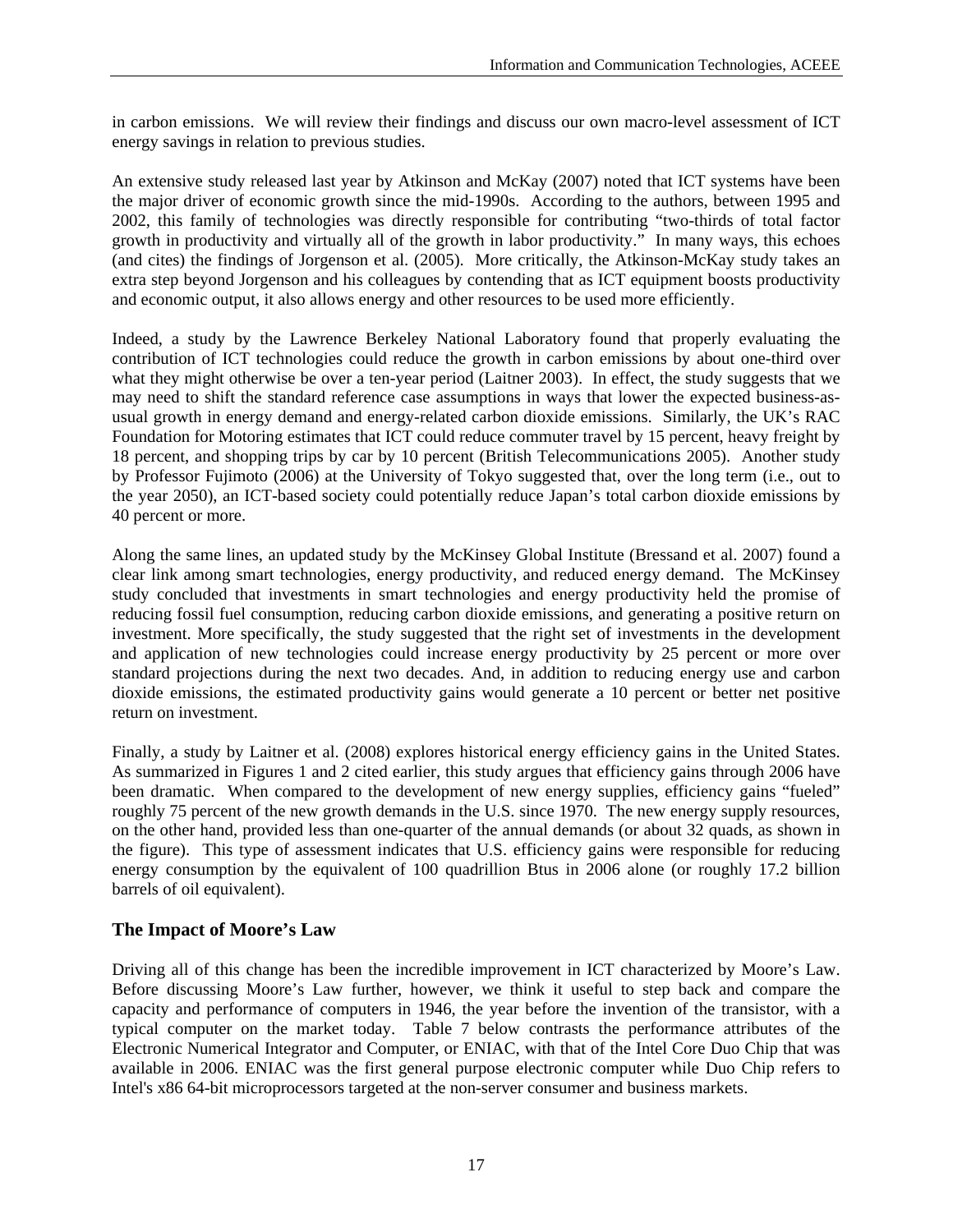|                                                                                                                                                                                                                                                                                                                                                                                                     | <b>Electronic Numerical Integrator</b> |                              |  |  |
|-----------------------------------------------------------------------------------------------------------------------------------------------------------------------------------------------------------------------------------------------------------------------------------------------------------------------------------------------------------------------------------------------------|----------------------------------------|------------------------------|--|--|
| <b>Performance Attribute</b>                                                                                                                                                                                                                                                                                                                                                                        | and Computer (ENIAC)                   | <b>Intel Core Duo Chip*</b>  |  |  |
| Debut                                                                                                                                                                                                                                                                                                                                                                                               | 1946                                   | 2006                         |  |  |
| Performance                                                                                                                                                                                                                                                                                                                                                                                         | 5,000 addition problems/sec.           | 21.6 billion operations/sec. |  |  |
| Power Use                                                                                                                                                                                                                                                                                                                                                                                           | 170,000 watts                          | 31 watts max                 |  |  |
| Weight                                                                                                                                                                                                                                                                                                                                                                                              | 28 tons                                | Negligible                   |  |  |
| Size                                                                                                                                                                                                                                                                                                                                                                                                | $80'$ wide x $8'$ high                 | $90.3$ sq mm                 |  |  |
| What's Inside                                                                                                                                                                                                                                                                                                                                                                                       | 17.840 vacuum tubes                    | 151.6 million transistors    |  |  |
| Cost                                                                                                                                                                                                                                                                                                                                                                                                | \$487,000                              | \$637                        |  |  |
| * The data cited here are given for the Intel Core Duo Chip as shown in Kanellos (2006). To provide a<br>more accurate comparison, the ENIAC should be compared to a modern-day computer using the new<br>Core Duo Chip. Nonetheless, the resulting comparison would show the same degree of technological<br>change as a result of the huge drop in price and the growth in computing performance. |                                        |                              |  |  |

### **Table 7. Computer Characteristics, 1946 to 2006**

To provide some idea of the dramatic increase in the performance of computers over the last 60 years, we can covert ENIAC's 1946 cost into 2006 dollars and compare its 5,000 operations per second with the 21.6 billion operations that can be carried out by the Duo Chip in that same second of time. Based on this comparison, it turns out that the 1946 cost of roughly \$700 per operation declined by an average rate of about 32 percent per year over the last 60 years (authors' calculations). With this perspective, we can now perhaps better appreciate the implications of Moore's Law and its impact on computer and other ICT prices.

In 1965 Gordon Moore was a founder and then research director of Fairchild Semiconductor. In a very short 4-page paper (Moore 1965) he noted that the "future of integrated electronics is the future of electronics itself." By plotting out the data available at that time, he observed that as transistors got smaller, the number of transistors that fit onto an integrated circuit grew exponentially. He then "challenged" the semiconductor industry to continue this exponential growth. Perhaps responding to the dramatic decline in prices as well as the opportunity, industry has risen to that challenge. Each doubling requires innovation, capital expenditure, and risk. In practical terms, the result has been that the computing power of a chip has roughly doubled every 18 months.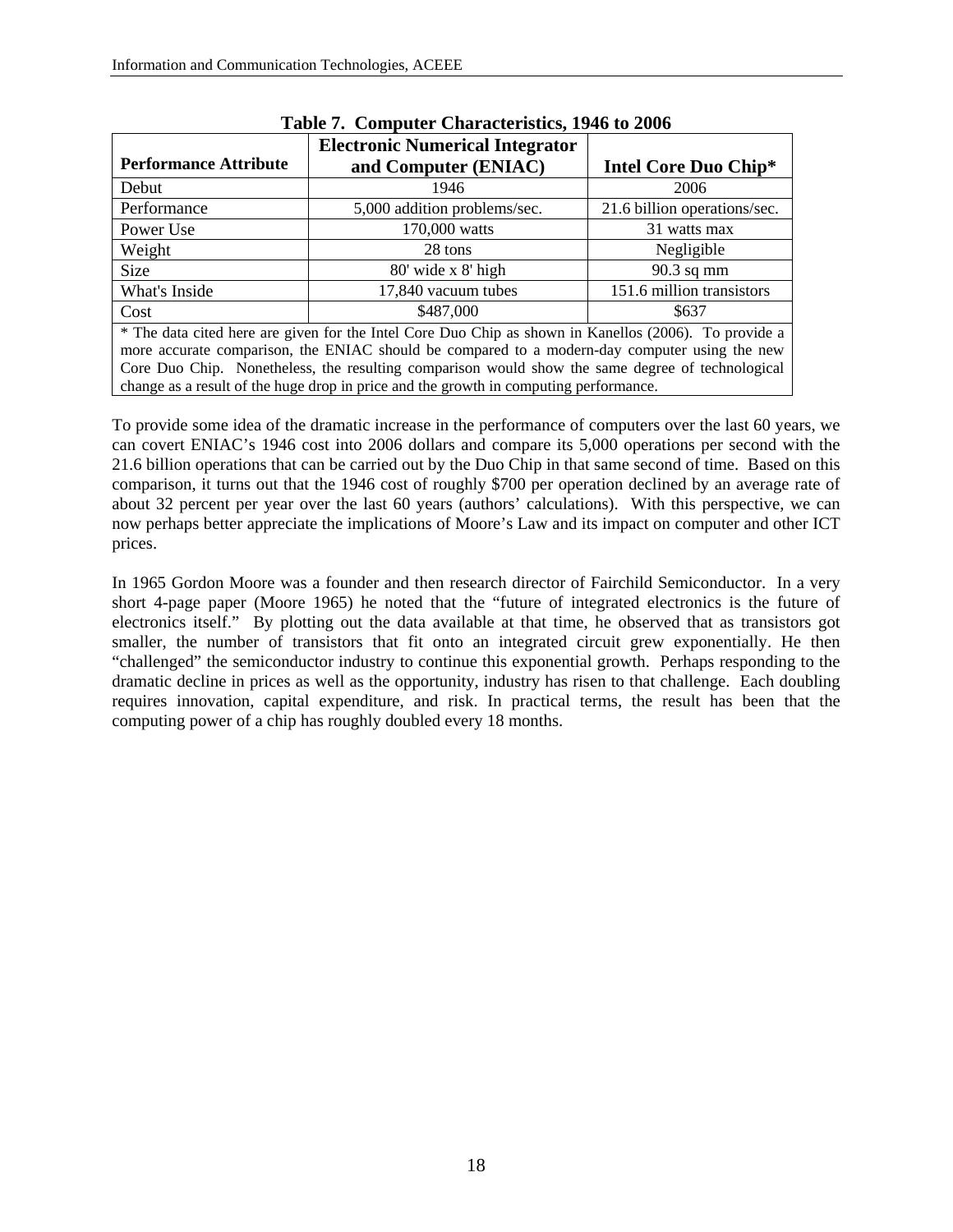

**Figure 3. Moore's Law as Reflected in the Development of Integrated Circuits** 

What we now know as Moore's law has held true for over 40 years. As dramatic as this constant rate of improvement has been, the real impact of Moore's Law has been in terms of the dramatic price reduction in cost. This is illustrated in Figure 4 below, which shows the rate of decline in overall ICT prices over the period 1970 to 2002.



**Figure 4. Price Index of ICT Equipment, 1970 to 2002** 

Source: Jorgenson et al. (2005)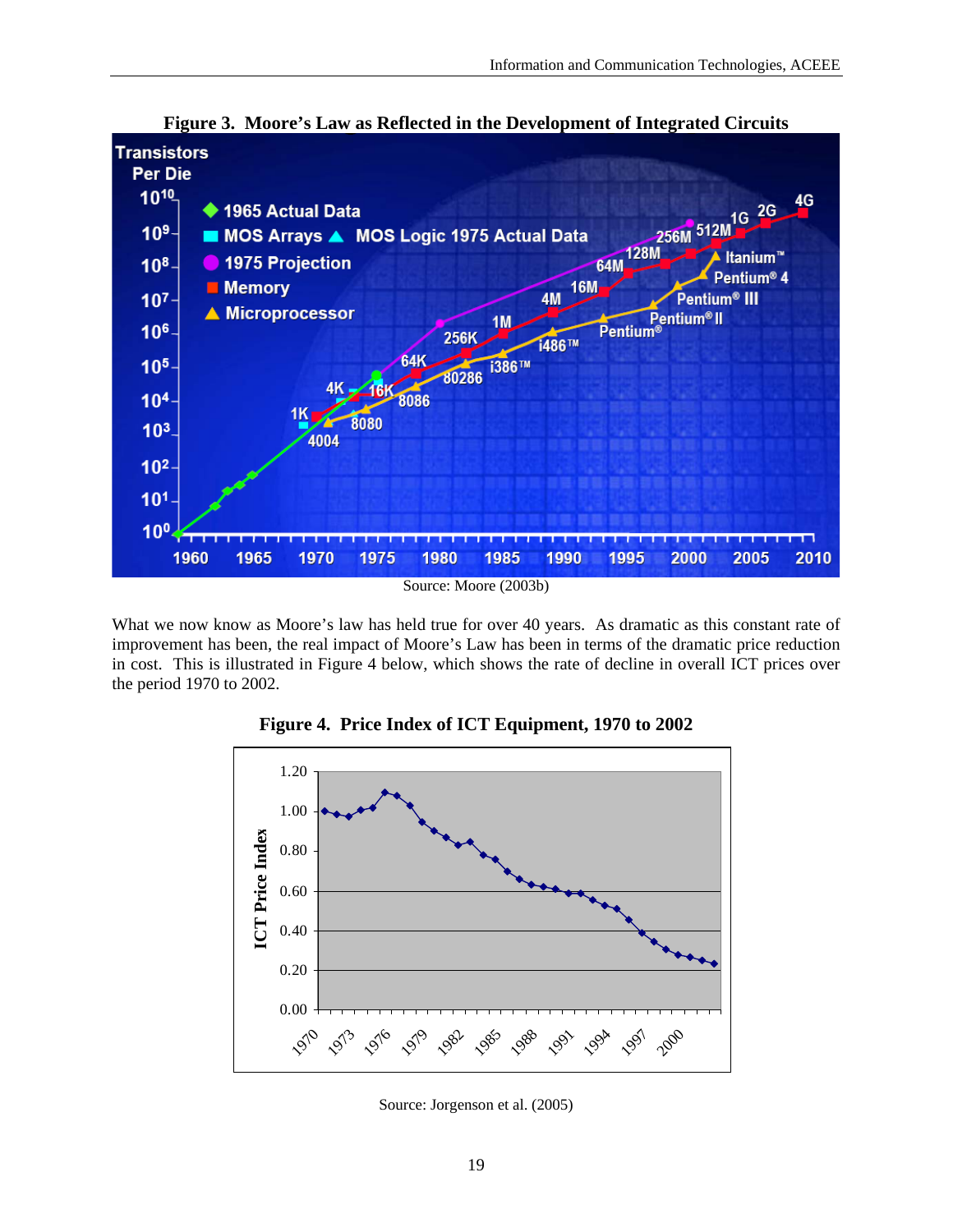<span id="page-27-0"></span>In the figure above, the weighted average of prices for ICT equipment (including computers, software, and telecommunication components) fell to just short of 20 percent of their constant dollar 1970 prices. More decisively, the annual prices fell at a steady 3 percent over the period 1970 through 1995. The rate of price decline accelerated to 9 percent annually beginning in 1995 (Jorgenson et al. 2005). Computers and servers in particular, following an average 13 percent drop in prices through 1995, stepped up the rate of decline to 27 percent from 1995 through 2002. It was this sudden transition of price drops that catalyzed the rapid investments and innovations in ICT equipment and on-line connectivity. It was the link between the number of transistors on a microchip and the declining cost (Moore 2003a) which, in turn, drove the steep price decline beginning in 1995.

The level of progress is continuing across many core ICT technologies (memory, processors, storage, sensors, displays, and communication)**.** For example, the real price of servers fell approximately 30 percent per year between 1996 and 2001 (Van Reenen 2006).

In a similar way to transistors on microchips, hard drive storage capacity has doubled every 19 months while the cost of a stored megabyte of data has fallen 50 percent per year. As a result, the cost of storing one megabyte of information fell from \$5,257 in 1975 to 17 $\varphi$  in 1999 to half a cent in 2002 to less than 1/10th of a cent today (Atkinson and McKay 2007). With this dramatic decline in storage costs, a whole array of devices from portable MP3 video players to digital television recorders have been accelerating in the market.

The increased performance of storage devices is why Hewlett-Packard can sell its Media Vault that stores 300 gigabytes of data— enough to store 150 movies—for around \$380 (Atkinson and McKay 2007). It is also why Google, Yahoo, and Microsoft are providing consumers with large amounts of free Web-based storage for their e-mail, photos, and other files. For example, in early 2007 Google provided around 2,700 megabytes of free storage for users of their Gmail e-mail service. Today, it is up over 6,500 megabytes of free storage. Had customers been charged such costs based on 1975 technologies (in 2006 prices), they would be paying on the order of \$60,000 per user (authors' calculations). With memory becoming such a negligible cost to companies such as Google, they can afford to give huge amounts of storage for free, paying for it through unobtrusive advertisements.

While much of the growth has been driven by improvements in hardware, software has also improved. One study estimates that software productivity (the writing of code) has more than quadrupled since 1970 (Longstreet 2006). Moreover, an increasing number of software firms are offering more comprehensive, rather than specialized, packages for businesses, which allows for lower-cost implementation and easier use. For example, a new EU project, coordinated by the Royal Institute of Technology in Sweden, is developing a new computer-aided holistic solution for the early phase of aircraft design. Since up to 80 percent of the total cost of an airplane's lifecycle is set during the early design phase, mistakes are expensive. The use of software and a combination of Web-based applications can reduce costs and resources, especially in associated consulting and support (Science Daily 2007).

### **ICT and Overall Energy Productivity**

Interestingly, the expansion of energy productivity gains since 1970, and notably since 1996, coincides with the collective and economic transformation toward a service- and knowledge-based society—in effect, the fifth technological era as described by Carlota Perez (see Table 1 above). One of the principal drivers of increased energy productivity during the past 15 to 20 years has been the emergence and widespread adoption of advanced technologies, including high-tech electronics and a variety of information and communications technologies. But, how big has the contribution of ICT been to this increased productivity?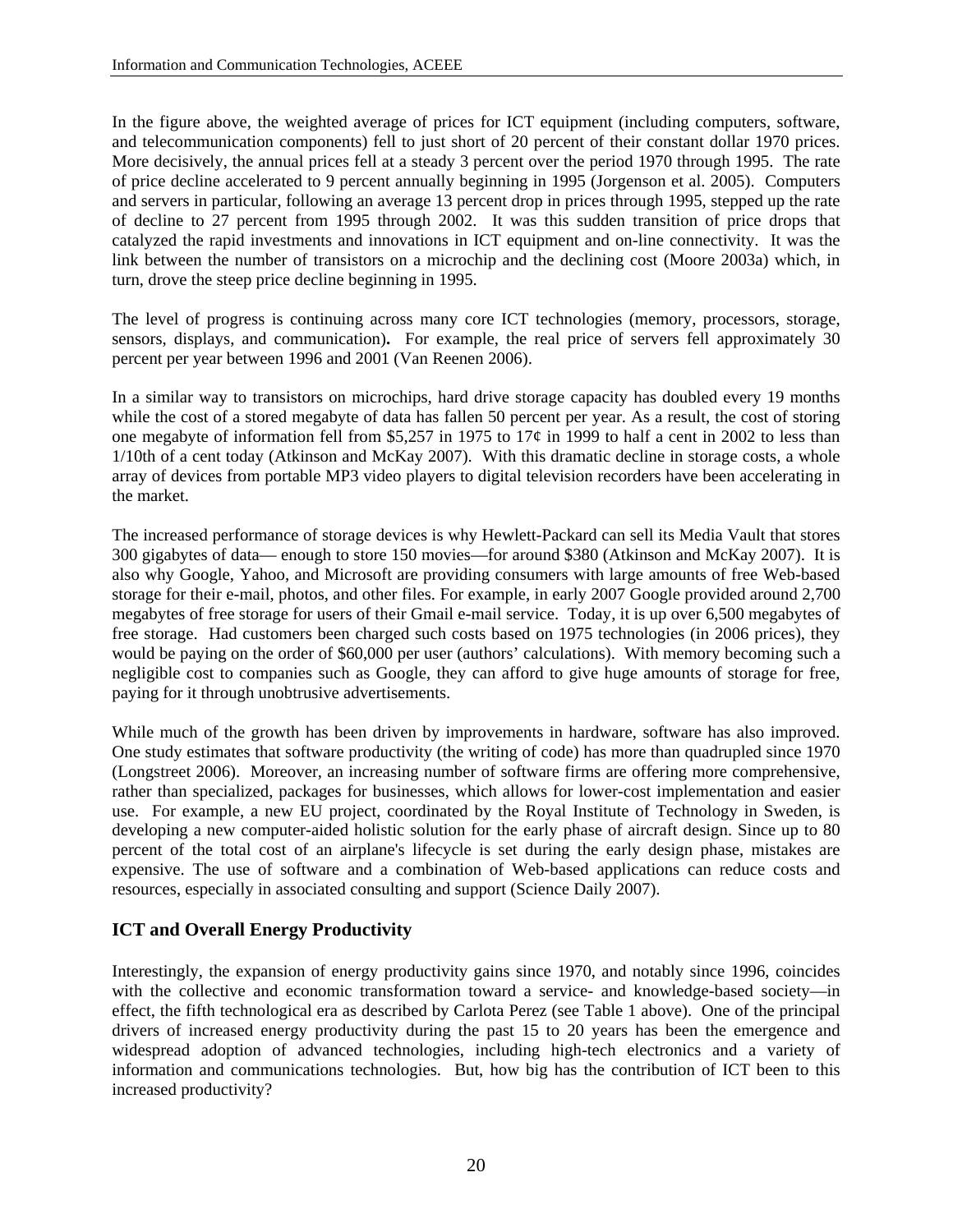Our own macro-level analysis, completed specifically for this study, confirms the important contributions of ICT toward the economy-wide increases in energy productivity. To generate a reasonable working estimate of ICT-related energy productivity gains, we collected data on energy use and ICT investments for the U.S. over the years 1949 through 2006. We then used a series of regression analyses to provide a first order impact that ICT investments might have on the annual change in total energy consumed in the United States.

After controlling for the effects of population and economic growth, the mix of ICT technologies was found to have a significant dampening effect on the nation's energy consumption. In effect, while population and economic growth generally increased overall energy usage, the ICT investments increased the overall efficiency of energy use so that the total demand was somewhat dampened. The upshot is that by using 2006 data on investments in information technologies, the series of regression models led us to estimate that for each kilowatt-hour of (mostly) electricity needed to power the use of ICT equipment whether computers, servers, or telecommunication equipment—approximately 6 to 14 equivalent kilowatt-hours of energy were saved. For example, one kilowatt-hour of electricity used by a variety of ICT devices might enable the saving of a gallon of gasoline as a result of reduced travel demand.

With today's mix of power plant technologies, an electric utility might require about 10,800 Btus of coal or natural gas first to generate that kilowatt-hour and then to transmit it to either the home or the office.<sup>[18](#page-28-0)</sup> A gallon of gasoline has the energy equivalent of about 125,000 Btus. In this illustrative example then, the extra kilowatt-hour of ICT energy use might avoid about 11.5 kilowatt-hours of gasoline equivalent.<sup>19</sup> Given the uncertainty of the data used to derive this estimate, we generally describe the net savings ratio as about 10 to 1. (See the appendix for a complete discussion of regression methodology.)

While current and historical efficiency gains are impressive, the evidence suggests that substantial room for improvement remains—including consumer and business products and information and communication technologies that will be essential to enabling future productivity gains. That today's business leaders and policy makers may be overlooking this broader set of opportunities is not surprising. Public policy specialist Jeffrey Luke (1998) commented almost a decade ago that cognitive research in problem solving shows that individuals usually generate only about 30 percent of the total number of potential options on simple problems. In other words, individuals typically miss 70 percent or more of the potential high-quality alternatives. In the case of energy efficiency opportunities, much of what has been overlooked are the very large productivity gains associated with advanced technologies and ICT-related devices and equipment.

 $\overline{a}$ 

<span id="page-28-0"></span> $18$  As a matter of interest, a kilowatt-hour of electricity delivered to a home or business is equivalent to 3,412 Btus. If today's electricity utility system requires  $\sim 10,800$  total Btus to generate and deliver one kWh of electricity, then we would say the system efficiency is about 31.5 percent. Perhaps of even greater interest, the level of efficiency is essentially unchanged since the early 1960s (Energy Information Administration 2007).

<span id="page-28-1"></span> $19$  While this is a highly positive ratio, the ICT net energy savings is likely to be only a very small part of the overall energy needed by households and businesses. Moreover, because there are additional costs in the form of equipment leasing, labor, and other expenses, the actual financial savings might be more on the order of three dollars saved for every dollar of ICT-related expenditures. For further discussion on this point, see Gallaher et al. (2007).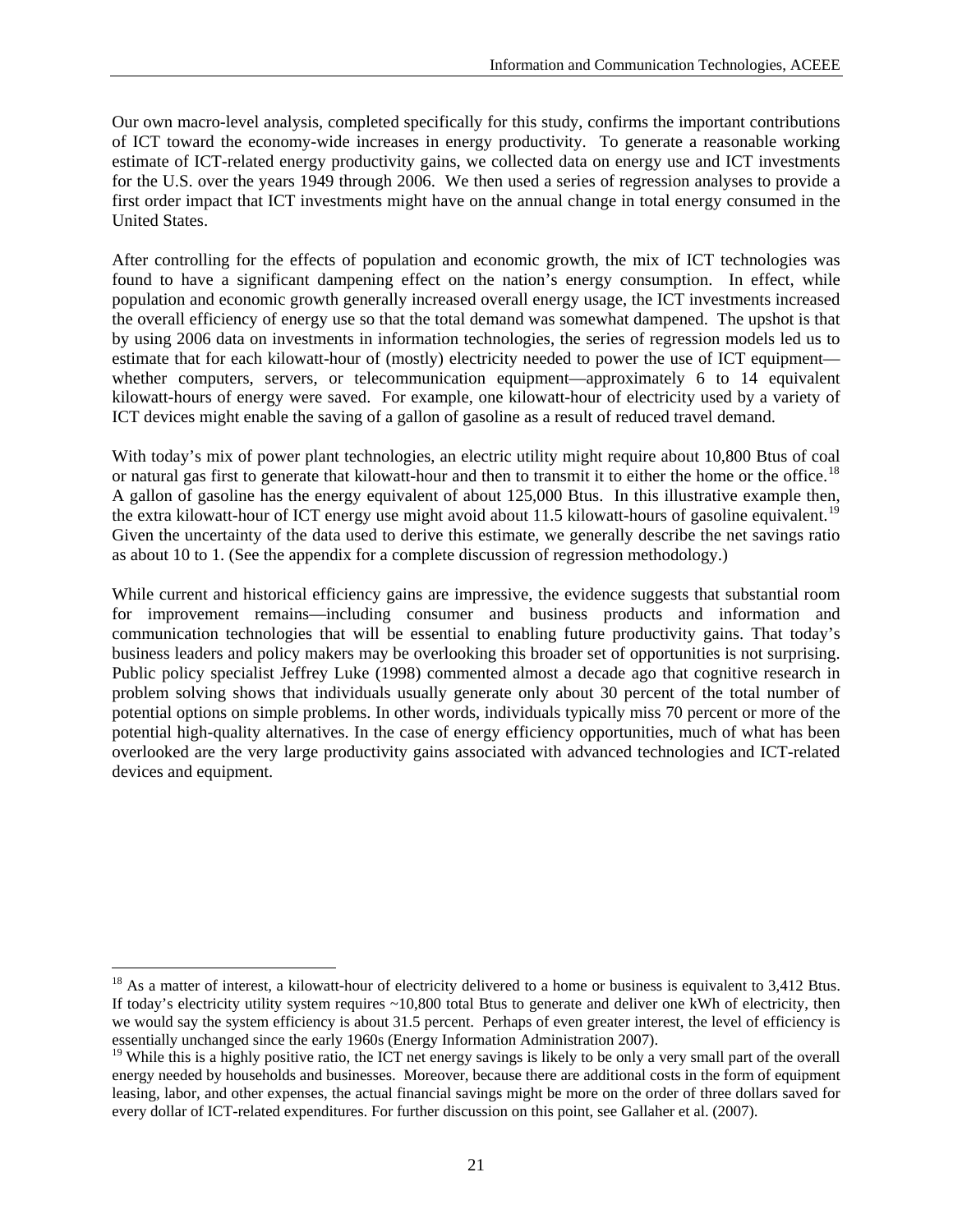#### **ICT Productivity Gains: The Four Means of Improvement**

*For the most part there are four principal ways by which Information and Communication Technologies can improve our overall energy productivity while maintaining a high quality of life and dynamic economy:* 

- *Reducing the energy needed to design, manufacture, and distribute the ICT devices and equipment.*
- *Increasing the operating efficiency of the ICT technologies once they are installed and on-line.*
- *Optimizing the performance of other energy-using systems.*
- *Substituting ICT-related services for other goods and services within the economy.*

Given the current magnitude of energy productivity gains, how might we anticipate further opportunities? As the box above indicates, there are essentially four different ways that additional productivity gains might unfold. The good news is that industry is hardly standing still. There is active effort that will enhance efficiency opportunities in each of the four categories. We will briefly review these.

The first step toward larger productivity gains is to reduce the energy that is needed for the design, manufacture, and distribution of the ICT devices and equipment themselves. This is an active focus of almost all ICT producers (King 2007). For example, HP set an aggressive goal to reduce global energy consumption of its own products and operations by 20 percent below its 2005 levels by 2010 (Pierce 2007). And this level of commitment is by no means unique.

The second step is to increase the operating efficiency of the ICT technologies once they are installed and on-line. Just as we've seen with Moore's Law, there has been a steady trend in the reduction of energy use by these technologies. The *Economist* magazine (2007) reports, for example, that the electricity requirements of a chip for a given capacity tend to decrease by half every 18 months. In a very concrete way that builds on this tendency, the Climate Savers Computing Initiative (2008) believes that desktop computers waste nearly half the power delivered to them. For that reason, the industry has committed to a 50 percent reduction in the power consumption of computers by 2010. That will greatly improve the efficiency of ICT appliances and equipment.

An impressive third step is to use the ICT capacities to optimize the performance of other energy-using systems. For example, U.P.S. has adopted new package flow software to better organize its routes and, among other things, help its driver avoid left-hand turns. As a result, U.P.S. has taken an estimated 28.5 million miles off its delivery routes. This, in turn, has resulted in savings of roughly three million gallons of gasoline annually (Lovell 2007). Other optimization systems include building energy management systems (Ashford 1998; Hatley et al. 2005). But equally important are industrial optimization systems that can create huge savings to the bottom line there as well (Ondrey 2004; Abramovici 2006).

The last potentially significant step toward greater energy productivity is the substitution of more productive ICT-related services for other goods and services that are less energy efficient. Among the examples that hold particular promise in this category are telework and videoconferencing. Smart-grid technologies can also provide as yet unrealized savings through the refashioning of the nation's entire electricity grid into a digitally controlled network that provides a smart, responsive, flexible generation system that could also save a huge amount of energy. By one estimate, a smart grid could reduce the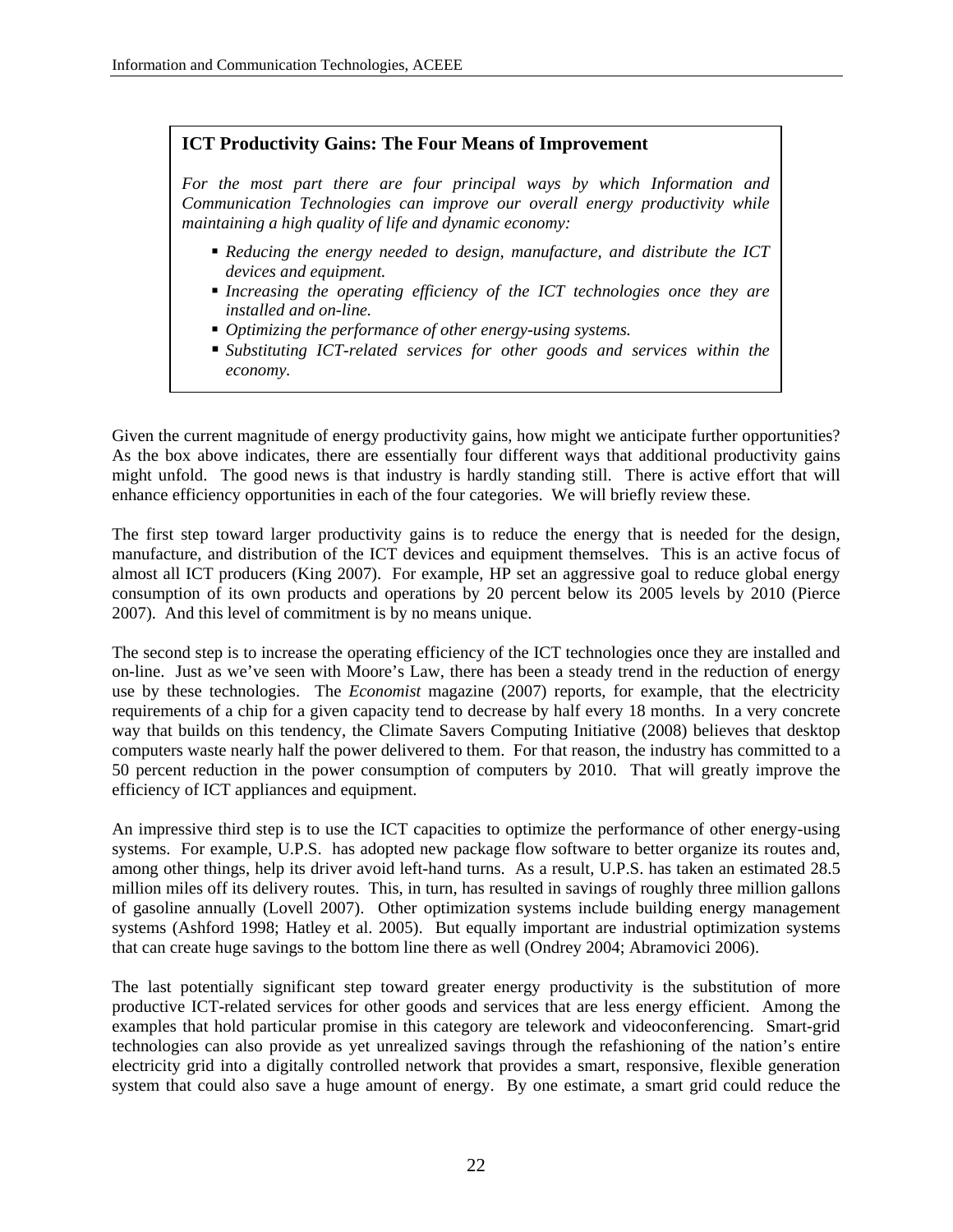<span id="page-30-0"></span>amount of energy required to produce a dollar of GDP by 30 percent. That would also save the economy an estimated \$100 billion (Carey et al. 2003).

In the future, the continued expansion of such technologies can undoubtedly help ensure that economic development will move in a direction that is both economically dynamic and environmentally sustainable. In other words, the further enhancement and deployment of ICT and other advanced technologies can provide the foundation for the many new innovations that can set a trajectory for a low-carbon path to the future.

# **A Technological Era and the Energy Productivity Frontier**

Every technological revolution has its own lifecycle that can be thought of as involving four phases (see Figure 5 on the next page). The first two phases are part of the installation period during which new technologies irrupt and advance, disrupting the established social and institutional fabric of society while establishing new networks, infrastructures, and procedures. The installation period is often associated with a period of social and economic polarization, as fortunes diverge and the benefits of increased economic productivity are unevenly distributed. The second two phases are part of the deployment period during which there is a surge of economic development based on the full diffusion of the new technology as well as a more even diffusion of the benefits of economic growth and productivity. The installation period and the deployment period are separated by a critical turning point during which a variety of fundamental changes are required to successfully move the technological revolution forward. According to Perez (2002), it is "a space for social rethinking and reconsidering" as well as "an important crossroads for socio-institutional decision-making."

The first period (the installation period) begins with the irruption of a transformative new idea that "inflames the imagination of young entrepreneurs." Generally, this period occurs within the context of the previous technological paradigm and a market that is mature and approaching saturation. However, it isn't long before the productivity potential of the new technology is recognized, attracting the attention of investors and consumers. The second phase consists of a frenzy of investment activity in the development of the new technology as well as the exploration of related possibilities. Following a successful transition, the third phase—given the proper framework—tends to be characterized by steady and harmonious economic growth. During this phase the emphasis is no longer on financing the new technologies but on maximizing production. In the final phase, the technology in question reaches maturity. Although the signs of success and prosperity still linger, there is also a growing dissatisfaction and frustration on the slowing of social progress, and the political climate becomes ripe for ideological confrontations. Historical evidence suggests that each technological revolution takes approximately 50 years to complete its historical cycle.

This framework is heavily grounded in Everett Rogers' work on the diffusion of innovations (Rogers 2003). Rogers' work sought to understand the ways in which new technologies spread throughout a society, theorizing that the pattern of cumulative adoption would form an S-shaped curve. In general, the pattern of adoption would begin with a few early adopters, followed by a more rapid uptake of the new technology, and eventual market saturation and a tapering off of adoption rates. As seen in Figure 5, the diffusion graph illustrates the cumulative percentage of adopters over time.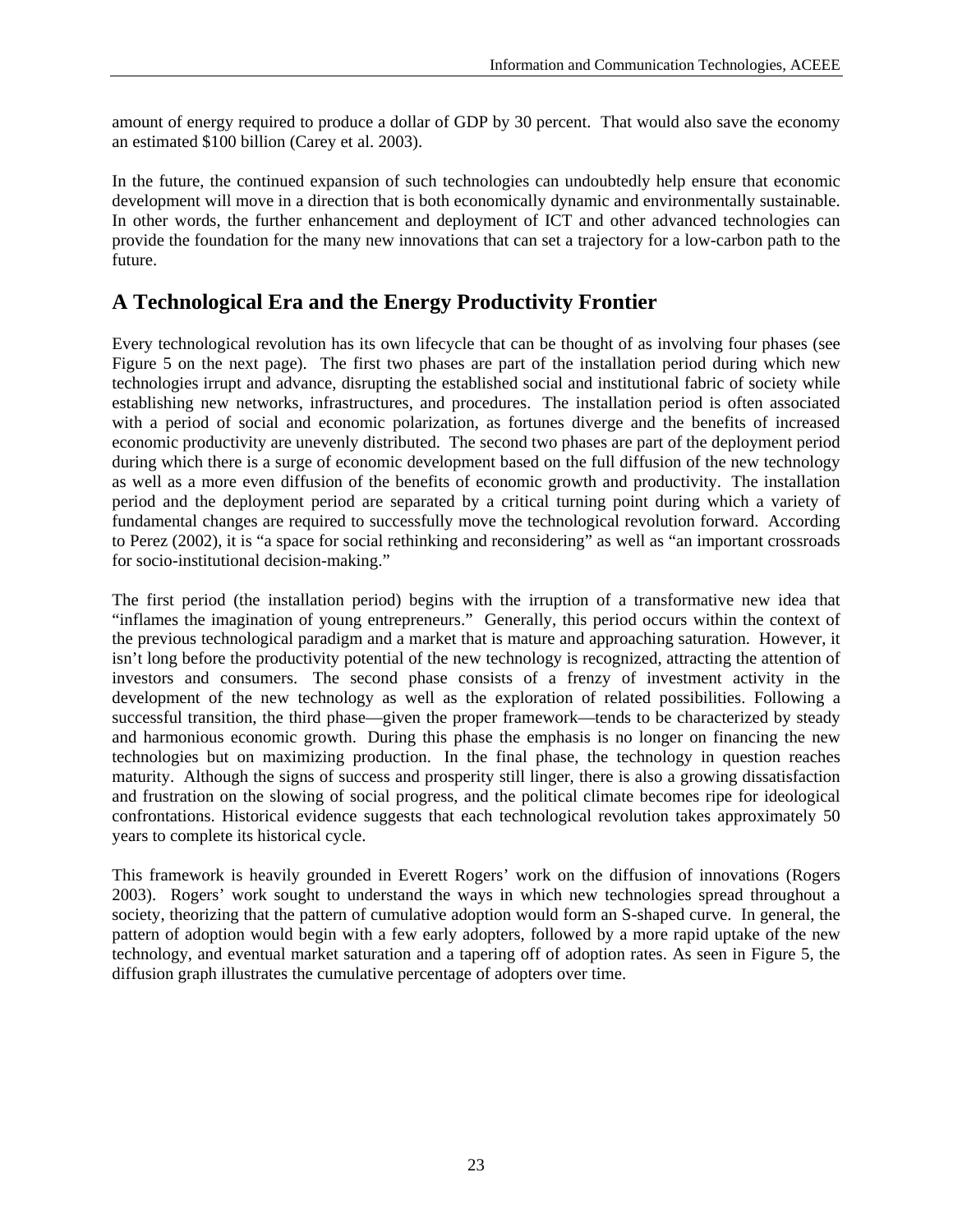

**Figure 5. Illustrating the Pace and Diffusion of the Technological Revolution** 

Note: This figure denotes a classic diffusion curve (Rogers 2003). Source: Adapted from Figure 7.1 in Perez (2002)

According to Perez's application of the model, the current Age of Information and Telecommunications was begun in the early 1970s. But where in the cycle might we currently find ourselves? Today, U.S. society clearly remains at a critical turning point. And, as described by Perez, "[t]he turning point has to do with the balance between individual and social interests..." and can be seen as "a time when the leading actors in the economy, society and government recognize the excesses as well as the unsustainability of recent practices and trends…" While the future may lead to a more cohesive and equitable period of growth, what lies ahead is not predetermined. A range of outcomes is possible, including a period in which structural tensions and environmental degradation continue unabated or a period of increasing social cohesiveness, improved income distributions, and environmental sustainability.

The Perez analysis suggests the key to unlocking a more equitable (and we would argue, sustainable) future is the ability to implement regulatory interventions via actions on the part of the state and other forms of civil society that result in greater attention to collective well-being. Climate change legislation would be one such type of intervention.

Within the context of this discussion it becomes evident that digital controllers, smart sensors, and adaptive software and operating systems can play an increasingly large role in delivering further energy efficiency gains—if we choose to use them to achieve those ends. In other words, the realization of ICTdriven energy savings has been, and will continue to be, dependent upon our institutional and cultural capacity to direct these technologies toward addressing our most pressing energy and climate problems as much as it is about our technological capacity alone.

Assuming that we choose a path toward a more sustainable future, how might energy productivity benefits expand as a result of accelerated investments as well as expanded efforts? Figure 6 provides a critical insight, especially as it complements the pattern of innovation and diffusion highlighted in the Perez framework show in Figure 5. As shown in Figure 6, ongoing, cumulative investments and the right set of policies can catalyze the advancement in the performance, productivity. and returns of current and future technologies, resulting in a discontinuous jump in the performance path as both the advanced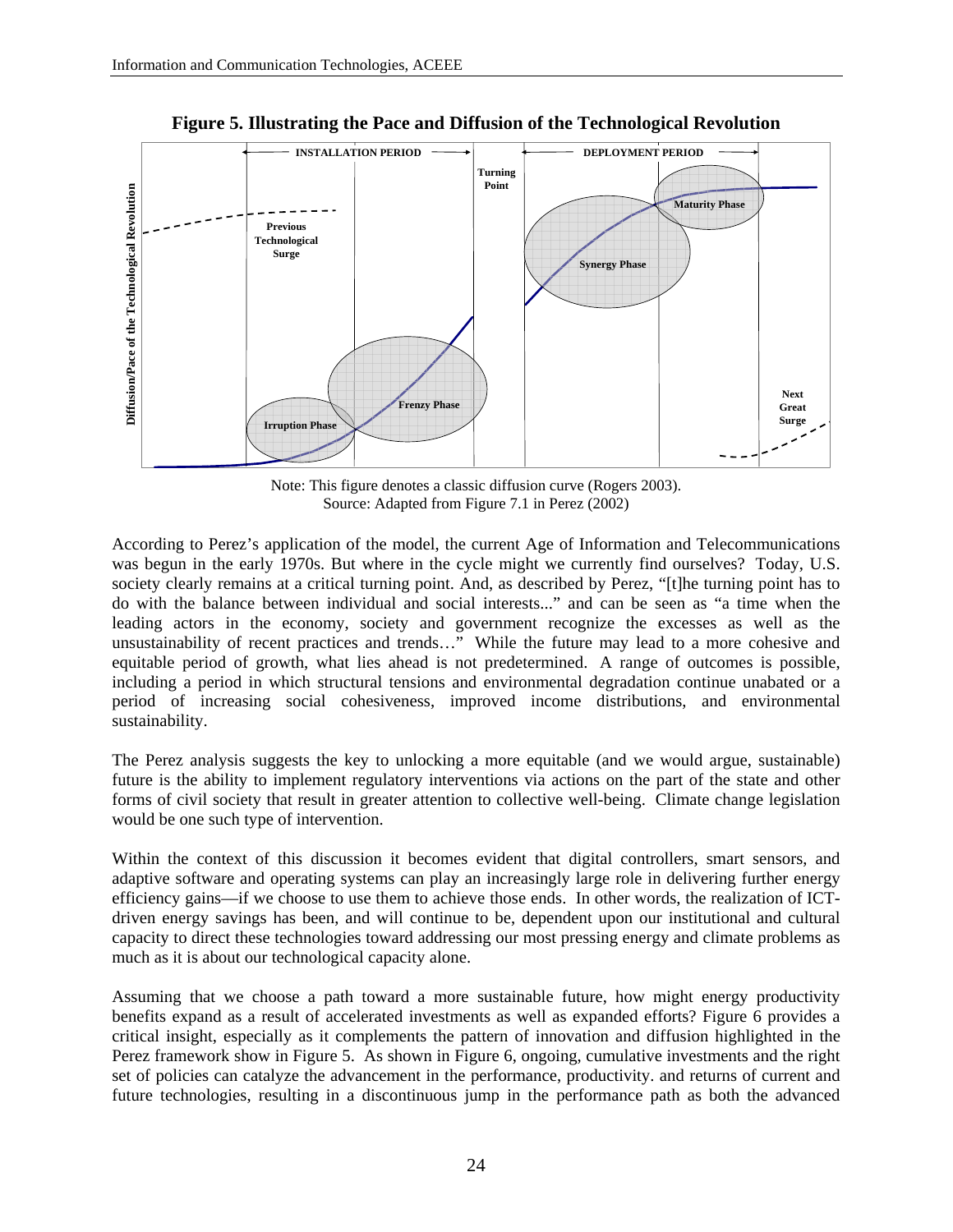technologies and the markets are transformed. This combination of events also allows for major advances in overall energy productivity, especially as policy and organizational efforts are catalyzing market decisions to move in that direction. While the vertical axis in Figure 5 describes the level of diffusion and penetration, the vertical axis in Figure 6 shows why.



**Figure 6. Productivity and Performance as a Function of Cumulative Investment** 

Indeed there is already strong evidence of this trend in both in the academic literature and in recent industry studies. In one of the seminal papers of its time, economist Edwin Mansfield (1991) notes, for example, that "[d]ozens of economists working independently with quite different sorts of models and entirely different kinds of data have found that the social rate of return from industrial innovations and R&D has been very high, frequently 40 percent or more. This is a remarkable fact, and one that policymakers should recognize."

Somewhat more recently, researchers Charles Jones and John Williams (1998) asked the question whether there was too much or too little activity in terms of private research and development. Citing a large empirical literature, they found rates of return from R&D investments ranging from 30 percent to over 100 percent. This suggested that there was, indeed, too little investment in such research. Using the framework of an R&D-based economic growth model and a conservative estimate of a 30 percent return for R&D, their analysis suggested that an optimal national investment might be at least four times larger than the normal pattern of such expenditures.

Closer to the point of this study, a team of Northrup Gruman analysts (2006) completed an investigation into the economic returns from investments in intelligent machine technology. Their findings suggested that specific R&D investments directed toward the development of intelligent machine technology would generate productivity gains of 19 percent to 34 percent annually, and that the social rates of returns would be on the order of 70 percent or more annually.

Source: Authors' Illustration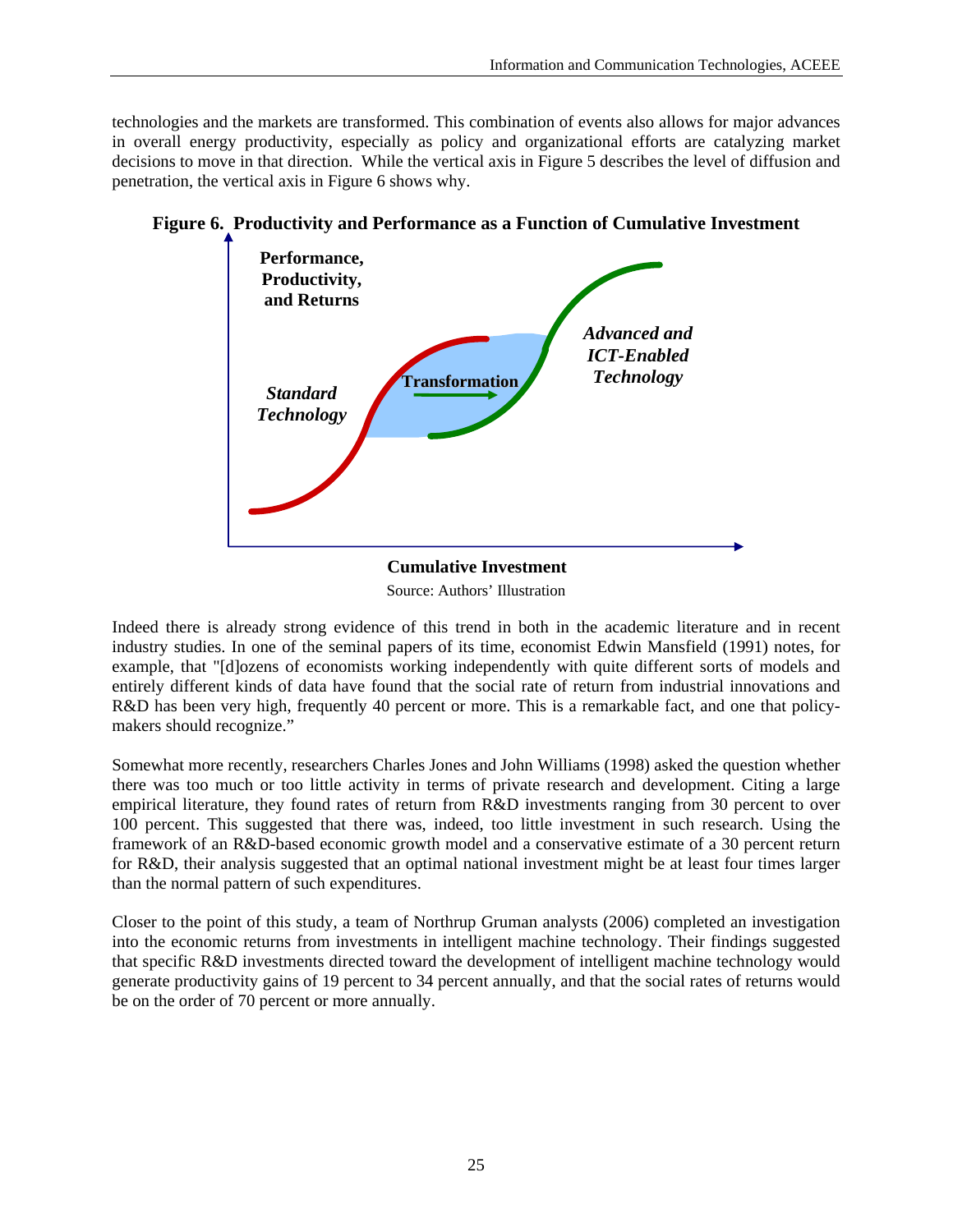# <span id="page-33-0"></span>**Conclusions**

We have entered the age of information and telecommunications. As a society, we currently find ourselves at a point of inflection in this most recent of several important technological eras. From here, the course of action that we choose to follow will not only shape the characteristics of the second half of the present era but also the more distant future. Will it be more or less equitable? Will it be more or less productive? Will it be more or less energy intensive? And finally, will it be more or less environmentally sustainable? The new technologies of the ICT era have opened the doors to many possible futures, but ultimately it is how we make use of them and apply them that determine which path we follow and the consequences of those choices. The data and ideas presented in this report indicate that ICT have increased the economic productivity and energy efficiency of our economy and that they also hold the potential for reducing our energy intensity even more dramatically in the future.

#### **Technological Eras**

Although the dot-com bubble may have burst in 2000, as we begin 2008 we still find ourselves in the midst of the current technological era—the age of the microprocessor and other associated innovations. The dissemination of these innovations has indisputably propelled us toward an information revolution based on cheap micro-electronics, computers, software, and telecommunications. In the past 30 years or so, these technologies have allowed us to develop a new socio-economic infrastructure that includes worldwide digital telecommunications, Internet service, electronic mail, and other e-services as well as a variety of modern, electricity networks and high-speed transportation links. They have also enabled us to increase our productivity and our efficient use of energy and raw materials.

#### **ICT and Energy Productivity**

ICT has already revolutionized the relationship between economic production and energy consumption, becoming a critical energy and economic productivity tool for consumers and industry alike. For example, in 2006 alone, U.S. capital investments in information equipment totaled \$109 million and generated an estimated 2.2 quads of energy savings throughout the U.S. economy (see the appendix). While these investments resulted in the continued proliferation of ICT technologies throughout the economy and expanded the amount of energy consumed by ICT devices, they also increased our economic productivity and our energy efficiency. Thus, for every one kilowatt of energy used by ICT equipment, approximately 10 kilowatts of energy were saved.

Despite the significant energy savings potential that information and communication technologies offer, this attribute of ICT has generated a notable lack of recognition due to what might be called "the ICT energy paradox." The paradox is one in which more attention tends to be paid to the energy-consuming characteristics of ICT than to its broader, economy-wide, energy-saving capacity that emerges through its widespread and systematic application.

Of equal importance is the growing array of potential solutions that ICT offers for the problem of global climate change and the trend toward growing concentrations of greenhouse gas emissions. By increasing our investments in smart, energy-efficient information and communications technologies, we can reduce our consumption of energy and other production inputs, thereby reducing our impact on the global climate for each of the products we produce and consume.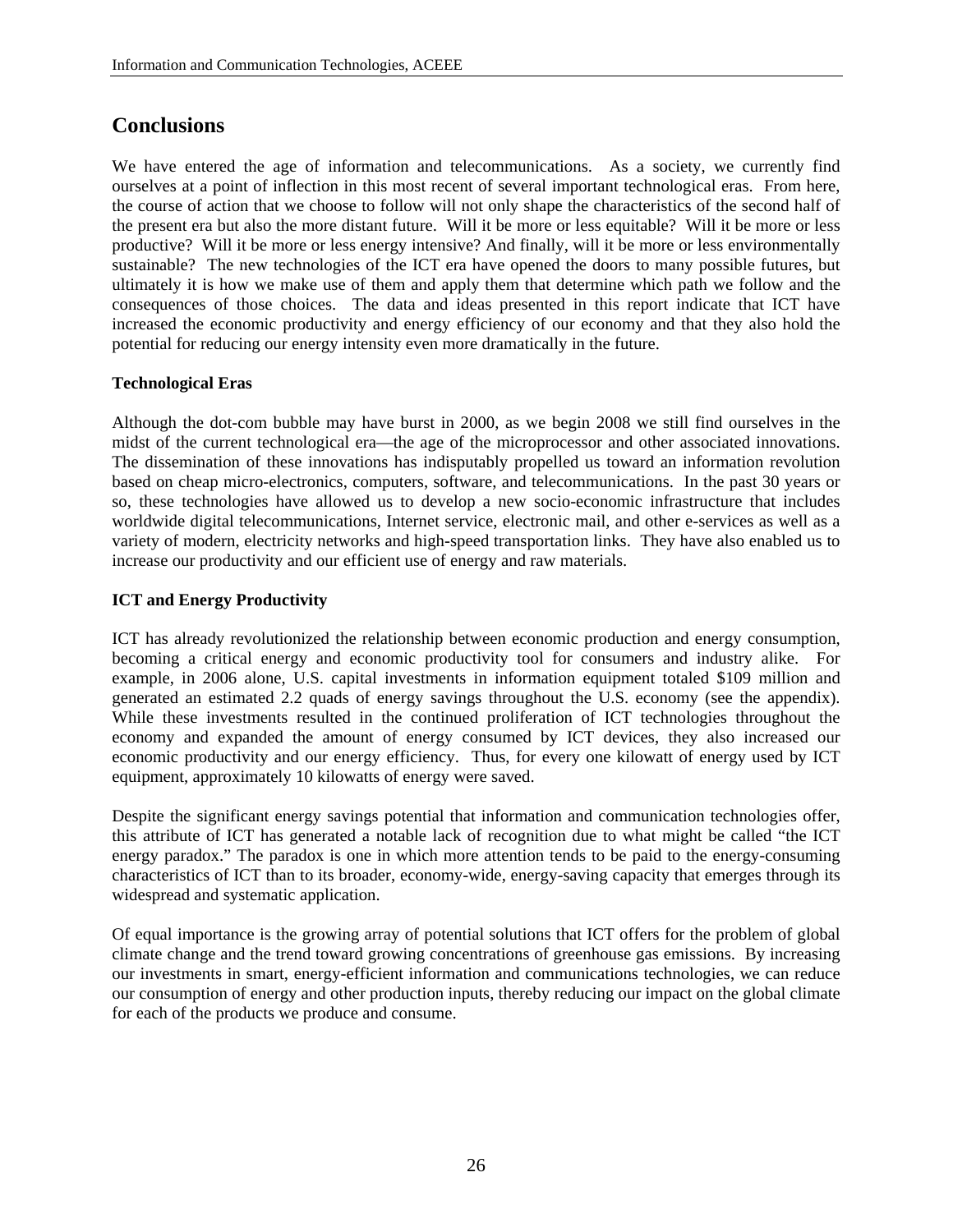#### <span id="page-34-0"></span>**Inflection Point and Global Climate Change**

Importantly, however, while dramatic changes have taken place in the past 35 years, we have yet to realize the full potential of the productivity and efficiency gains that are the promise of this new technological era. In fact, we currently find ourselves merely at the midpoint or turning point in the longer surge of development. As described by Carlota Perez (2002), the turning point is unique because it is "a space for social rethinking and reconsidering. It is an important crossroads for social-institutional decision making." And it is when "the particular mode of growth that will shape the world of the next two or three decades is defined" as well as "… the time when the leading actors in the economy, society and government recognize the excesses as well as the unsustainability of recent practices and trends…"

The inflection point represents an opportunity to address the shared issues of the current era, to consciously choose how best to apply the technologies of this new age not only to maintain robust economic activity but also to enhance our collective social and environmental well-being. While the beginning of every new technological era is characterized by a process of creative destruction, the turning point constitutes the opportunity to adjust and address the social (and now the environmental and climate change) problems that have developed as a result of the economic transition from the previous era. The age of information and telecommunications has introduced many amazing new technologies, expanding our choice of tools for meeting a variety of challenges. Now we must decide to what ends we wish to apply these new tools. What goals will we pursue, and what methods will we employ?

In other words, from here we must decide how to move forward. To what degree will we strive to capture the potential efficiency gains afforded by these new technologies and apply them as solutions to global climate change? To what degree will we choose to invest in technologies that reduce our net energy demand? The choices that we make as we pass through this inflection point are likely to shape the world for generations to come. The new information and communications technologies have given us the ability to dramatically reduce our collective carbon footprint. We recommend that we explore the myriad of ways in which ICT can increase energy efficiency and reduce total energy consumption, as well as the implementation of effective climate change legislation.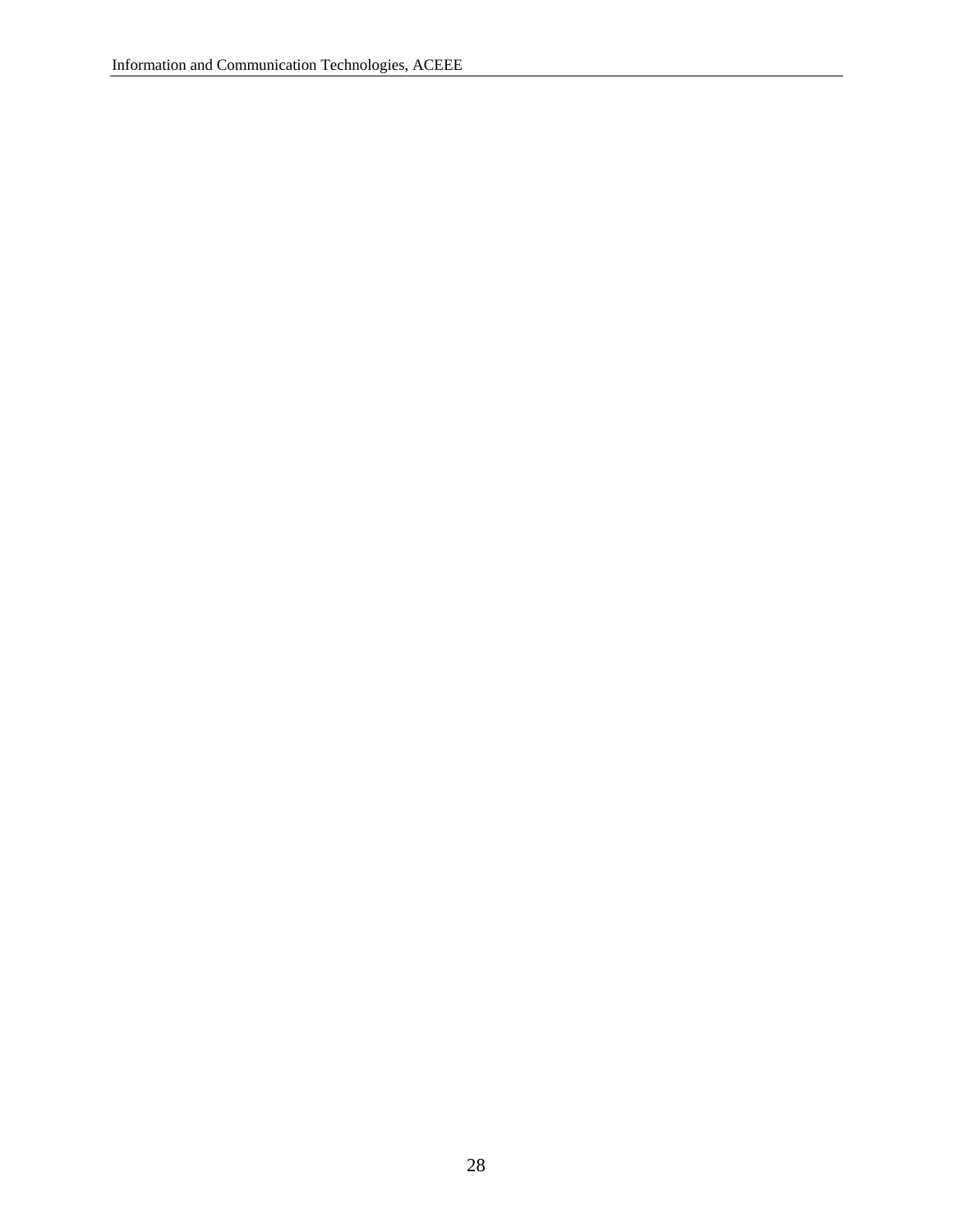# <span id="page-36-0"></span>**References**

- Abramovici, Michael. 2006. "Manufacturing Innovation Growth Engines: A European Perspective." Discussion Paper for the IMS Vision Forum, Seoul, South Korea, April 12-13.
- Ashford, Paul. 1998. *Assessment of Potential for the Saving of Carbon Dioxide Emissions in European Building Stock.* Prepared for EUROACE—Building Energy Efficiency Alliance.
- Atkinson, Robert D. and Andrew S. Mckay. 2007. *Digital Prosperity: Understanding the Economic Benefits of the Information Technology Revolution*. [www.itif.org/index.php?id=34](http://www.itif.org/index.php?id=34). Washington, D.C.: The Information Technology & Innovation Foundation.
- Baumol, William J., Sue Anne Batey Blackman, and Edward N. Wolff. 1992. *Productivity and American Leadership: The Long View*. Cambridge, Mass.: The MIT Press.
- Bressand, Florian, Diana Farrell, Pedro Haas, Fabrice Morin, Scott Nyquist, Jaana Remes, Sebastian Roemer; Matt Rogers, Jaeson Rosenfeld, and Jonathan Woeztel. 2007. *Curbing Global Energy Demand Growth: The Energy Productivity Opportunity.* San Francisco, Calif.: McKinsey Global Institute.
- British Telecommunications. 2005. *Broadband—The Role for Communications in Beating Congestion.*  London, England: British Telecommunications.
- Climate Savers Computing Initiative. 2008. [www.climatesaverscomputing.org](http://www.climatesaverscomputing.org/)
- Dell. 2007. "Dell on Dell: Energy Efficiency." Company document. 2007\_DellonDellEnergy\_79991399.pdf
- *Economist*. 2007. "Cutting the Cord: Wireless Energy Makes Wireless Devices Look Easy." April 26.
- Elliott, R. Neal. 2006. *America's Energy Straightjacket.* Washington, D.C.: American Council for an Energy-Efficient Economy.
- Energy Information Administration. 2007. *Annual Energy Review 2006.* Report DOE/EIA-0384(2006). Washington, D.C.: U.S. Department of Energy.
- Expert Group on Energy Efficiency. 2007. *Realizing the Potential of Energy Efficiency: Targets, Policies, and Measures for G8 Countries.* Washington, D.C.: United Nations Foundation.
- Fujimoto, Jun. 2006. "Integrated Measures of Technologies and Lifestyles against Global Warming— Ecodesign of ICT (Information Communication Technology) Society. Tokyo, Japan: University of Tokyo.
- Gallaher, Michael P., Brent R. Rowe, Alex V. Rogozhin, Stephanie A. Houghton, J. Lynn Davis, Michael K. Lamvik, and John S. Geikler. 2007. *Economic Impact of Measurement in the Semiconductor Industry.* Research Triangle Park, N.C.: RTI International.
- Grossman, Lev. 2006. "You—Yes, You—Are TIME's Person of the Year." *Time Magazine*, December 17.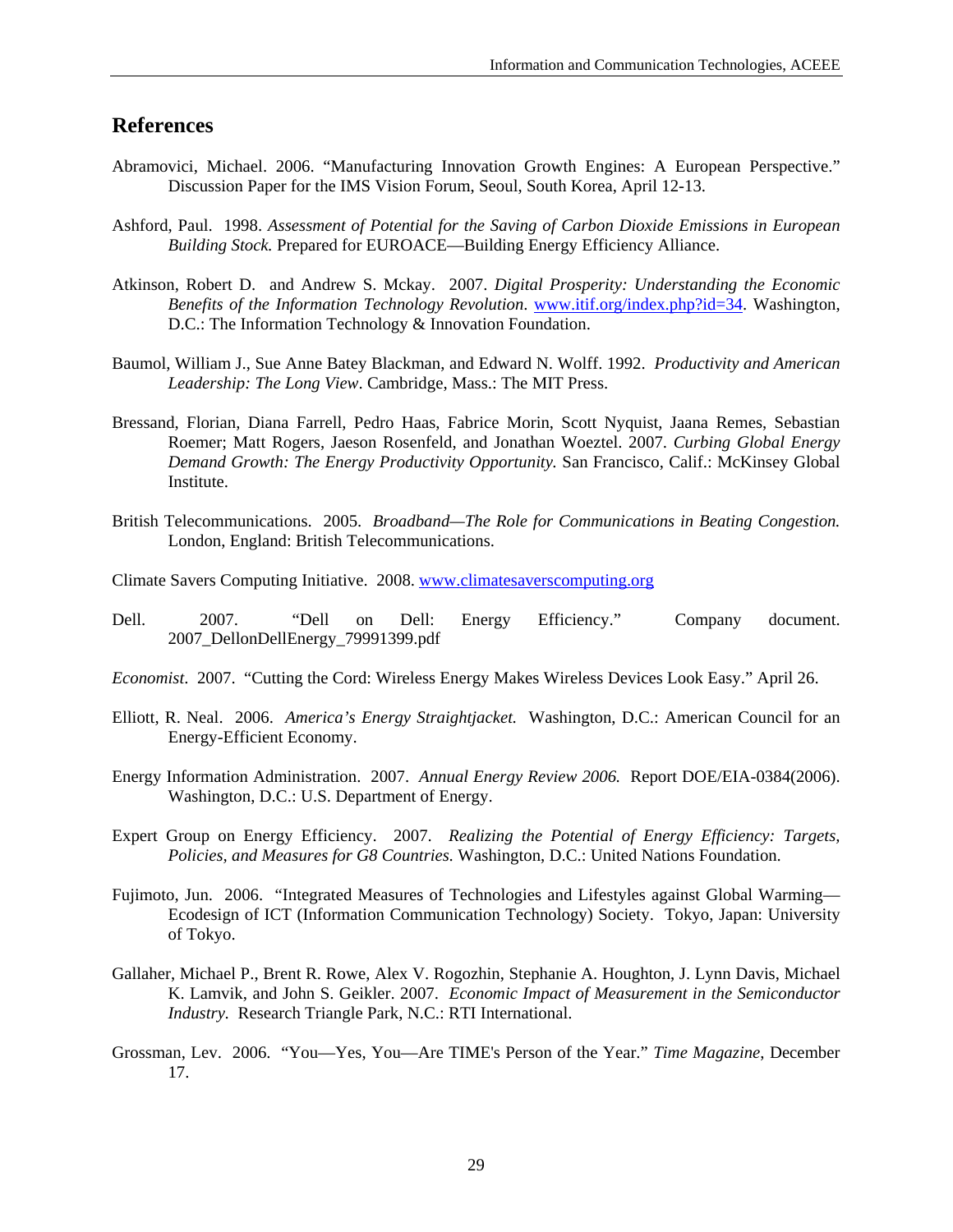Hatley, D.D., R.J. Meador, S. Katipamula, and M.R. Brambley. 2005. *Energy Management and Control System: Desired Capabilities and Functionality*. Prepared for HQ Air Mobility Command. Richland, Wash.: Pacific Northwest National Laboratory.

Huber, Peter and Mark Mills. 1999. "Dig More Coal—the PCs Are Coming." *Forbes*, May 31, 70-72.

- IBM Corporation. 2007a. *DONG Energy: Making the Most of the Intelligent Electrical Grid.* Somers, N.Y.: IBM Corporation.
- ———. 2007b. *Pacific Northwest National Laboratory Aims to Empower Utility Customers.* Somers, N.Y.: IBM Corporation.
- Jones, Charles and John Williams. 1998. "Measuring the Social Return to R&D." *Quarterly Journal of Economics*, 113 (November), 1119-35.
- Jorgenson, Dale W., Mun S. Ho, and Kevin J. Stiroh. 2005. *Productivity: Information Technology and the American Growth Resurgence*. Cambridge, Mass.: The MIT Press.
- Jorgenson , Dale W. and Kevin Stiroh. 2000. "Raising the Speed Limit: U.S. Economic Growth in the Information Age." Brookings Papers on Economic Activity, No. 1. In *Econometrics* 3(3).
- Jorgenson, Dale W. and Charles W. Wessner, eds. 2007. *Enhancing Productivity Growth in the Information Age*. Washington, D.C.: The National Academies Press.
- Kanellos, Michael. 2006. "ENIAC—Monster and Marvel—Debuted 60 years Ago." CNET News.com. [http://www.news.com/ENIAC-A-computer-is-born/2009-1006\\_3-6037980.html](http://www.news.com/ENIAC-A-computer-is-born/2009-1006_3-6037980.html).
- King, Rachel. 2007. "Averting the IT Energy Crunch." *Business Week CEO Guide to Technology.* May 14.
- Knast, Joanna and Peter Johnston. 2005. *Assessing Opportunities for ICT to Contribute to Sustainable Development.* Brussels, Belgium: DG Information Society of the European Commission. December.
- Koomey, Jonathan G. 2002. "Debunking an Urban Legend; Computer Energy Use." *World and I*, 9(17): 144.
- ———. 2007. Personal communication to Skip Laitner. Stanford University and Lawrence Berkeley National Laboratory.
- Koomey, Jonathan G., Chris Calwell, John A. "Skip" Laitner, Jane Thornton, Richard E. Brown, Joseph H. Eto, Carrie Webber, and Cathy Cullicott. 2002. "Sorry, Wrong Number: The Use and Misuse of Numerical Facts in Analysis and Media Reporting of Energy Issues." *Annual Review of Energy and the Environment*, 27: 119-58.
- Laitner, John A. "Skip." 2003. "Information Technology and US Energy Consumption." *Journal of Industrial Ecology,* 6 (2): 13-24.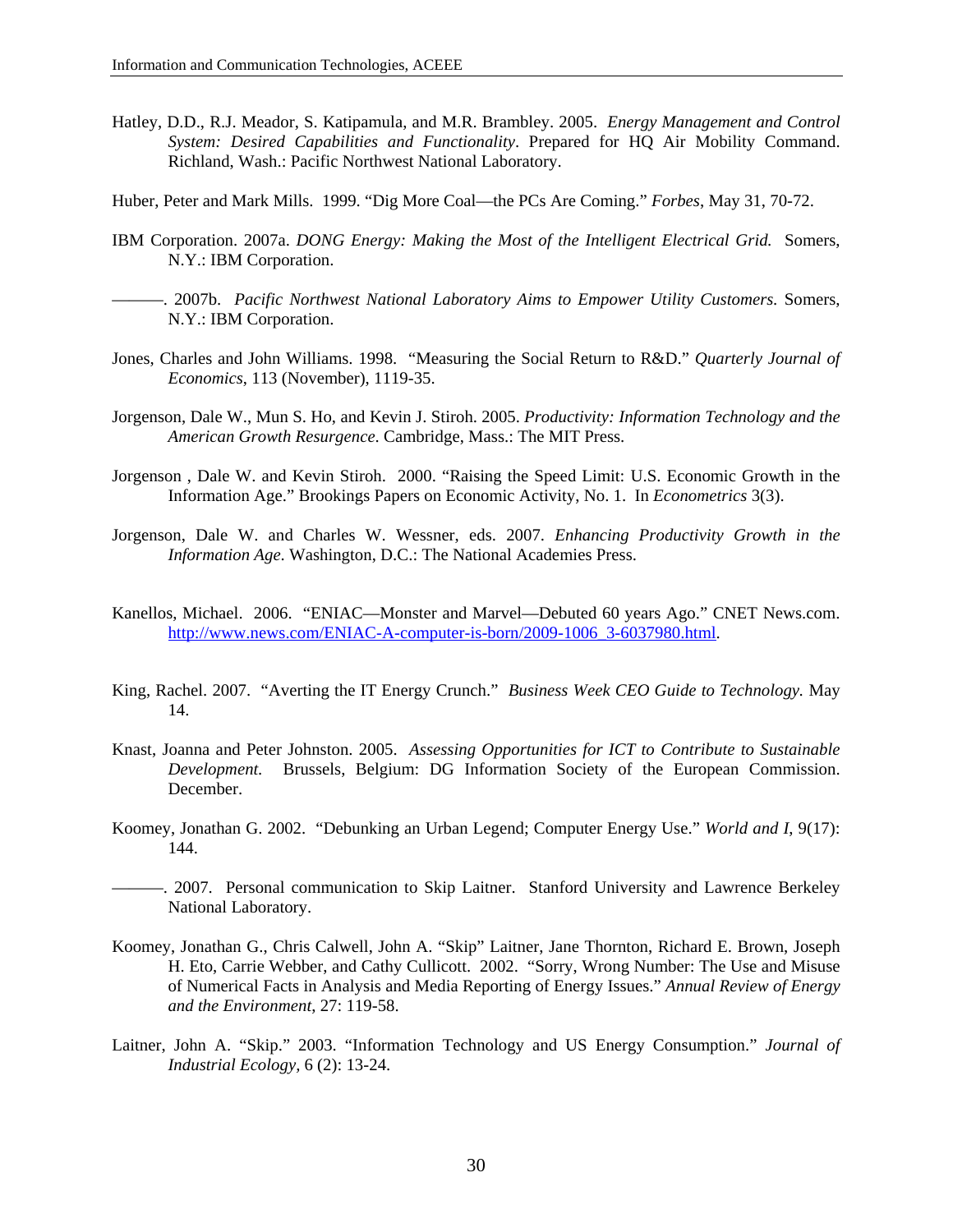- ———. 2007a. "Wasted Days and Wasted Nights: Energy Use in Our Nation's Buildings and Industries." In *Growing the Economy Through Global Warming Solutions*, Boston, Mass.: Civil Society Institute.
- ———. 2007b. "LOST—Energy Use in Our Transportation System." In *Growing the Economy Through Global Warming Solutions*, Boston, Mass.: Civil Society Institute.
- Laitner, John A. "Skip," Karen Ehrhardt-Martinez, and William R. Prindle. 2008. *The American Energy Efficiency Investment Market.* Forthcoming. Washington, D.C.: American Council for an Energy-Efficient Economy.
- Longstreet, David. 2006. "Software Productivity Since 1970." SoftwareMetrics.Com. [http://www.softwaremetrics.com/Articles/history.htm.](http://www.softwaremetrics.com/Articles/history.htm)
- Lovell, Joel. 2007. "Left-Hand-Turn Elimination." *New York Times*, December 9.
- Luke, Jeffrey S. 1998. *Catalytic Leadership: Strategies for an Interconnected World*. San Francisco, Calif.: Jossey-Bass Publishers.
- Mansfield, Edwin. 1991. "Social Returns from R&D: Findings, Methods and Limitations." *Research Technology Management*, 34(6).
- Margonelli, Lisa. 2007. *Oil on the Brain: Adventures from the Pump to the Pipeline*. New York, N.Y.: Doubleday.
- Mathews, H.S. and E. Williams. 2005. "Telework Adoption and Energy Use in Building and Transport Sectors in the United States and Japan." *Journal of Infrastructure Systems*, March.
- Moore, Gordon E. 1965. "Cramming More Components onto Integrated Circuits." *Electronics*, 38 (8).
- ———. 2003a. "Intel Keynote Transcript." [www.intel.com/pressroom/archive/](http://www.intel.com/pressroom/archive/%0Bspeeches/moore20030210.htm) [speeches/moore20030210.htm](http://www.intel.com/pressroom/archive/%0Bspeeches/moore20030210.htm). International Solid-State Circuits Conference, San Francisco, Calif., Feb. 10.
- ———. 2003b. "No Exponential Is Forever. . . But We Can Delay Forever." [ftp://download.intel.com/research/silicon/Gordon\\_Moore\\_ISSCC\\_021003.pdf](ftp://download.intel.com/research/silicon/Gordon_Moore_ISSCC_021003.pdf). International Solid-State Circuits Conference, San Francisco, Calif., Feb. 10.

Muirhead, Richard. 2006. "Gaining Steam to Go Green." *Bank Technology News,* December.

- NCR. 2007. "NCR First to Offer Self-Checkout with Two-Sided Receipt Printing." December 19.
- Nick, Jeff. 2007. "ICT's Role In Environmental Sustainability." Slide Show Presentation. EMC Corporation.
- Northrup Gruman. 2006. *Future Economic Impacts of Investments in Intelligent Machine Technology, 2006-2025.* Gaithersburg, Md.: National Institute of Standards and Technology.
- Ondrey, Gerald. 2004. "Controlling the Enterprise: The Next Generation of Automation Systems Move Beyond Process Control and Target the Best Return on Assets." *Chemical Engineering*, 111 (11): 19.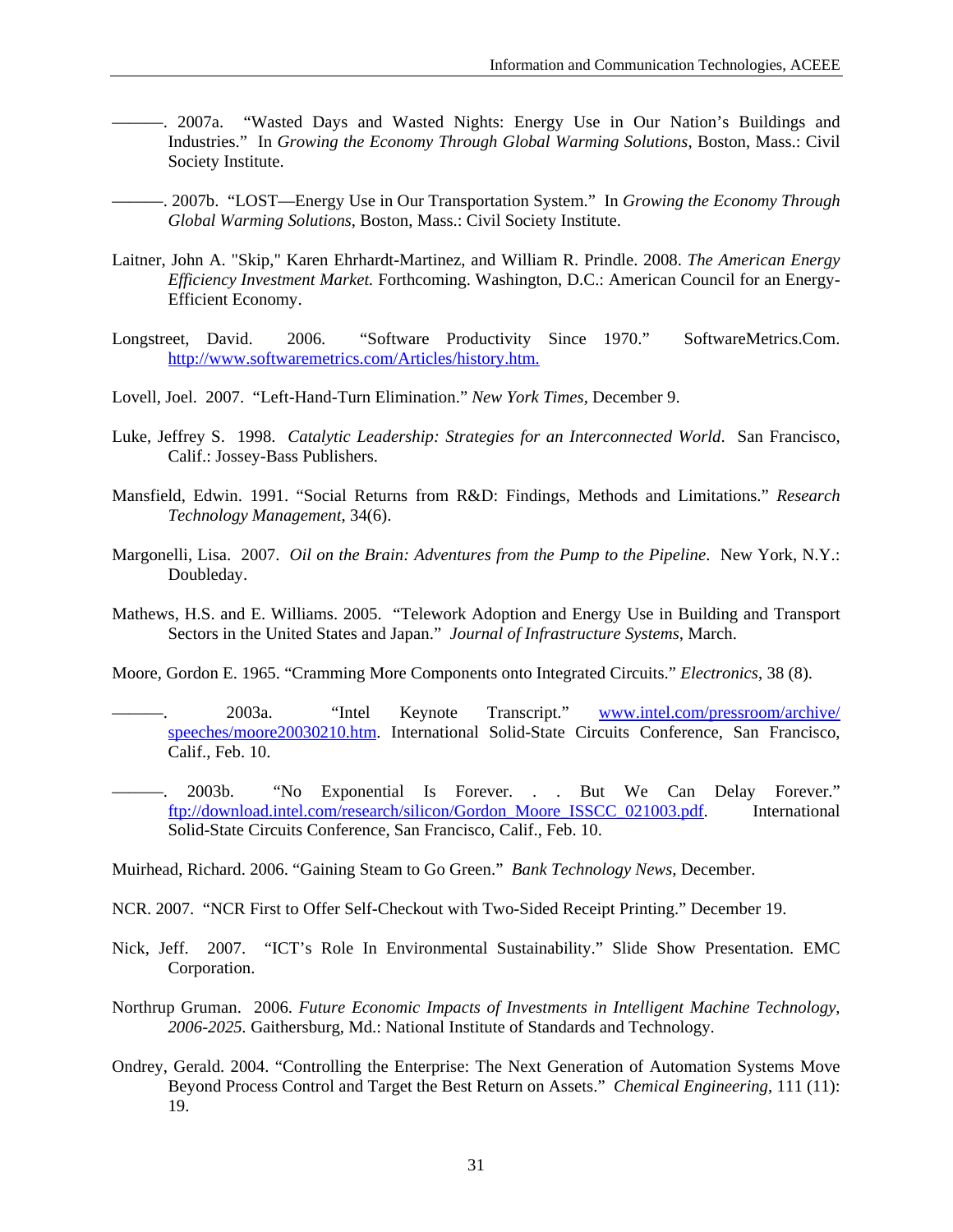- Perez, Carlota. 2002. *Technological Revolutions and Financial Capital: The Dynamics and Bubbles and Golden Ages*, Glos, UK: Edward Elgar Publishing, Inc.
- Pierce, Bronwyn. 2007. "Reduce Travel and Improve Business Effectiveness with Halo." Power Point Presentation. Hewlett-Packard Corporation.

Rogers, Everett M. 2003. *Diffusion of Innovations*. 5<sup>th</sup> Edition. The Free Press.

- Roth, Kurt W., Gerald R. Larocque, and Jonathan Kleinman. 2002. *Energy Consumption by Office and Telecommunications Equipment in Commercial Buildings, Volume I: Energy Consumption Baseline*. Washington, D.C.: U.S. Department of Energy, Office of Energy Efficiency and Renewable Energy.
- ———. 2004. *Energy Consumption by Office and Telecommunications Equipment in Commercial Buildings, Volume II: Energy Savings Potential*. Washington, D.C.: U.S. Department of Energy, Office of Energy Efficiency and Renewable Energy.
- Schwartz, Ephraim. 2004. "Devices Get Smart." Infoworld, April 9. [http://www.infoworld.com/article/04/04/09/15OPreality\\_1.html.](http://www.infoworld.com/article/04/04/09/15OPreality_1.html)
- Science Daily. 2007. "Airplane Design: Better Flight-control Systems, Safer, Cheaper, And Greener." [http://www.sciencedaily.com/releases/2007/09/070915122014.htm.](http://www.sciencedaily.com/releases/2007/09/070915122014.htm) *Science Daily,* September 21.
- TIAX, LLC. 2007. *The Energy and Greenhouse Gas Emissions Impact of Telecommuting and e-Commerce.* Report prepared for the Consumer Electronics Association. Cambridge, Mass.: TIAX, LLC.
- Van Reenen, John. 2006. "The Growth of Network Computing: Quality-Adjusted Price Changes for Network Servers.*" The Economic Journal*, 116 (509), F29–F44.
- Wade, Stephen. 2008. Personal communication with Skip Laitner. Washington, D.C.: Energy Information Administration, January 10.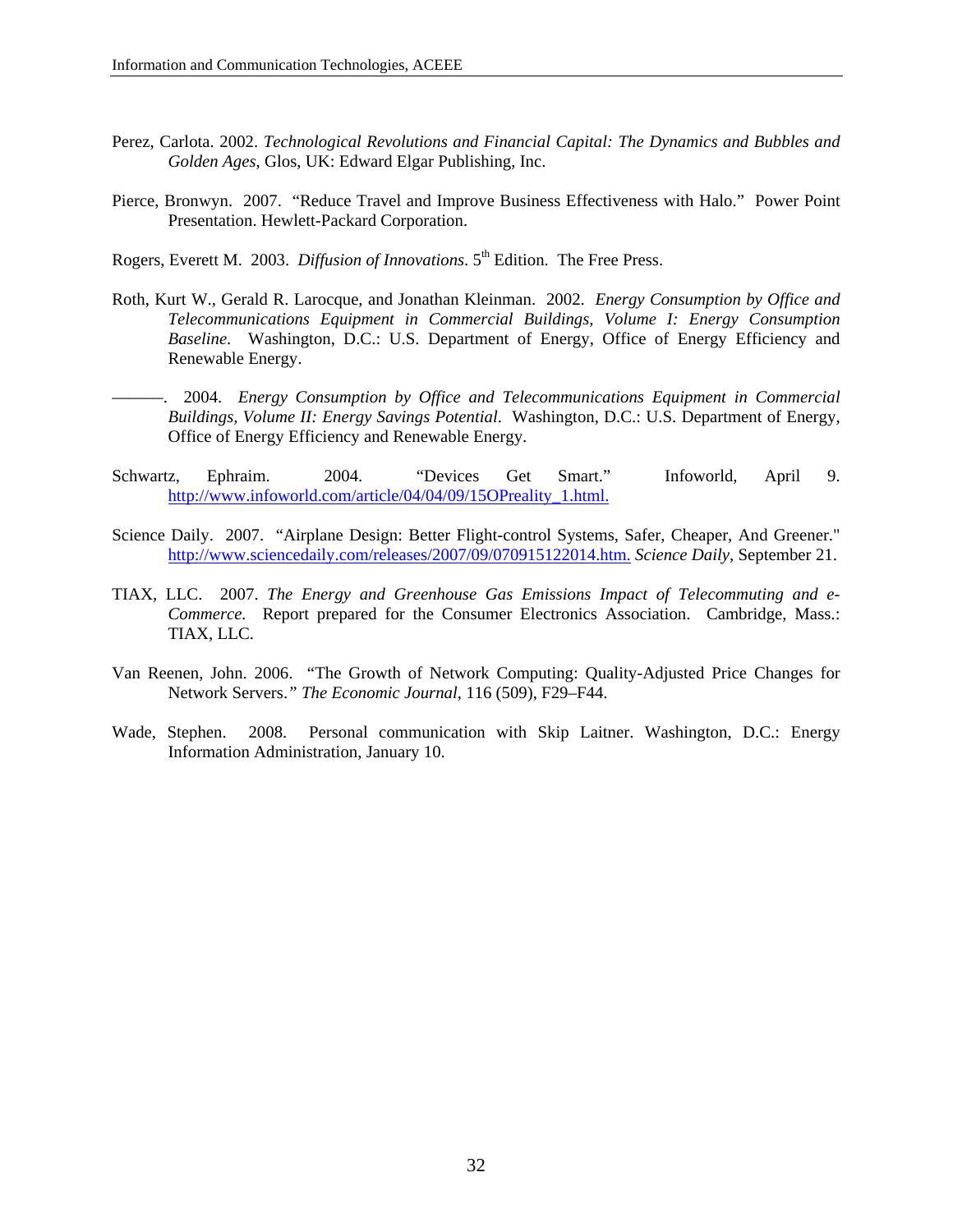# <span id="page-40-0"></span>**Appendix: Methodology**

While case studies can provide us with anecdotal evidence concerning the general direction of ICT productivity gains, additional analysis is required to provide a better sense of the full magnitude of ongoing or potential new benefits. In order to develop more rigorous estimates of the economy-wide impacts of ICT requires the collection and assessment of national level data on a variety of critical measures.

Unfortunately, there is only a limited range of the required statistics available for analysis. In the absence of the preferred data, we have chosen to use proxy variables in order to ascertain the approximate size and direction of the suspected relationships between variables. In this appendix we first set forth the study hypotheses that we are exploring, and we then describe the data that are generally available for review. Finally we describe the different ways of characterizing the net impacts of ICT investments based on a series of regressions that provide us with crude measures of the relationships in question.

This study began with three hypotheses:

- H1: Information and communications technologies are transforming the U.S. economy in significant ways.
- H2: Information and communications technologies have increased economic productivity in the United States.
- H3: Information and communications technologies have increased energy productivity in the United States.

The first hypothesis was assessed through a review of news articles, technical reports, conceptual frameworks, and economic data. These sources suggest that historically recent technological innovations in information and telecommunications technologies have caused a significant shift in the economic structure of our society and resulted in the development of a new techno-economic paradigm based on information intensity, network structures, heterogeneity, and segmentation. National economic data on our nation's changing sectoral composition and economic growth as well as capital investments in information technologies were also used to assess the relationships between the emergence and diffusion of ICT, on the one hand, and changing economic structures, on the other.

Our assessment of the second hypothesis began with a literature review on the topic, followed by an assessment of case studies and indicative quantitative measurements of the relationship between ICT and changes in economic productivity.

The third hypothesis was evaluated through the use of technological case studies as well as the development of several regression equations in which energy consumption was regressed on a select group of independent variables including population growth, economic growth, and the change in capital investments in information and communications technologies.

More specifically, three regression equations were developed to test the relationship between ICT investments and energy consumption. We describe those efforts next.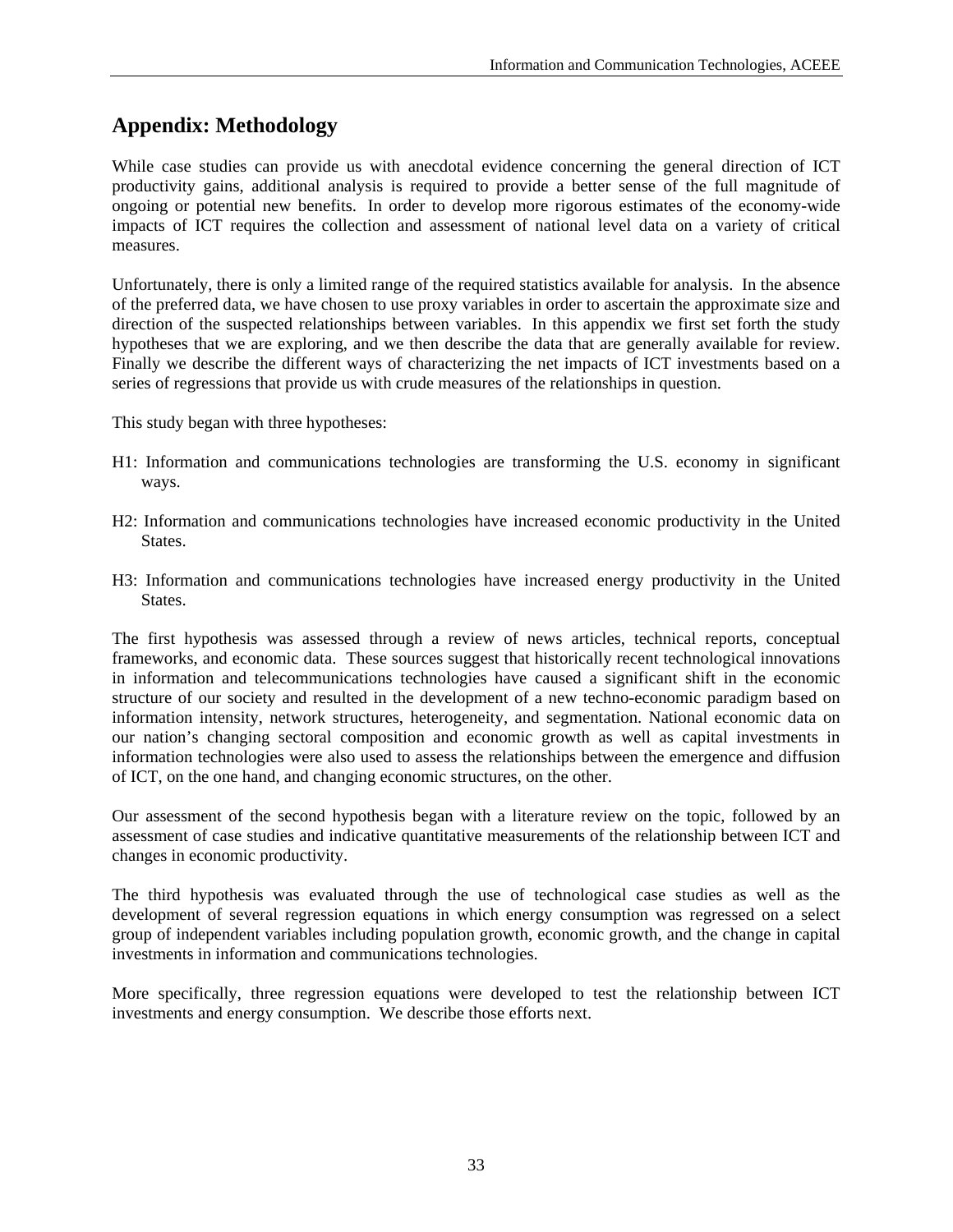### <span id="page-41-0"></span>**First Regression: Link between Electricity Use and ICT-Related Capital Stock**

To give us an initial sense of possibilities and magnitudes, we generated a first equation to determine the right sign and magnitude of each of the variables in question. Taking time series data over the period 1949 through 2006, we regressed electricity consumption on GDP and total ICT capital stock based on information available from the Bureau of Economic Analysis.

Based on that estimation, we found the following relationship:

Total Electricity Use =  $-713.19 + 0.562 * GDP - 0.993 * ICT Capital Stock$ 

With an Adjusted R-square of 0.997, we found all variables to be highly significant. In this equation, electricity will grow with GDP, with that growth being dampened in a small but significant way by the ICT capital stock. Drawing from Wade (2008), we determined that each dollar of ICT capital stock required an estimated 0.131 kWh of electricity. By our estimate, the total ICT capital stock in 2006 (in constant 2000 dollars) was on the order of \$1,771 billion within the U.S. That was an increase of \$109 billion over 2005 levels. That implied an energy use of 14.2 billion kWh. But the regression indicates that the incremental capital stock saved  $0.993 * 109 = 108.2$  billion kWh. This implies that for every kWh of electricity needed to power the ICT equipment, 8.6 kWh would be saved.

While a strong pattern, this equation gave us only a partial insight. The hypothesis as supported in this first regression suggests that for each kilowatt-hour of ICT demand for electricity, total energy through out the full economy would decrease. Hence, we then moved to a series of equations that included both capital stock and total primary energy. The subsequent regressions are described next.

#### **Second Regression: Economic Growth, ICT Investments, and Total Energy Use**

The second regression equation used annual change score measures of select variables to assess the effect of population change, economic growth, and ICT investments on the change in energy consumption. Data were collected for the years 1949 through 2006 and annual change scores were calculated for the years 1950 through 2006. Census Bureau data on total U.S. population measures were collected from the Energy Information Administration online (*Annual Energy Review*, Table D1, available at [http://www.eia.doe.gov/aer/txt/ptb1601.html\)](http://www.eia.doe.gov/aer/txt/ptb1601.html). Bureau of Economic Analysis data on U.S. gross domestic product (chained 2000 dollars) were also collected from the same reference. Measures of ICT capital investments were collected from the BEA. Measures of energy consumption were collected from Table 1.1 of the 2006 *Annual Energy Review* at <http://www.eia.doe.gov/emeu/aer/overview.html>.

All three independent variables were found to be statistically significant. Population change and change in economic prosperity (GDP per capita) were both found to have a positive effect on the change in energy consumption although the effect of affluence was much stronger than the population effect. As expected, the change in investment in information equipment was found to have a moderately strong, negative effect on the change in energy consumption. These relationships maintained their direction and significance even in regressions that added various other control measures such as the change in energy prices, or the change in the number of U.S. households.

Test of the second hypothesis resulted in the following equation:

Change in Quads =  $-1.588 + 0.001$  \* Change in Population  $+ 0.003$  \* Change in GDP - 0.020 \* Change in ICT